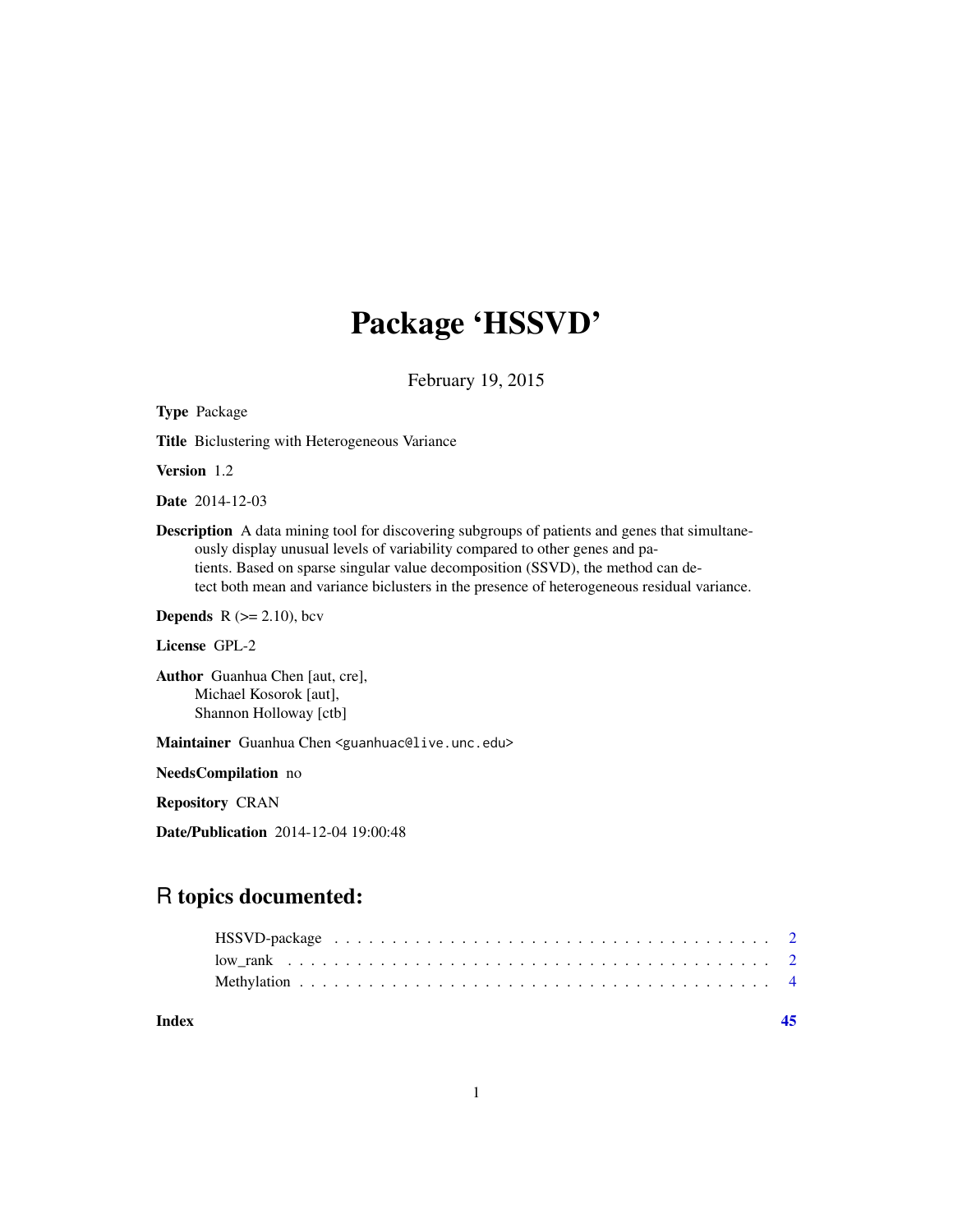#### Description

HSSVD is a recently developed data mining tool for discovering subgroups of patients and genes which simultaneously display unusual levels of variability compared to other genes and patients. Previous biclustering methods were restricted to mean level detection, while the new method can detect both mean and variance biclusters.

#### Details

| Package: | <b>HSSVD</b> |
|----------|--------------|
| Type:    | Package      |
| Version: | 1.1          |
| Date:    | 2014-07-21   |
| License: | $GPI - 2$    |

low\_rank is the full implementation of the HSSVD framework.

#### Author(s)

Authors: Guanhua Chen and Michael R. Kosorok. Contributor: Shannon T. Holloway <sthollow@ncsu.edu> Maintainer: Guanhua Chen <guanhuac@live.unc.edu>

#### References

Chen G, Sullivan PF, Kosorok MR. "Biclustering with heterogeneous variance." Proc. Natl. Acad. Sci. U.S.A.. 2013;110(30):12253-8.

Owen AB, Perry PO (2009) Bi-cross-validation of the SVD and the nonnegative matrix factorization. The Annals of Applied Statistics 3:564-594.

Yang D, Zongming M, Buja, A. "A Sparse SVD Method for High-dimensional Data." arXiv:11112.24333 (2011).

low\_rank *Implementation of HSSVD framework for biclusering with heterogeneous variance.*

#### Description

HSSVD is a recently developed data mining tool for discovering subgroups of patients and genes which simultaneously display unusual levels of variability compared to other genes and patients. Previous biclustering methods were restricted to mean level detection, while the new method can detect both mean and variance biclusters.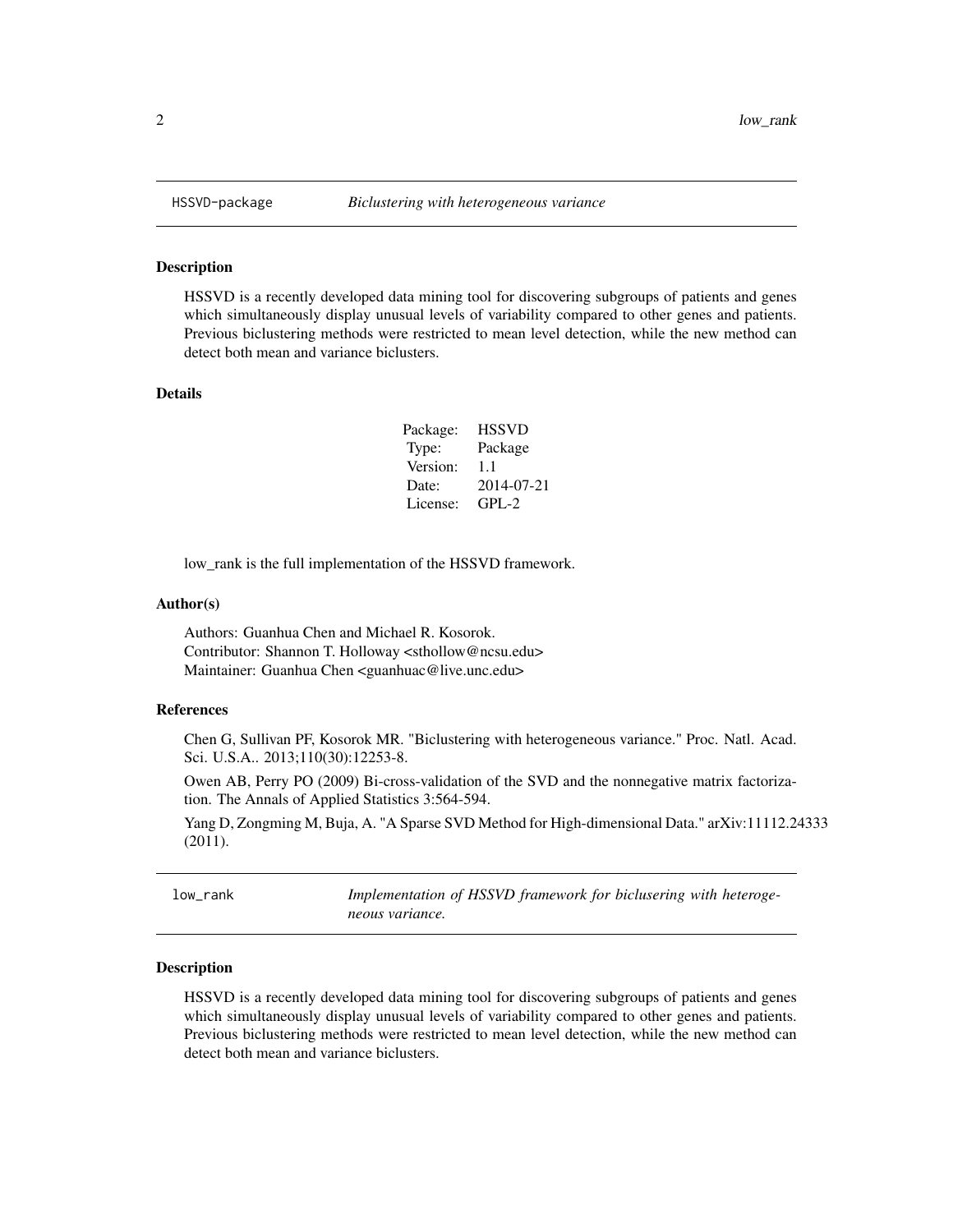#### low\_rank 3

#### Usage

```
low\_rank(x, ranks = c(rep(NA,3)), sparse = rep(FALE, 3),est = rep("wold", 3), add=c(1,0,0),...)
```
#### **Arguments**

| $\mathsf{x}$ | Data matrix to bicluster, if data range is $[0; 1]$ then logit transform is recom-<br>mended. If [0;inf] then log transform is recommended, otherwise no transform<br>or standardization is needed.                               |
|--------------|-----------------------------------------------------------------------------------------------------------------------------------------------------------------------------------------------------------------------------------|
| ranks        | Integer vector (dim=3) of rank input for: rescale, mean approximation and vari-<br>ance approximation steps. Default is c(NA,NA,NA), which means that Wold or<br>Gabriel-style cross validation will be used for rank estimation. |
| sparse       | Vector of logical indicators ( $\dim=3$ ). TRUE=sparse input of left and right sin-<br>gular vector is needed. Default is c(FALSE,FALSE,FALSE), see Details for<br>insight.                                                       |
| est          | Character vector (dim=3) giving estimation methods for each step. Only "GB"<br>or "Wold" method are available. Default is "Wold"                                                                                                  |
| add          | Integer vector (dim=3), where $0 \le a$ add $\le 2$ , which is added to the rank estimate<br>at each step for dense matrices.                                                                                                     |
| $\cdots$     | Additional input variables for FIT.SSVD. See Details section for more informa-<br>tion.                                                                                                                                           |

#### Details

FIT-SSVD method (3) assumes that over half of the rows are approximate null rows with little or no signal and similar for the columns, their preselecting row and column steps for initial values and rank estimation will under-select informative rows/columns if all rows/columns are informative or the dimension of rows/columns are not large enough, both of which can happen in biological research. So in practice, the initial value would be the vanilla singular value decomposition's result. For the rank approximation, the Gabriel-style "block" holdout tend to give a larger rank estimation than the Wold-style "speckled" holdout. For our experience Wold method may be better for the large data set. The rank estimation steps are slow, especially when using Wold-style method, so we suggest to run in batch mode or run on clustering if rank estimation is needed.

The FIT.SSVD has several input variables that can be adjusted by the user if desired. However, these are currently limited to

dothres : 'hard' or 'soft' thresholding; default='hard'

- n.step : maximum number of iterations in Algorithm 1; default=100
- n.err : number of Bootstrap samples in Algorithm 3; default=100

#### Value

| call        | record of call to low rank                                                                                                                              |
|-------------|---------------------------------------------------------------------------------------------------------------------------------------------------------|
| rescale     | Sparse SVD approximation result of rescale, typically this type object contain<br>singular value (d), left (u) and right (v) singular vectors. (Step 2) |
| result_mean | Sparse SVD approximation result of Y. (Step 3)                                                                                                          |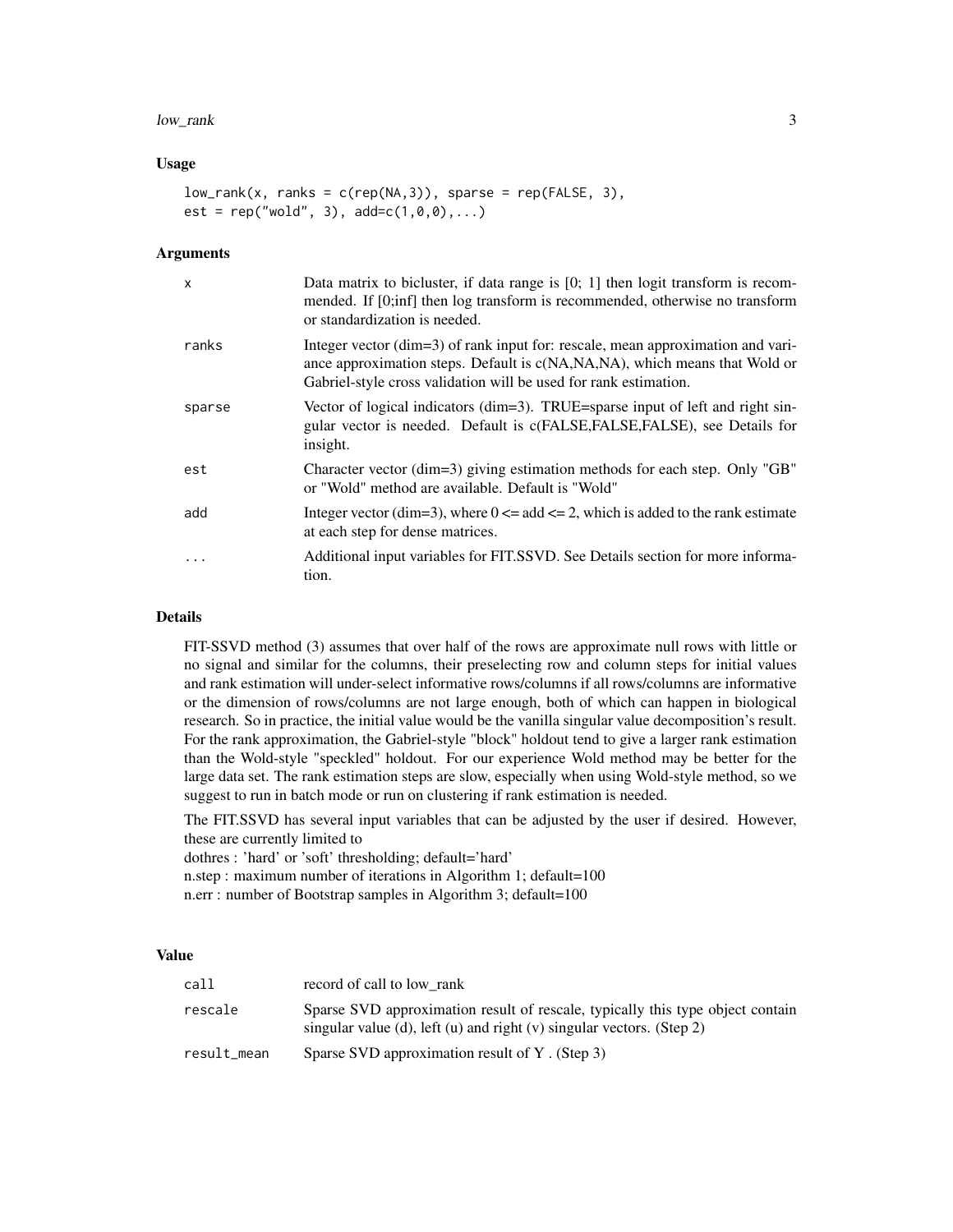<span id="page-3-0"></span>

| result_var | Sparse SVD approximation result of Z. (Step 4)       |
|------------|------------------------------------------------------|
| ranks      | vector of estimated ranks for (U, Y_tilde, Z_tilde). |
| bgmean     | Mean for null cluster. (Step 5)                      |
| bgstd      | Standard deviation for null cluster. (Step 5)        |
| back       | Logical matrix where TRUE=in null cluster.           |
| mean_app   | Mean approximation of X. (Step 6)                    |
| std_app    | Standard deviation approximation of X. (Step 6)      |

#### Author(s)

Authors: Guanhua Chen and Michael R. Kosorok Contributor: Shannon T. Holloway sthollow@ncsu.edu Maintainer: Guanhua Chen <guanhuac@live.unc.edu>

#### References

Chen G, Sullivan PF, Kosorok MR (2013) Biclustering with heterogeneous variance. Proceedings of the National Academy of Sciences, doi:10.1073/pnas.1304376110.

Owen AB, Perry PO (2009) Bi-cross-validation of the SVD and the nonnegative matrix factorization. The Annals of Applied Statistics 3:564-594.

Yang, D., Ma, Z., and Buja, A. (2011) A sparse SVD method for high-dimensional data arXiv:1112.2433.

#### Examples

```
data(Methylation)
beta_name <- colnames(Methylation)[grep("AVG_Beta",colnames(Methylation))]
ds <- as.matrix(Methylation[beta_name],ncol=length(beta_name))
info \leftarrow t(ds)
## The methylation data takes value between [0,1];
## therefore, we do a logit tranformation ##
info <- log(info/(1-info))
```
result <- low\_rank(info,ranks=c(8,4,4))

Methylation *Methylation Data in cancer versus normal patients*

#### Description

Description

#### Usage

data(Methylation)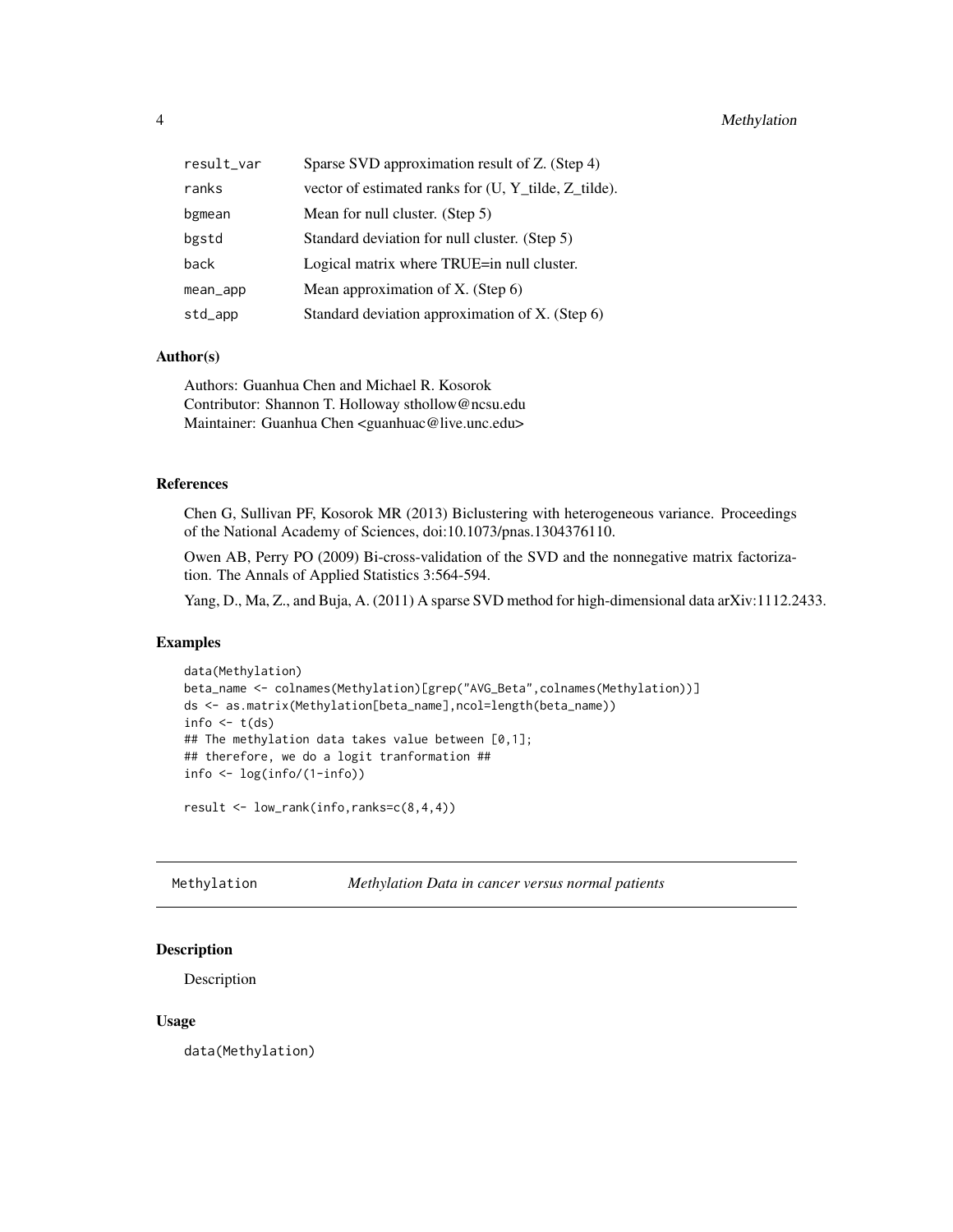#### Format

A data frame with 384 observations on the following 1465 variables.

TargetID a factor with levels CHROMOSOME a factor with levels SYMBOL a factor with levels CPG\_ISLAND a logical vector PRODUCT a logical vector ANNOTATION a logical vector SYNONYM a logical vector INPUT\_SEQUENCE a factor with levels REFSEQ a numeric vector CG\_NO a factor with levels DIST\_TO\_TSS a logical vector CPG\_COORDINATE a numeric vector GID a logical vector ProbeID a numeric vector GENE\_ID a logical vector Breast\_N1.1034270290.AVG\_Beta a numeric vector Breast\_N1.1034270290.Signal.CY3 a numeric vector Breast\_N1.1034270290.Signal.CY5 a numeric vector Breast\_N1.1034270290.Avg\_NBEADS a numeric vector Breast\_N1.1034270290.BEAD\_STDERR a numeric vector Breast\_N10.1034269692.AVG\_Beta a numeric vector Breast\_N10.1034269692.Signal.CY3 a numeric vector Breast\_N10.1034269692.Signal.CY5 a numeric vector Breast\_N10.1034269692.Avg\_NBEADS a numeric vector Breast\_N10.1034269692.BEAD\_STDERR a numeric vector Breast\_N11.1034271163.AVG\_Beta a numeric vector Breast\_N11.1034271163.Signal.CY3 a numeric vector Breast\_N11.1034271163.Signal.CY5 a numeric vector Breast\_N11.1034271163.Avg\_NBEADS a numeric vector Breast\_N11.1034271163.BEAD\_STDERR a numeric vector Breast\_N12.1034271179.AVG\_Beta a numeric vector Breast\_N12.1034271179.Signal.CY3 a numeric vector Breast\_N12.1034271179.Signal.CY5 a numeric vector Breast\_N12.1034271179.Avg\_NBEADS a numeric vector Breast\_N12.1034271179.BEAD\_STDERR a numeric vector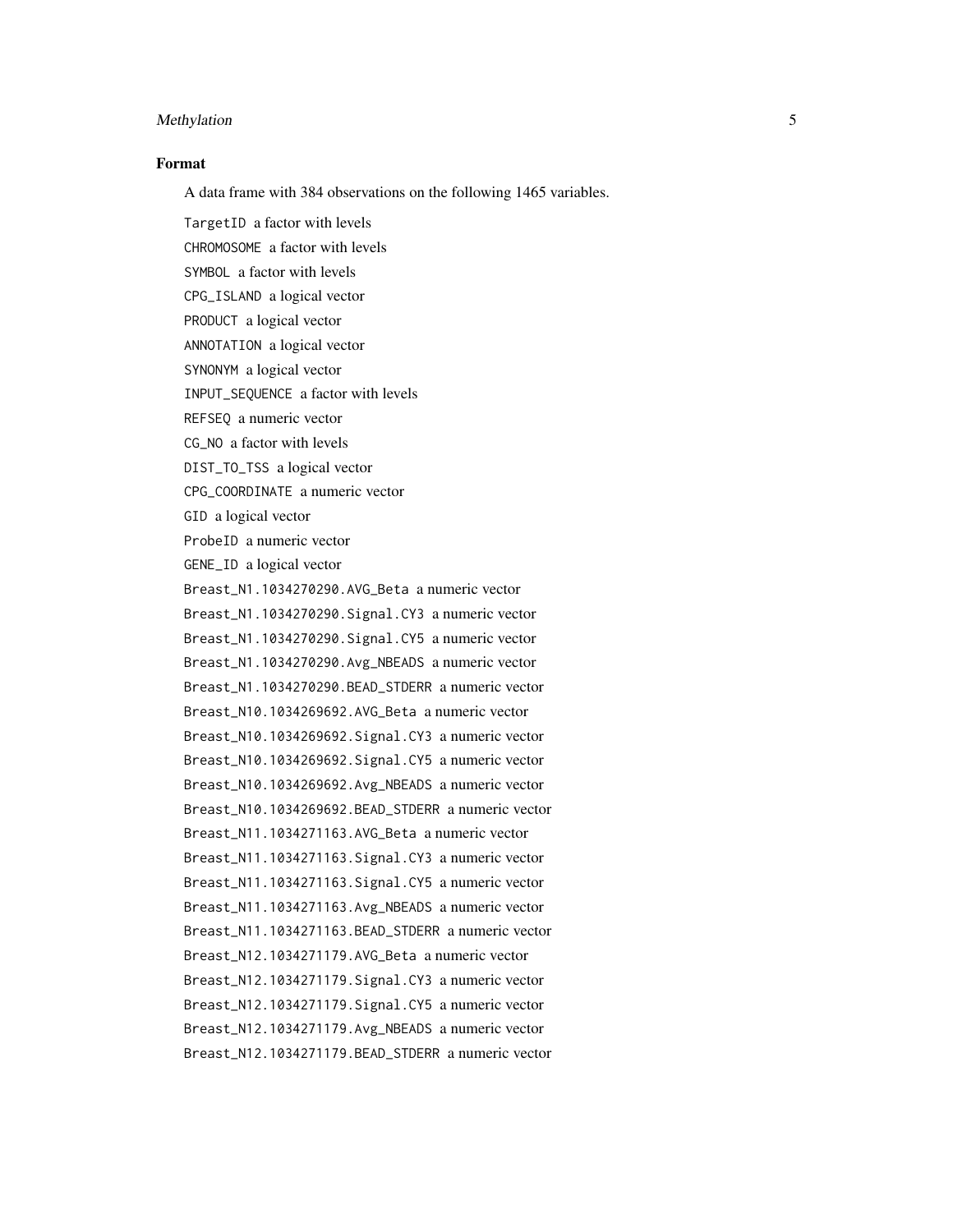Breast\_N13.1034271188.AVG\_Beta a numeric vector Breast\_N13.1034271188.Signal.CY3 a numeric vector Breast\_N13.1034271188.Signal.CY5 a numeric vector Breast\_N13.1034271188.Avg\_NBEADS a numeric vector Breast\_N13.1034271188.BEAD\_STDERR a numeric vector Breast\_N14.1034271202.AVG\_Beta a numeric vector Breast\_N14.1034271202.Signal.CY3 a numeric vector Breast\_N14.1034271202.Signal.CY5 a numeric vector Breast\_N14.1034271202.Avg\_NBEADS a numeric vector Breast\_N14.1034271202.BEAD\_STDERR a numeric vector Breast\_N15.1034271214.AVG\_Beta a numeric vector Breast\_N15.1034271214.Signal.CY3 a numeric vector Breast\_N15.1034271214.Signal.CY5 a numeric vector Breast\_N15.1034271214.Avg\_NBEADS a numeric vector Breast\_N15.1034271214.BEAD\_STDERR a numeric vector Breast\_N16.1034271223.AVG\_Beta a numeric vector Breast\_N16.1034271223.Signal.CY3 a numeric vector Breast\_N16.1034271223.Signal.CY5 a numeric vector Breast\_N16.1034271223.Avg\_NBEADS a numeric vector Breast\_N16.1034271223.BEAD\_STDERR a numeric vector Breast\_N17.1034271241.AVG\_Beta a numeric vector Breast\_N17.1034271241.Signal.CY3 a numeric vector Breast\_N17.1034271241.Signal.CY5 a numeric vector Breast\_N17.1034271241.Avg\_NBEADS a numeric vector Breast\_N17.1034271241.BEAD\_STDERR a numeric vector Breast\_N18.1034247347.AVG\_Beta a numeric vector Breast\_N18.1034247347.Signal.CY3 a numeric vector Breast\_N18.1034247347.Signal.CY5 a numeric vector Breast\_N18.1034247347.Avg\_NBEADS a numeric vector Breast\_N18.1034247347.BEAD\_STDERR a numeric vector Breast\_N19.1034247365.AVG\_Beta a numeric vector Breast\_N19.1034247365.Signal.CY3 a numeric vector Breast\_N19.1034247365.Signal.CY5 a numeric vector Breast\_N19.1034247365.Avg\_NBEADS a numeric vector Breast\_N19.1034247365.BEAD\_STDERR a numeric vector Breast\_N2.1034270303.AVG\_Beta a numeric vector Breast\_N2.1034270303.Signal.CY3 a numeric vector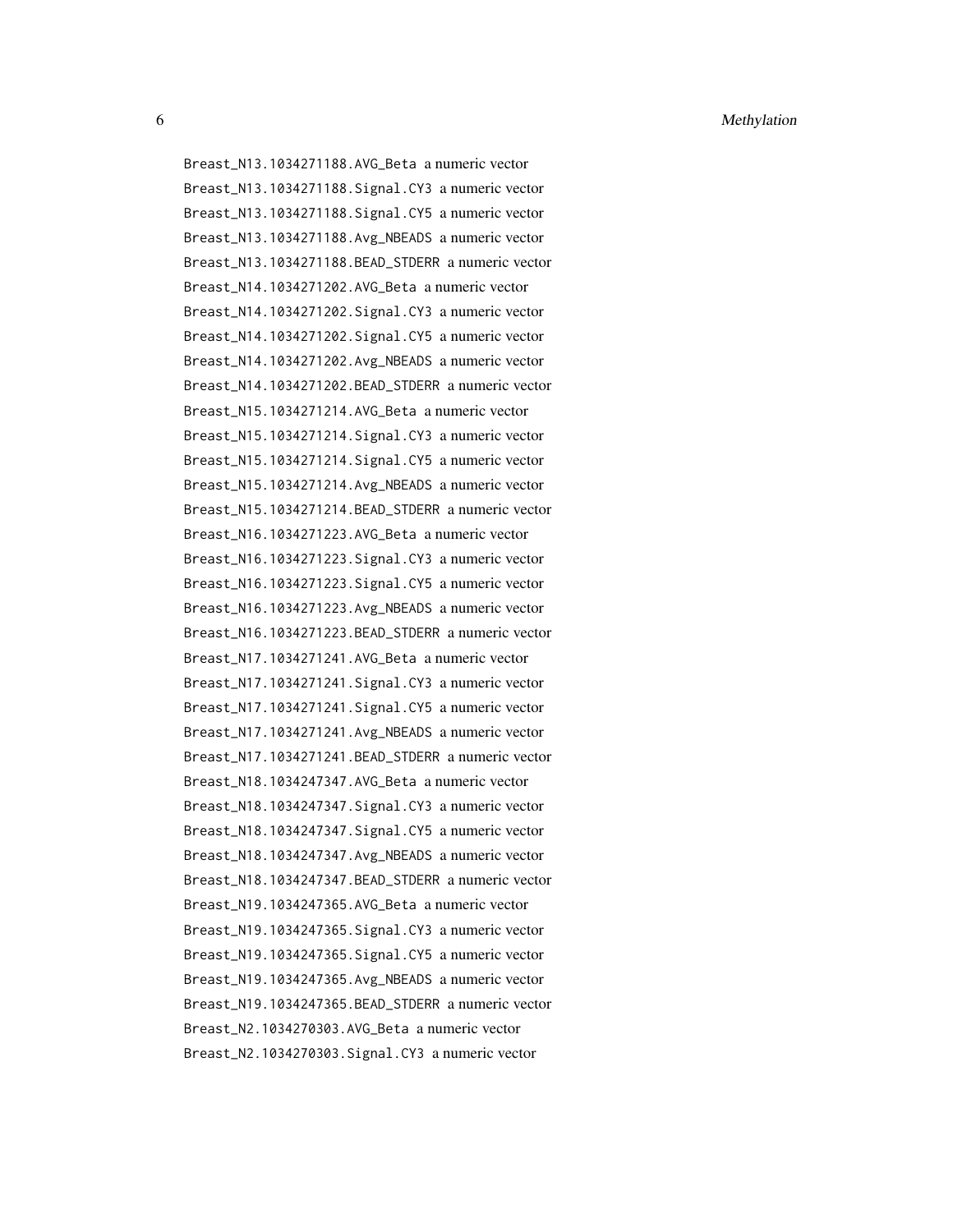Breast\_N2.1034270303.Signal.CY5 a numeric vector Breast\_N2.1034270303.Avg\_NBEADS a numeric vector Breast\_N2.1034270303.BEAD\_STDERR a numeric vector Breast\_N20.1034247368.AVG\_Beta a numeric vector Breast\_N20.1034247368.Signal.CY3 a numeric vector Breast\_N20.1034247368.Signal.CY5 a numeric vector Breast\_N20.1034247368.Avg\_NBEADS a numeric vector Breast\_N20.1034247368.BEAD\_STDERR a numeric vector Breast\_N21.1034247391.AVG\_Beta a numeric vector Breast\_N21.1034247391.Signal.CY3 a numeric vector Breast\_N21.1034247391.Signal.CY5 a numeric vector Breast\_N21.1034247391.Avg\_NBEADS a numeric vector Breast\_N21.1034247391.BEAD\_STDERR a numeric vector Breast\_N22.1034247380.AVG\_Beta a numeric vector Breast\_N22.1034247380.Signal.CY3 a numeric vector Breast\_N22.1034247380.Signal.CY5 a numeric vector Breast\_N22.1034247380.Avg\_NBEADS a numeric vector Breast\_N22.1034247380.BEAD\_STDERR a numeric vector Breast\_N23.1034247402.AVG\_Beta a numeric vector Breast\_N23.1034247402.Signal.CY3 a numeric vector Breast\_N23.1034247402.Signal.CY5 a numeric vector Breast\_N23.1034247402.Avg\_NBEADS a numeric vector Breast\_N23.1034247402.BEAD\_STDERR a numeric vector Breast\_N24.1034247409.AVG\_Beta a numeric vector Breast\_N24.1034247409.Signal.CY3 a numeric vector Breast\_N24.1034247409.Signal.CY5 a numeric vector Breast\_N24.1034247409.Avg\_NBEADS a numeric vector Breast\_N24.1034247409.BEAD\_STDERR a numeric vector Breast\_N25.1034247419.AVG\_Beta a numeric vector Breast\_N25.1034247419.Signal.CY3 a numeric vector Breast\_N25.1034247419.Signal.CY5 a numeric vector Breast\_N25.1034247419.Avg\_NBEADS a numeric vector Breast\_N25.1034247419.BEAD\_STDERR a numeric vector Breast\_N26.1034247426.AVG\_Beta a numeric vector Breast\_N26.1034247426.Signal.CY3 a numeric vector Breast\_N26.1034247426.Signal.CY5 a numeric vector Breast\_N26.1034247426.Avg\_NBEADS a numeric vector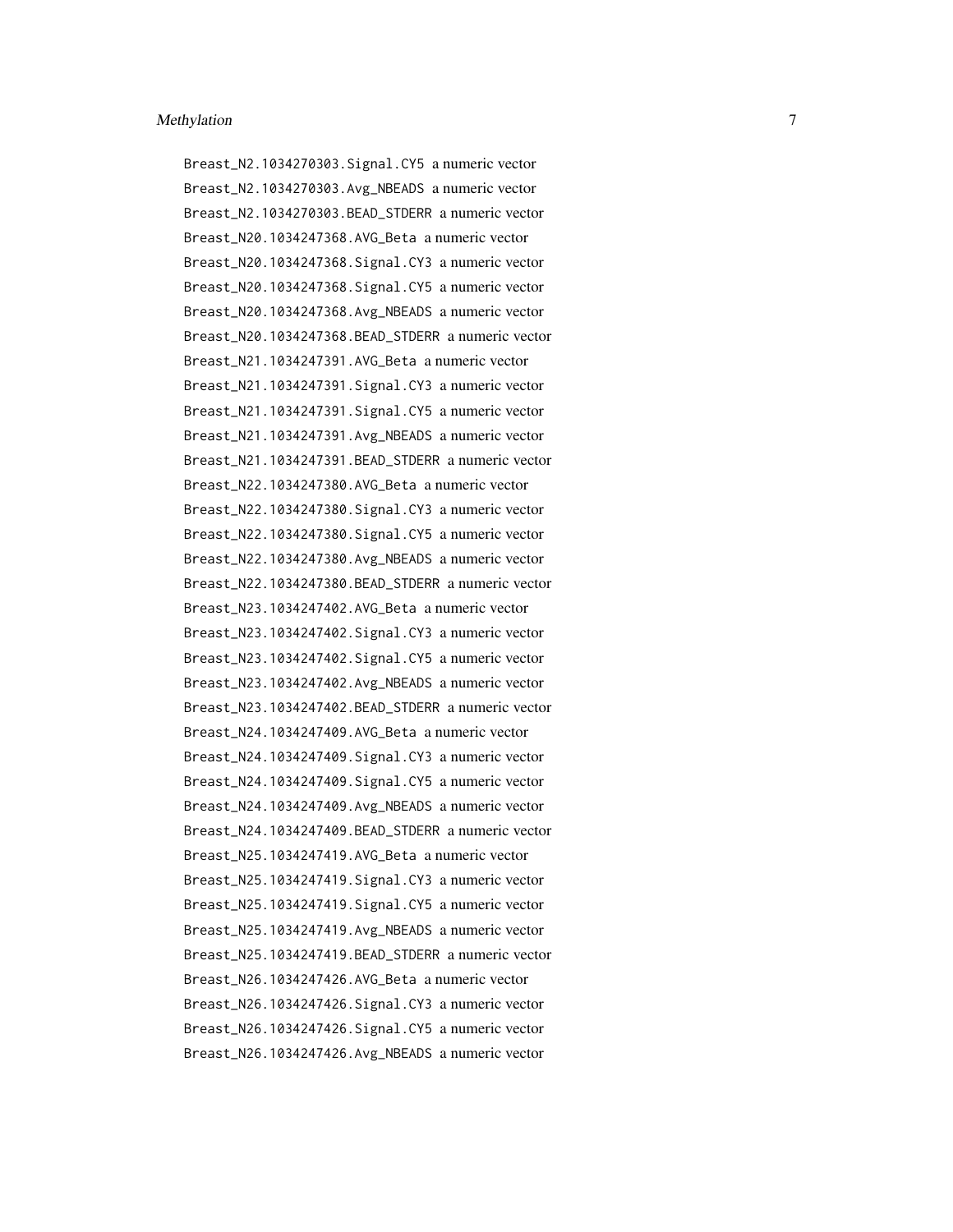8 Methylation **Methylation** 

Breast\_N26.1034247426.BEAD\_STDERR a numeric vector Breast\_T3.1034270311.AVG\_Beta a numeric vector Breast\_T3.1034270311.Signal.CY3 a numeric vector Breast\_T3.1034270311.Signal.CY5 a numeric vector Breast\_T3.1034270311.Avg\_NBEADS a numeric vector Breast\_T3.1034270311.BEAD\_STDERR a numeric vector Breast\_T4.1034270328.AVG\_Beta a numeric vector Breast\_T4.1034270328.Signal.CY3 a numeric vector Breast\_T4.1034270328.Signal.CY5 a numeric vector Breast\_T4.1034270328.Avg\_NBEADS a numeric vector Breast\_T4.1034270328.BEAD\_STDERR a numeric vector Breast\_N5.1034270332.AVG\_Beta a numeric vector Breast\_N5.1034270332.Signal.CY3 a numeric vector Breast\_N5.1034270332.Signal.CY5 a numeric vector Breast\_N5.1034270332.Avg\_NBEADS a numeric vector Breast\_N5.1034270332.BEAD\_STDERR a numeric vector Breast\_N6.1034270355.AVG\_Beta a numeric vector Breast\_N6.1034270355.Signal.CY3 a numeric vector Breast\_N6.1034270355.Signal.CY5 a numeric vector Breast\_N6.1034270355.Avg\_NBEADS a numeric vector Breast\_N6.1034270355.BEAD\_STDERR a numeric vector Breast\_N7.1034270345.AVG\_Beta a numeric vector Breast\_N7.1034270345.Signal.CY3 a numeric vector Breast\_N7.1034270345.Signal.CY5 a numeric vector Breast\_N7.1034270345.Avg\_NBEADS a numeric vector Breast\_N7.1034270345.BEAD\_STDERR a numeric vector Breast\_N8.1034270366.AVG\_Beta a numeric vector Breast\_N8.1034270366.Signal.CY3 a numeric vector Breast\_N8.1034270366.Signal.CY5 a numeric vector Breast\_N8.1034270366.Avg\_NBEADS a numeric vector Breast\_N8.1034270366.BEAD\_STDERR a numeric vector Breast\_N9.1034270369.AVG\_Beta a numeric vector Breast\_N9.1034270369.Signal.CY3 a numeric vector Breast\_N9.1034270369.Signal.CY5 a numeric vector Breast\_N9.1034270369.Avg\_NBEADS a numeric vector Breast\_N9.1034270369.BEAD\_STDERR a numeric vector Breast\_T1.1034270289.AVG\_Beta a numeric vector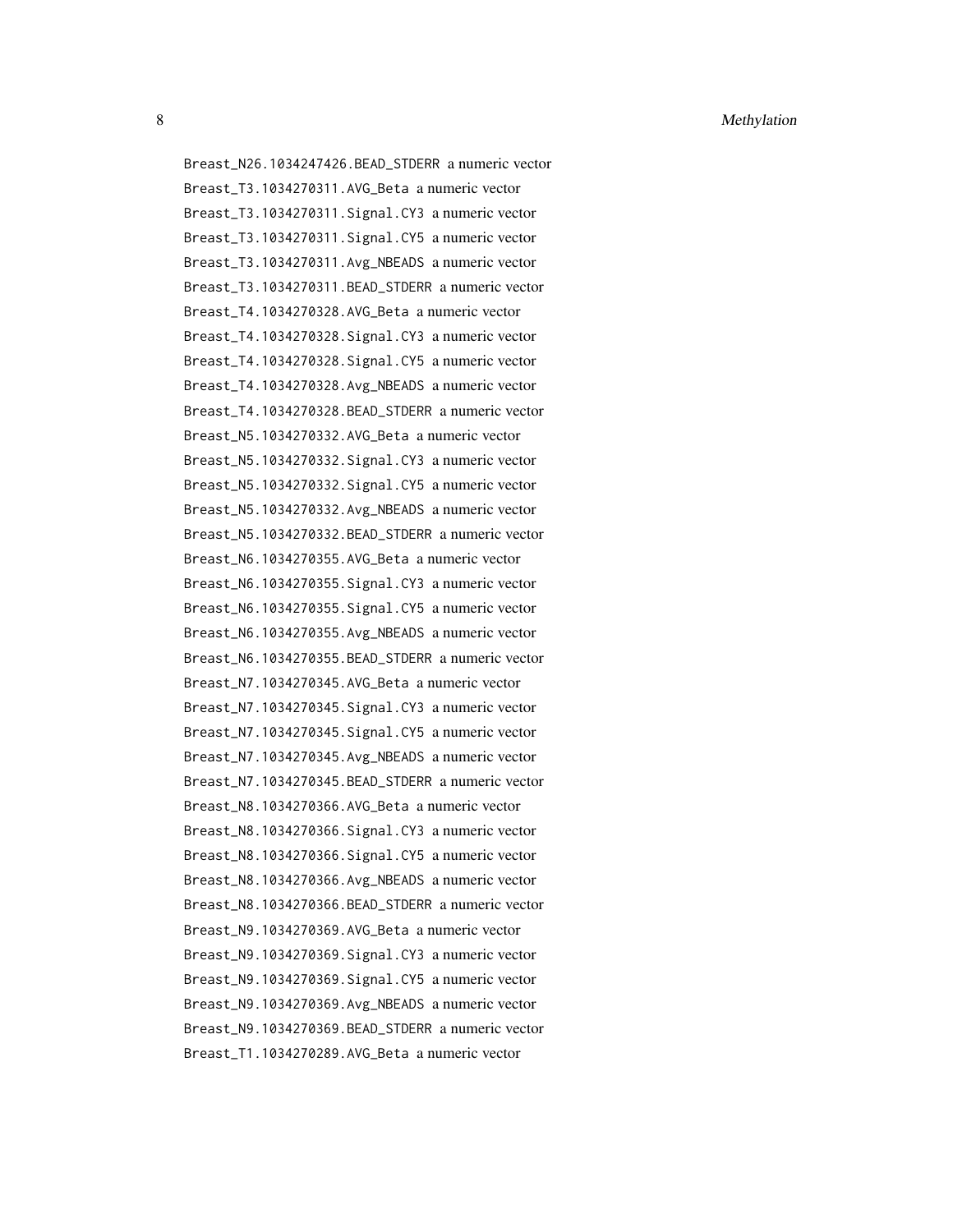Breast\_T1.1034270289.Signal.CY3 a numeric vector Breast\_T1.1034270289.Signal.CY5 a numeric vector Breast\_T1.1034270289.Avg\_NBEADS a numeric vector Breast\_T1.1034270289.BEAD\_STDERR a numeric vector Breast\_T10.1034271156.AVG\_Beta a numeric vector Breast\_T10.1034271156.Signal.CY3 a numeric vector Breast\_T10.1034271156.Signal.CY5 a numeric vector Breast\_T10.1034271156.Avg\_NBEADS a numeric vector Breast\_T10.1034271156.BEAD\_STDERR a numeric vector Breast\_T11.1034271164.AVG\_Beta a numeric vector Breast\_T11.1034271164.Signal.CY3 a numeric vector Breast\_T11.1034271164.Signal.CY5 a numeric vector Breast\_T11.1034271164.Avg\_NBEADS a numeric vector Breast T11.1034271164.BEAD STDERR a numeric vector Breast\_T12.1034271178.AVG\_Beta a numeric vector Breast\_T12.1034271178.Signal.CY3 a numeric vector Breast\_T12.1034271178.Signal.CY5 a numeric vector Breast\_T12.1034271178.Avg\_NBEADS a numeric vector Breast\_T12.1034271178.BEAD\_STDERR a numeric vector Breast\_T13.1034271190.AVG\_Beta a numeric vector Breast\_T13.1034271190.Signal.CY3 a numeric vector Breast\_T13.1034271190.Signal.CY5 a numeric vector Breast\_T13.1034271190.Avg\_NBEADS a numeric vector Breast\_T13.1034271190.BEAD\_STDERR a numeric vector Breast\_T14.1034271201.AVG\_Beta a numeric vector Breast\_T14.1034271201.Signal.CY3 a numeric vector Breast\_T14.1034271201.Signal.CY5 a numeric vector Breast\_T14.1034271201.Avg\_NBEADS a numeric vector Breast\_T14.1034271201.BEAD\_STDERR a numeric vector Breast\_T15.1034271215.AVG\_Beta a numeric vector Breast\_T15.1034271215.Signal.CY3 a numeric vector Breast\_T15.1034271215.Signal.CY5 a numeric vector Breast\_T15.1034271215.Avg\_NBEADS a numeric vector Breast\_T15.1034271215.BEAD\_STDERR a numeric vector Breast\_T16.1034271222.AVG\_Beta a numeric vector Breast\_T16.1034271222.Signal.CY3 a numeric vector Breast\_T16.1034271222.Signal.CY5 a numeric vector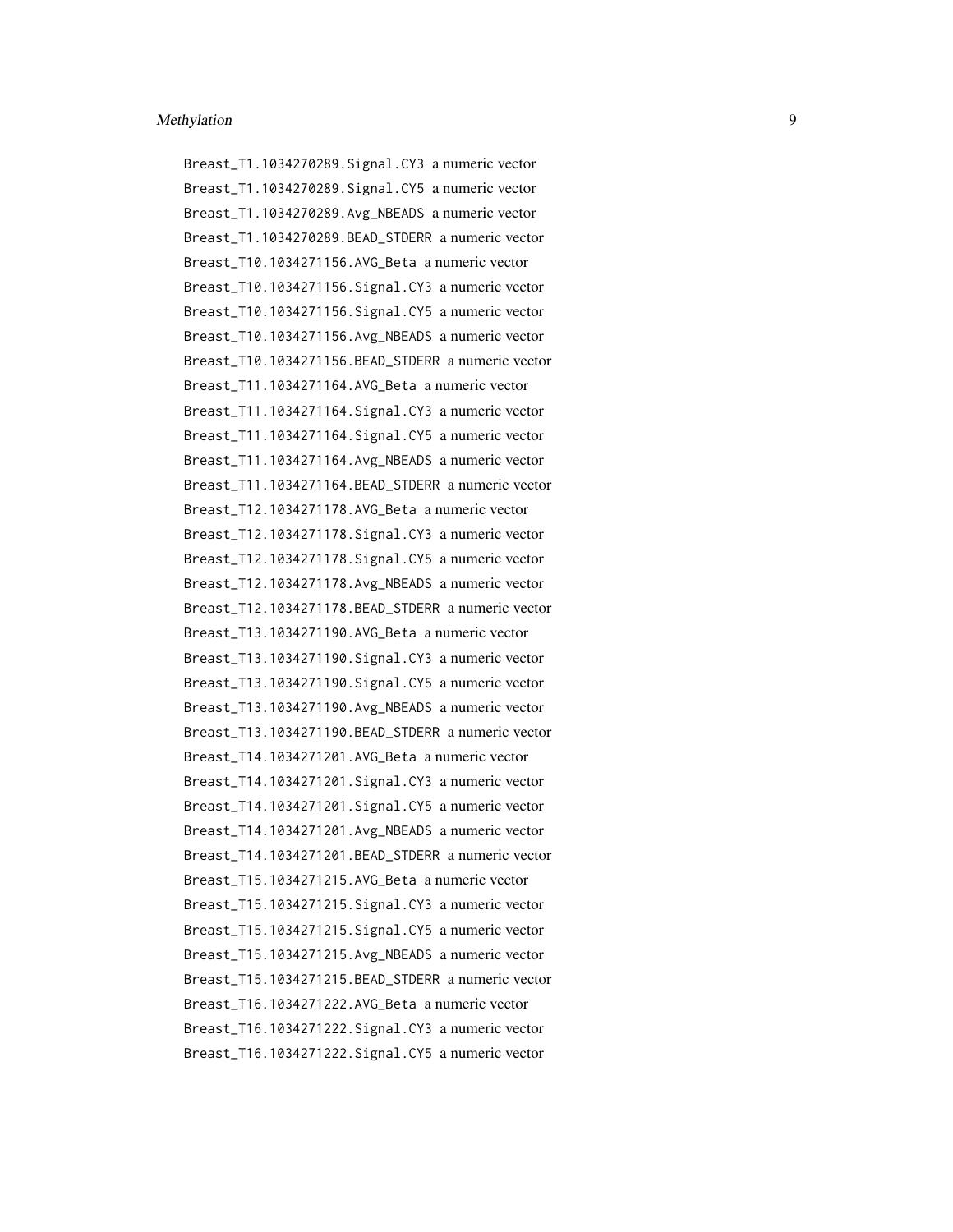10 Methylation **Methylation** 

Breast\_T16.1034271222.Avg\_NBEADS a numeric vector Breast\_T16.1034271222.BEAD\_STDERR a numeric vector Breast\_T17.1034271242.AVG\_Beta a numeric vector Breast\_T17.1034271242.Signal.CY3 a numeric vector Breast\_T17.1034271242.Signal.CY5 a numeric vector Breast\_T17.1034271242.Avg\_NBEADS a numeric vector Breast\_T17.1034271242.BEAD\_STDERR a numeric vector Breast\_T18.1034247346.AVG\_Beta a numeric vector Breast\_T18.1034247346.Signal.CY3 a numeric vector Breast\_T18.1034247346.Signal.CY5 a numeric vector Breast\_T18.1034247346.Avg\_NBEADS a numeric vector Breast\_T18.1034247346.BEAD\_STDERR a numeric vector Breast\_T19.1034247367.AVG\_Beta a numeric vector Breast\_T19.1034247367.Signal.CY3 a numeric vector Breast\_T19.1034247367.Signal.CY5 a numeric vector Breast\_T19.1034247367.Avg\_NBEADS a numeric vector Breast\_T19.1034247367.BEAD\_STDERR a numeric vector Breast\_T2.1034270304.AVG\_Beta a numeric vector Breast\_T2.1034270304.Signal.CY3 a numeric vector Breast\_T2.1034270304.Signal.CY5 a numeric vector Breast\_T2.1034270304.Avg\_NBEADS a numeric vector Breast\_T2.1034270304.BEAD\_STDERR a numeric vector Breast\_T20.1034247369.AVG\_Beta a numeric vector Breast\_T20.1034247369.Signal.CY3 a numeric vector Breast\_T20.1034247369.Signal.CY5 a numeric vector Breast\_T20.1034247369.Avg\_NBEADS a numeric vector Breast\_T20.1034247369.BEAD\_STDERR a numeric vector Breast\_T21.1034247379.AVG\_Beta a numeric vector Breast\_T21.1034247379.Signal.CY3 a numeric vector Breast\_T21.1034247379.Signal.CY5 a numeric vector Breast\_T21.1034247379.Avg\_NBEADS a numeric vector Breast\_T21.1034247379.BEAD\_STDERR a numeric vector Breast\_T22.1034247381.AVG\_Beta a numeric vector Breast\_T22.1034247381.Signal.CY3 a numeric vector Breast\_T22.1034247381.Signal.CY5 a numeric vector Breast\_T22.1034247381.Avg\_NBEADS a numeric vector Breast\_T22.1034247381.BEAD\_STDERR a numeric vector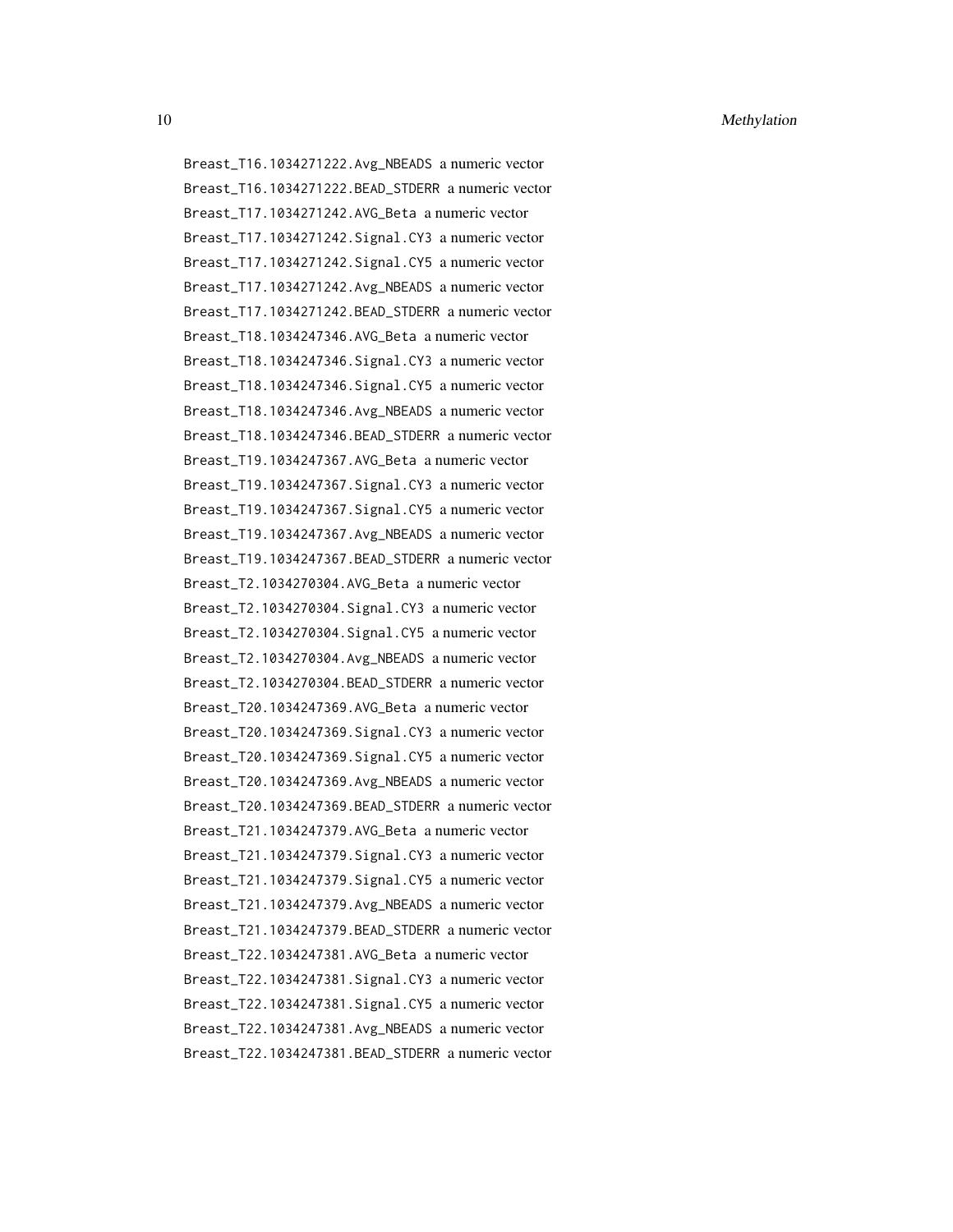Breast\_T23.1034247401.AVG\_Beta a numeric vector Breast\_T23.1034247401.Signal.CY3 a numeric vector Breast\_T23.1034247401.Signal.CY5 a numeric vector Breast\_T23.1034247401.Avg\_NBEADS a numeric vector Breast\_T23.1034247401.BEAD\_STDERR a numeric vector Breast\_T24.1034247410.AVG\_Beta a numeric vector Breast\_T24.1034247410.Signal.CY3 a numeric vector Breast\_T24.1034247410.Signal.CY5 a numeric vector Breast\_T24.1034247410.Avg\_NBEADS a numeric vector Breast\_T24.1034247410.BEAD\_STDERR a numeric vector Breast\_T25.1034247418.AVG\_Beta a numeric vector Breast\_T25.1034247418.Signal.CY3 a numeric vector Breast\_T25.1034247418.Signal.CY5 a numeric vector Breast\_T25.1034247418.Avg\_NBEADS a numeric vector Breast\_T25.1034247418.BEAD\_STDERR a numeric vector Breast\_T26.1034247425.AVG\_Beta a numeric vector Breast\_T26.1034247425.Signal.CY3 a numeric vector Breast\_T26.1034247425.Signal.CY5 a numeric vector Breast\_T26.1034247425.Avg\_NBEADS a numeric vector Breast\_T26.1034247425.BEAD\_STDERR a numeric vector Breast\_N3.1034270310.AVG\_Beta a numeric vector Breast\_N3.1034270310.Signal.CY3 a numeric vector Breast\_N3.1034270310.Signal.CY5 a numeric vector Breast\_N3.1034270310.Avg\_NBEADS a numeric vector Breast\_N3.1034270310.BEAD\_STDERR a numeric vector Breast\_N4.1034270329.AVG\_Beta a numeric vector Breast\_N4.1034270329.Signal.CY3 a numeric vector Breast\_N4.1034270329.Signal.CY5 a numeric vector Breast\_N4.1034270329.Avg\_NBEADS a numeric vector Breast\_N4.1034270329.BEAD\_STDERR a numeric vector Breast\_T5.1034270333.AVG\_Beta a numeric vector Breast\_T5.1034270333.Signal.CY3 a numeric vector Breast\_T5.1034270333.Signal.CY5 a numeric vector Breast\_T5.1034270333.Avg\_NBEADS a numeric vector Breast\_T5.1034270333.BEAD\_STDERR a numeric vector Breast\_T6.1034269657.AVG\_Beta a numeric vector Breast\_T6.1034269657.Signal.CY3 a numeric vector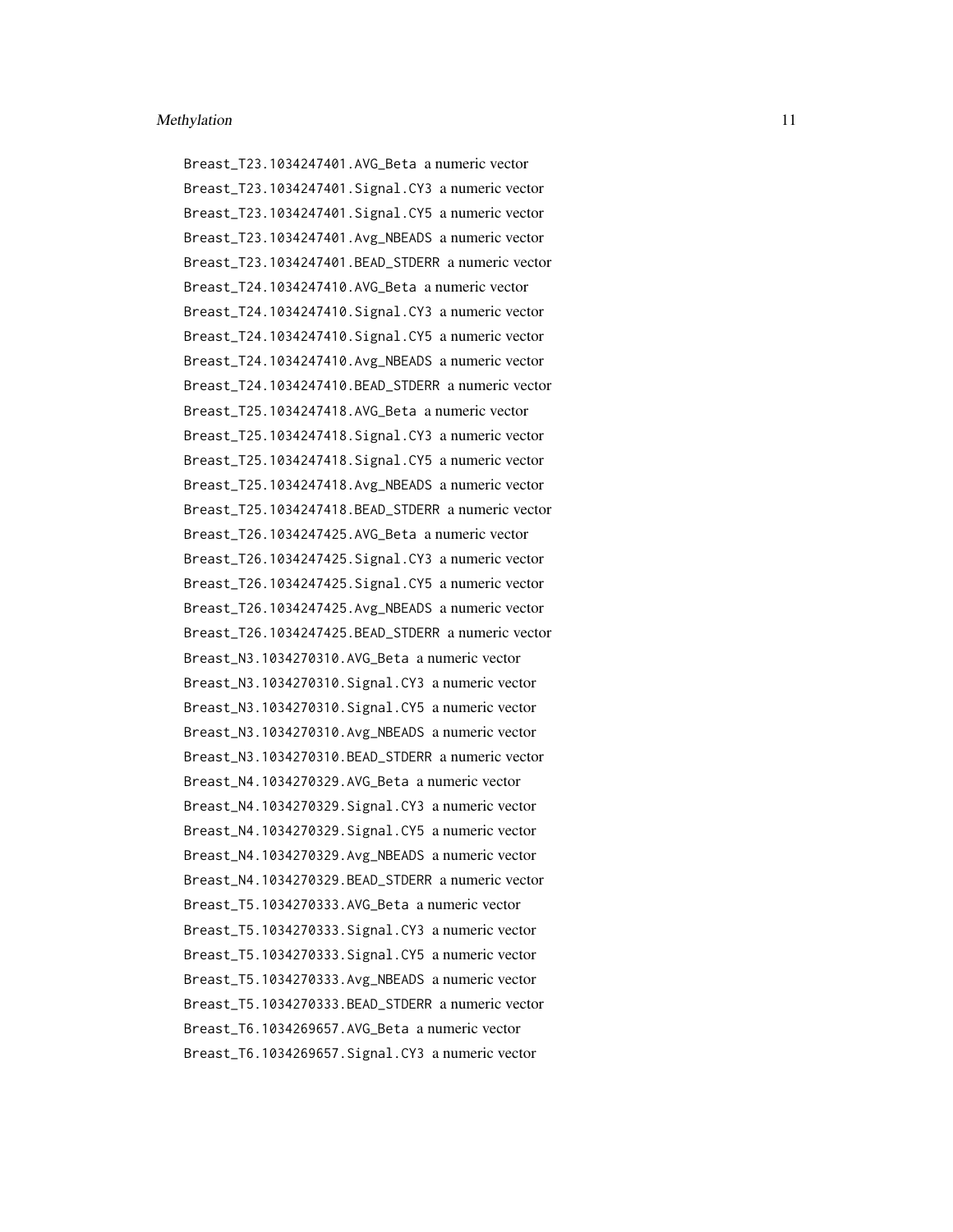12 Methylation **Methylation** 

Breast\_T6.1034269657.Signal.CY5 a numeric vector Breast\_T6.1034269657.Avg\_NBEADS a numeric vector Breast\_T6.1034269657.BEAD\_STDERR a numeric vector Colon\_N1.1034270292.AVG\_Beta a numeric vector Colon\_N1.1034270292.Signal.CY3 a numeric vector Colon\_N1.1034270292.Signal.CY5 a numeric vector Colon\_N1.1034270292.Avg\_NBEADS a numeric vector Colon\_N1.1034270292.BEAD\_STDERR a numeric vector Colon\_N10.1034269701.AVG\_Beta a numeric vector Colon\_N10.1034269701.Signal.CY3 a numeric vector Colon\_N10.1034269701.Signal.CY5 a numeric vector Colon\_N10.1034269701.Avg\_NBEADS a numeric vector Colon\_N10.1034269701.BEAD\_STDERR a numeric vector Colon\_N11.1034271160.AVG\_Beta a numeric vector Colon\_N11.1034271160.Signal.CY3 a numeric vector Colon\_N11.1034271160.Signal.CY5 a numeric vector Colon\_N11.1034271160.Avg\_NBEADS a numeric vector Colon\_N11.1034271160.BEAD\_STDERR a numeric vector Colon\_N12.1034271181.AVG\_Beta a numeric vector Colon\_N12.1034271181.Signal.CY3 a numeric vector Colon\_N12.1034271181.Signal.CY5 a numeric vector Colon\_N12.1034271181.Avg\_NBEADS a numeric vector Colon\_N12.1034271181.BEAD\_STDERR a numeric vector Colon\_N14.1034271204.AVG\_Beta a numeric vector Colon\_N14.1034271204.Signal.CY3 a numeric vector Colon\_N14.1034271204.Signal.CY5 a numeric vector Colon\_N14.1034271204.Avg\_NBEADS a numeric vector Colon\_N14.1034271204.BEAD\_STDERR a numeric vector Colon\_N15.1034271212.AVG\_Beta a numeric vector Colon\_N15.1034271212.Signal.CY3 a numeric vector Colon\_N15.1034271212.Signal.CY5 a numeric vector Colon\_N15.1034271212.Avg\_NBEADS a numeric vector Colon\_N15.1034271212.BEAD\_STDERR a numeric vector Colon\_N16.1034271225.AVG\_Beta a numeric vector Colon\_N16.1034271225.Signal.CY3 a numeric vector Colon\_N16.1034271225.Signal.CY5 a numeric vector Colon\_N16.1034271225.Avg\_NBEADS a numeric vector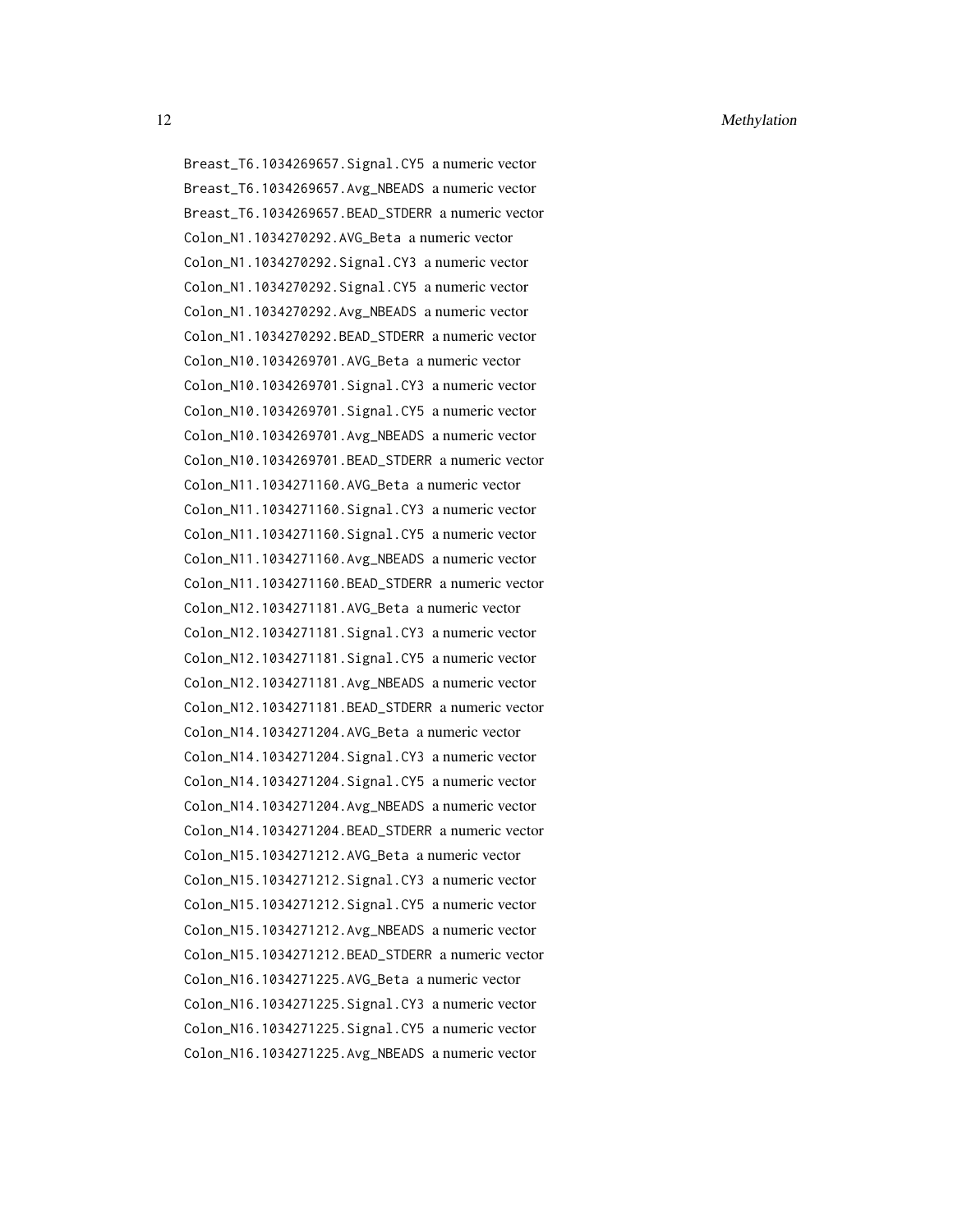Colon\_N16.1034271225.BEAD\_STDERR a numeric vector Colon\_N17.1034271239.AVG\_Beta a numeric vector Colon\_N17.1034271239.Signal.CY3 a numeric vector Colon\_N17.1034271239.Signal.CY5 a numeric vector Colon\_N17.1034271239.Avg\_NBEADS a numeric vector Colon\_N17.1034271239.BEAD\_STDERR a numeric vector Colon\_N18.1034247349.AVG\_Beta a numeric vector Colon\_N18.1034247349.Signal.CY3 a numeric vector Colon\_N18.1034247349.Signal.CY5 a numeric vector Colon\_N18.1034247349.Avg\_NBEADS a numeric vector Colon\_N18.1034247349.BEAD\_STDERR a numeric vector Colon\_N19.1034247363.AVG\_Beta a numeric vector Colon\_N19.1034247363.Signal.CY3 a numeric vector Colon\_N19.1034247363.Signal.CY5 a numeric vector Colon\_N19.1034247363.Avg\_NBEADS a numeric vector Colon\_N19.1034247363.BEAD\_STDERR a numeric vector Colon\_N2.1034270301.AVG\_Beta a numeric vector Colon\_N2.1034270301.Signal.CY3 a numeric vector Colon\_N2.1034270301.Signal.CY5 a numeric vector Colon\_N2.1034270301.Avg\_NBEADS a numeric vector Colon\_N2.1034270301.BEAD\_STDERR a numeric vector Colon\_N20.1034247371.AVG\_Beta a numeric vector Colon\_N20.1034247371.Signal.CY3 a numeric vector Colon\_N20.1034247371.Signal.CY5 a numeric vector Colon\_N20.1034247371.Avg\_NBEADS a numeric vector Colon\_N20.1034247371.BEAD\_STDERR a numeric vector Colon\_N21.1034247389.AVG\_Beta a numeric vector Colon\_N21.1034247389.Signal.CY3 a numeric vector Colon\_N21.1034247389.Signal.CY5 a numeric vector Colon\_N21.1034247389.Avg\_NBEADS a numeric vector Colon\_N21.1034247389.BEAD\_STDERR a numeric vector Colon\_N22.1034247393.AVG\_Beta a numeric vector Colon\_N22.1034247393.Signal.CY3 a numeric vector Colon\_N22.1034247393.Signal.CY5 a numeric vector Colon\_N22.1034247393.Avg\_NBEADS a numeric vector Colon\_N22.1034247393.BEAD\_STDERR a numeric vector Colon\_N23.1034247415.AVG\_Beta a numeric vector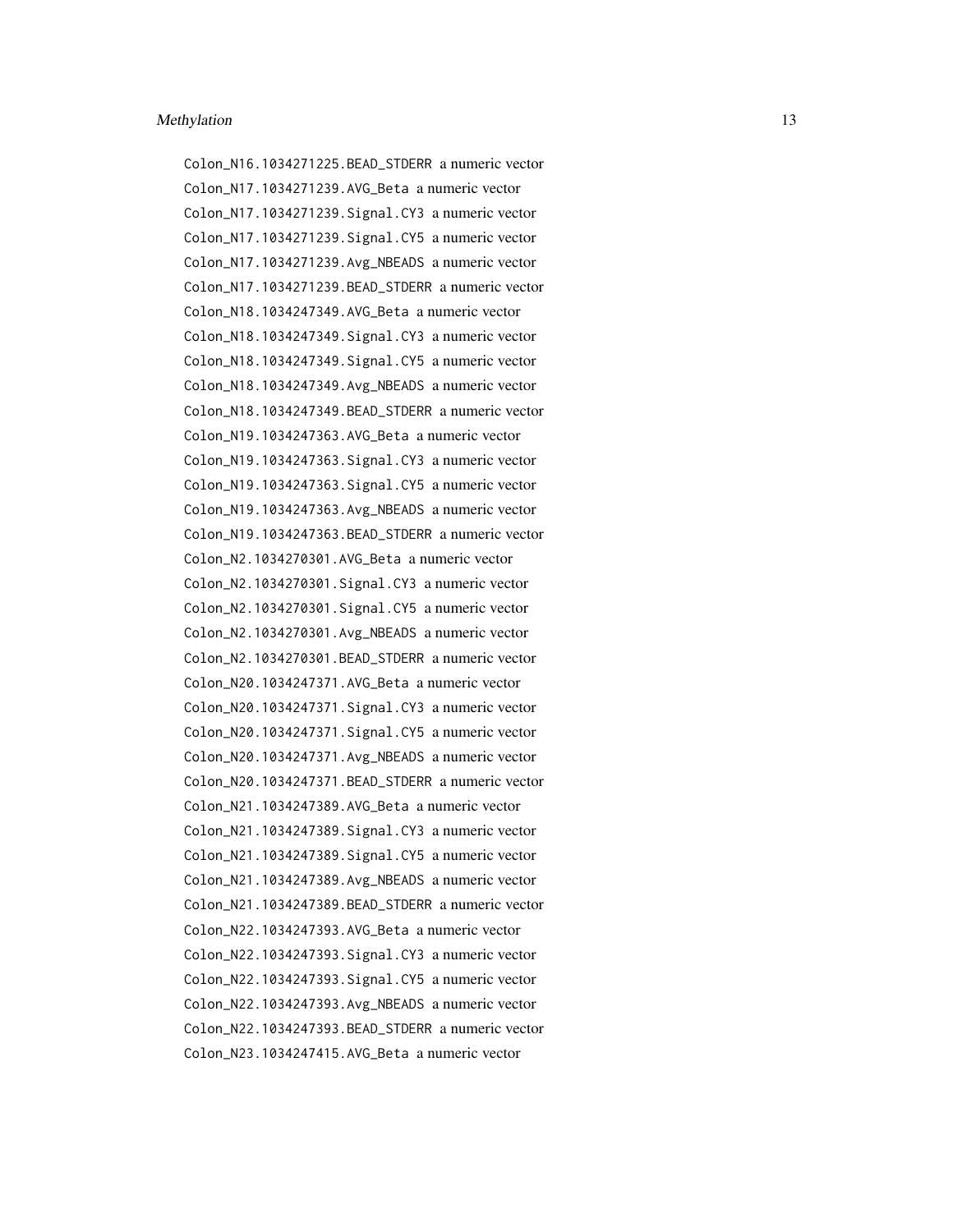Colon\_N23.1034247415.Signal.CY3 a numeric vector Colon\_N23.1034247415.Signal.CY5 a numeric vector Colon\_N23.1034247415.Avg\_NBEADS a numeric vector Colon\_N23.1034247415.BEAD\_STDERR a numeric vector Colon\_N24.1034247407.AVG\_Beta a numeric vector Colon\_N24.1034247407.Signal.CY3 a numeric vector Colon\_N24.1034247407.Signal.CY5 a numeric vector Colon\_N24.1034247407.Avg\_NBEADS a numeric vector Colon\_N24.1034247407.BEAD\_STDERR a numeric vector Colon\_N25.1034247421.AVG\_Beta a numeric vector Colon\_N25.1034247421.Signal.CY3 a numeric vector Colon\_N25.1034247421.Signal.CY5 a numeric vector Colon\_N25.1034247421.Avg\_NBEADS a numeric vector Colon\_N25.1034247421.BEAD\_STDERR a numeric vector Colon\_N26.1034247438.AVG\_Beta a numeric vector Colon\_N26.1034247438.Signal.CY3 a numeric vector Colon\_N26.1034247438.Signal.CY5 a numeric vector Colon\_N26.1034247438.Avg\_NBEADS a numeric vector Colon\_N26.1034247438.BEAD\_STDERR a numeric vector Colon\_N27.1034247434.AVG\_Beta a numeric vector Colon\_N27.1034247434.Signal.CY3 a numeric vector Colon\_N27.1034247434.Signal.CY5 a numeric vector Colon\_N27.1034247434.Avg\_NBEADS a numeric vector Colon\_N27.1034247434.BEAD\_STDERR a numeric vector Colon\_N3.1034270314.AVG\_Beta a numeric vector Colon\_N3.1034270314.Signal.CY3 a numeric vector Colon\_N3.1034270314.Signal.CY5 a numeric vector Colon\_N3.1034270314.Avg\_NBEADS a numeric vector Colon\_N3.1034270314.BEAD\_STDERR a numeric vector Colon\_N4.1034270326.AVG\_Beta a numeric vector Colon\_N4.1034270326.Signal.CY3 a numeric vector Colon\_N4.1034270326.Signal.CY5 a numeric vector Colon\_N4.1034270326.Avg\_NBEADS a numeric vector Colon\_N4.1034270326.BEAD\_STDERR a numeric vector Colon\_N5.1034270336.AVG\_Beta a numeric vector Colon\_N5.1034270336.Signal.CY3 a numeric vector Colon\_N5.1034270336.Signal.CY5 a numeric vector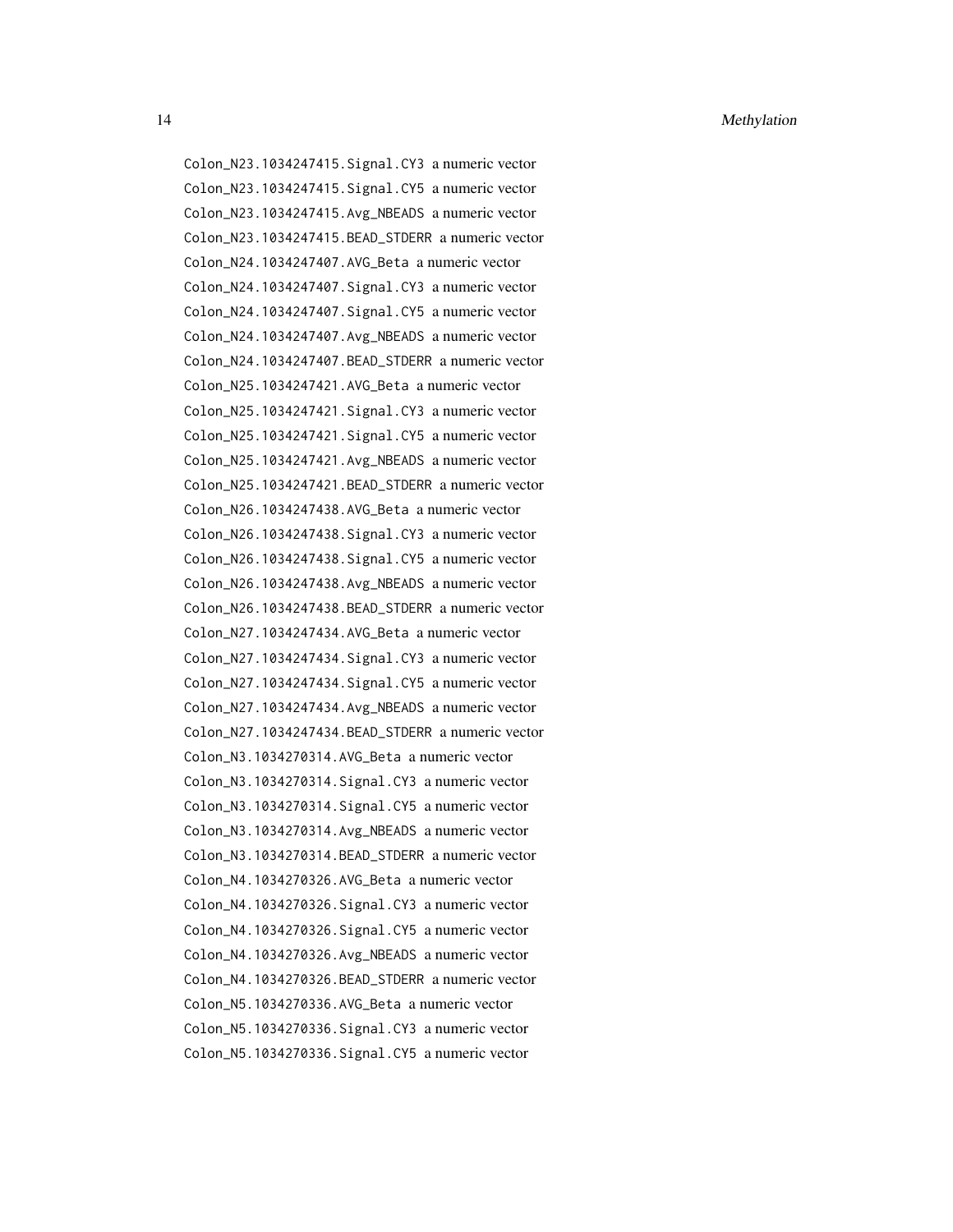Colon\_N5.1034270336.Avg\_NBEADS a numeric vector Colon\_N5.1034270336.BEAD\_STDERR a numeric vector Colon\_N6.1034270353.AVG\_Beta a numeric vector Colon\_N6.1034270353.Signal.CY3 a numeric vector Colon\_N6.1034270353.Signal.CY5 a numeric vector Colon\_N6.1034270353.Avg\_NBEADS a numeric vector Colon\_N6.1034270353.BEAD\_STDERR a numeric vector Colon\_N7.1034270356.AVG\_Beta a numeric vector Colon\_N7.1034270356.Signal.CY3 a numeric vector Colon\_N7.1034270356.Signal.CY5 a numeric vector Colon\_N7.1034270356.Avg\_NBEADS a numeric vector Colon\_N7.1034270356.BEAD\_STDERR a numeric vector Colon\_N8.1034270378.AVG\_Beta a numeric vector Colon\_N8.1034270378.Signal.CY3 a numeric vector Colon\_N8.1034270378.Signal.CY5 a numeric vector Colon\_N8.1034270378.Avg\_NBEADS a numeric vector Colon\_N8.1034270378.BEAD\_STDERR a numeric vector Colon\_N9.1034269699.AVG\_Beta a numeric vector Colon\_N9.1034269699.Signal.CY3 a numeric vector Colon\_N9.1034269699.Signal.CY5 a numeric vector Colon\_N9.1034269699.Avg\_NBEADS a numeric vector Colon\_N9.1034269699.BEAD\_STDERR a numeric vector Colon\_T1.1034270291.AVG\_Beta a numeric vector Colon\_T1.1034270291.Signal.CY3 a numeric vector Colon\_T1.1034270291.Signal.CY5 a numeric vector Colon\_T1.1034270291.Avg\_NBEADS a numeric vector Colon\_T1.1034270291.BEAD\_STDERR a numeric vector Colon\_T10.1034269693.AVG\_Beta a numeric vector Colon\_T10.1034269693.Signal.CY3 a numeric vector Colon\_T10.1034269693.Signal.CY5 a numeric vector Colon\_T10.1034269693.Avg\_NBEADS a numeric vector Colon\_T10.1034269693.BEAD\_STDERR a numeric vector Colon\_T11.1034271162.AVG\_Beta a numeric vector Colon\_T11.1034271162.Signal.CY3 a numeric vector Colon\_T11.1034271162.Signal.CY5 a numeric vector Colon\_T11.1034271162.Avg\_NBEADS a numeric vector Colon\_T11.1034271162.BEAD\_STDERR a numeric vector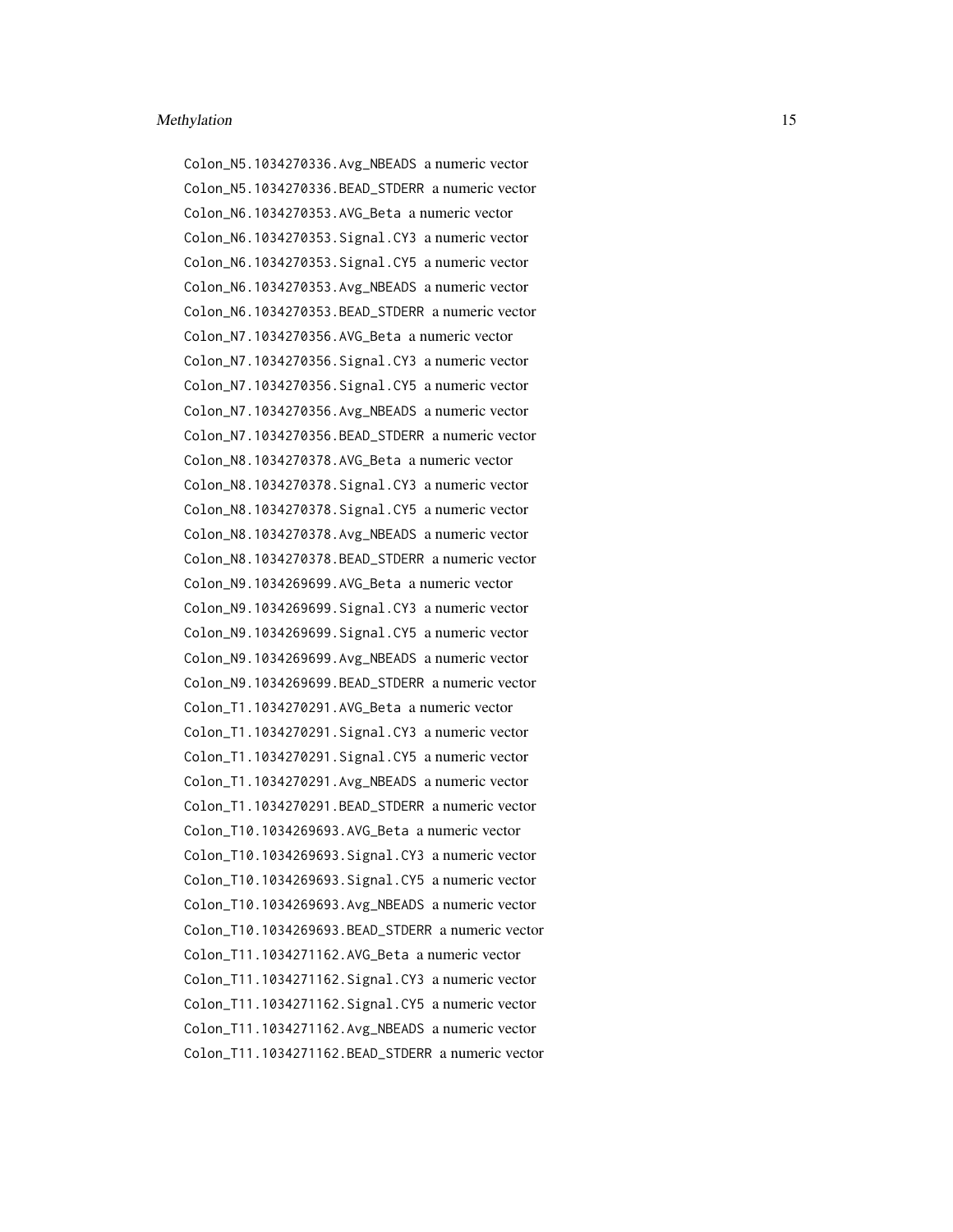16 Methylation **Methylation** 

Colon\_T13.1034271187.AVG\_Beta a numeric vector Colon\_T13.1034271187.Signal.CY3 a numeric vector Colon\_T13.1034271187.Signal.CY5 a numeric vector Colon\_T13.1034271187.Avg\_NBEADS a numeric vector Colon\_T13.1034271187.BEAD\_STDERR a numeric vector Colon\_T14.1034271203.AVG\_Beta a numeric vector Colon\_T14.1034271203.Signal.CY3 a numeric vector Colon\_T14.1034271203.Signal.CY5 a numeric vector Colon\_T14.1034271203.Avg\_NBEADS a numeric vector Colon\_T14.1034271203.BEAD\_STDERR a numeric vector Colon\_T17.1034271240.AVG\_Beta a numeric vector Colon\_T17.1034271240.Signal.CY3 a numeric vector Colon\_T17.1034271240.Signal.CY5 a numeric vector Colon\_T17.1034271240.Avg\_NBEADS a numeric vector Colon\_T17.1034271240.BEAD\_STDERR a numeric vector Colon\_T18.1034247348.AVG\_Beta a numeric vector Colon\_T18.1034247348.Signal.CY3 a numeric vector Colon\_T18.1034247348.Signal.CY5 a numeric vector Colon\_T18.1034247348.Avg\_NBEADS a numeric vector Colon\_T18.1034247348.BEAD\_STDERR a numeric vector Colon\_T19.1034247364.AVG\_Beta a numeric vector Colon\_T19.1034247364.Signal.CY3 a numeric vector Colon\_T19.1034247364.Signal.CY5 a numeric vector Colon\_T19.1034247364.Avg\_NBEADS a numeric vector Colon\_T19.1034247364.BEAD\_STDERR a numeric vector Colon\_T21.1034247390.AVG\_Beta a numeric vector Colon\_T21.1034247390.Signal.CY3 a numeric vector Colon\_T21.1034247390.Signal.CY5 a numeric vector Colon\_T21.1034247390.Avg\_NBEADS a numeric vector Colon\_T21.1034247390.BEAD\_STDERR a numeric vector Colon\_T22.1034247392.AVG\_Beta a numeric vector Colon\_T22.1034247392.Signal.CY3 a numeric vector Colon\_T22.1034247392.Signal.CY5 a numeric vector Colon\_T22.1034247392.Avg\_NBEADS a numeric vector Colon\_T22.1034247392.BEAD\_STDERR a numeric vector Colon\_T23.1034247403.AVG\_Beta a numeric vector Colon\_T23.1034247403.Signal.CY3 a numeric vector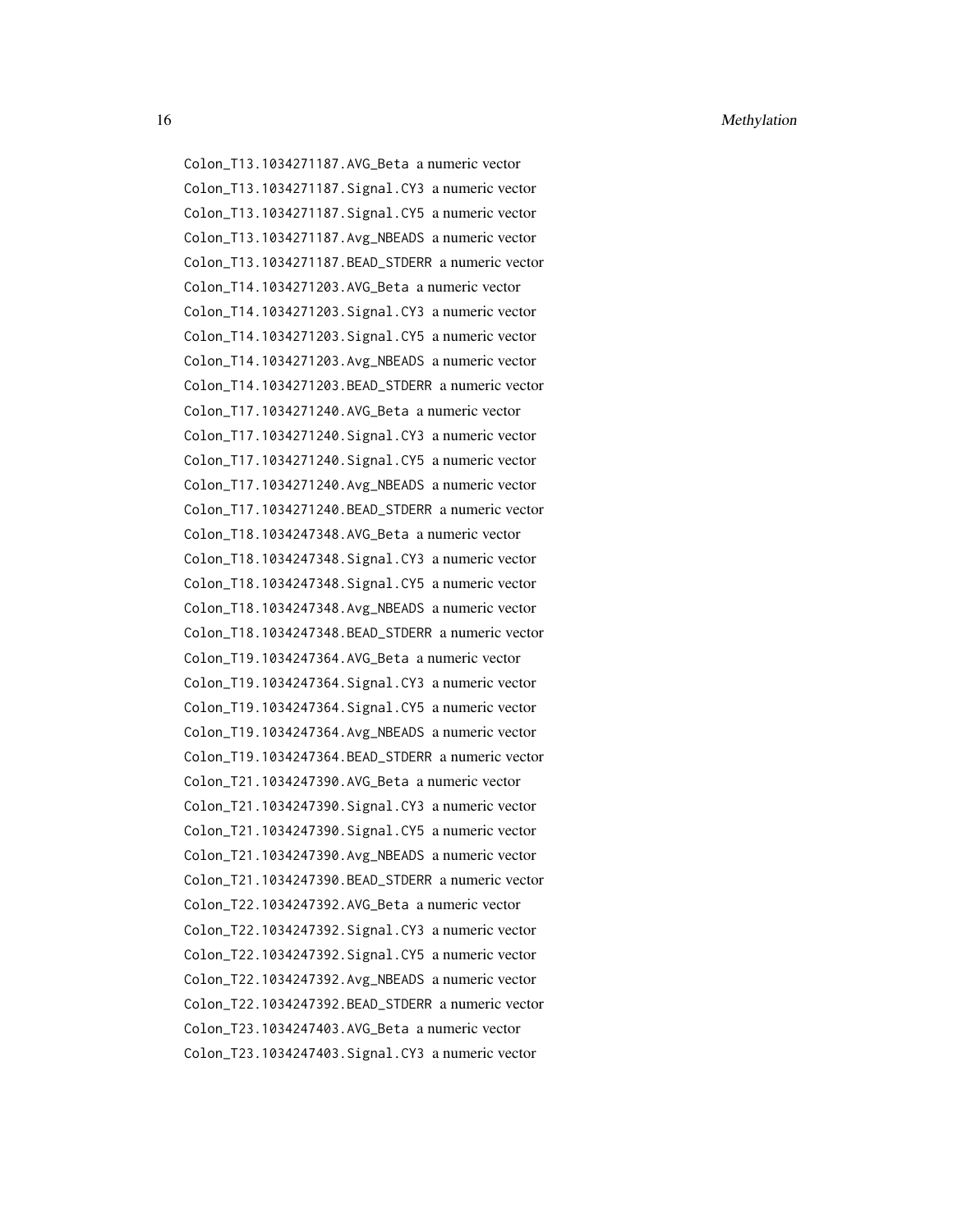Colon\_T23.1034247403.Signal.CY5 a numeric vector Colon\_T23.1034247403.Avg\_NBEADS a numeric vector Colon\_T23.1034247403.BEAD\_STDERR a numeric vector Colon\_T24.1034247408.AVG\_Beta a numeric vector Colon\_T24.1034247408.Signal.CY3 a numeric vector Colon\_T24.1034247408.Signal.CY5 a numeric vector Colon\_T24.1034247408.Avg\_NBEADS a numeric vector Colon\_T24.1034247408.BEAD\_STDERR a numeric vector Colon\_T25.1034247420.AVG\_Beta a numeric vector Colon\_T25.1034247420.Signal.CY3 a numeric vector Colon\_T25.1034247420.Signal.CY5 a numeric vector Colon\_T25.1034247420.Avg\_NBEADS a numeric vector Colon\_T25.1034247420.BEAD\_STDERR a numeric vector Colon\_T27.1034247435.AVG\_Beta a numeric vector Colon\_T27.1034247435.Signal.CY3 a numeric vector Colon\_T27.1034247435.Signal.CY5 a numeric vector Colon\_T27.1034247435.Avg\_NBEADS a numeric vector Colon\_T27.1034247435.BEAD\_STDERR a numeric vector Colon\_T3.1034270313.AVG\_Beta a numeric vector Colon\_T3.1034270313.Signal.CY3 a numeric vector Colon\_T3.1034270313.Signal.CY5 a numeric vector Colon\_T3.1034270313.Avg\_NBEADS a numeric vector Colon\_T3.1034270313.BEAD\_STDERR a numeric vector Colon\_T4.1034270327.AVG\_Beta a numeric vector Colon\_T4.1034270327.Signal.CY3 a numeric vector Colon\_T4.1034270327.Signal.CY5 a numeric vector Colon\_T4.1034270327.Avg\_NBEADS a numeric vector Colon\_T4.1034270327.BEAD\_STDERR a numeric vector Colon\_T5.1034270335.AVG\_Beta a numeric vector Colon\_T5.1034270335.Signal.CY3 a numeric vector Colon\_T5.1034270335.Signal.CY5 a numeric vector Colon\_T5.1034270335.Avg\_NBEADS a numeric vector Colon\_T5.1034270335.BEAD\_STDERR a numeric vector Colon\_T6.1034270354.AVG\_Beta a numeric vector Colon\_T6.1034270354.Signal.CY3 a numeric vector Colon\_T6.1034270354.Signal.CY5 a numeric vector Colon\_T6.1034270354.Avg\_NBEADS a numeric vector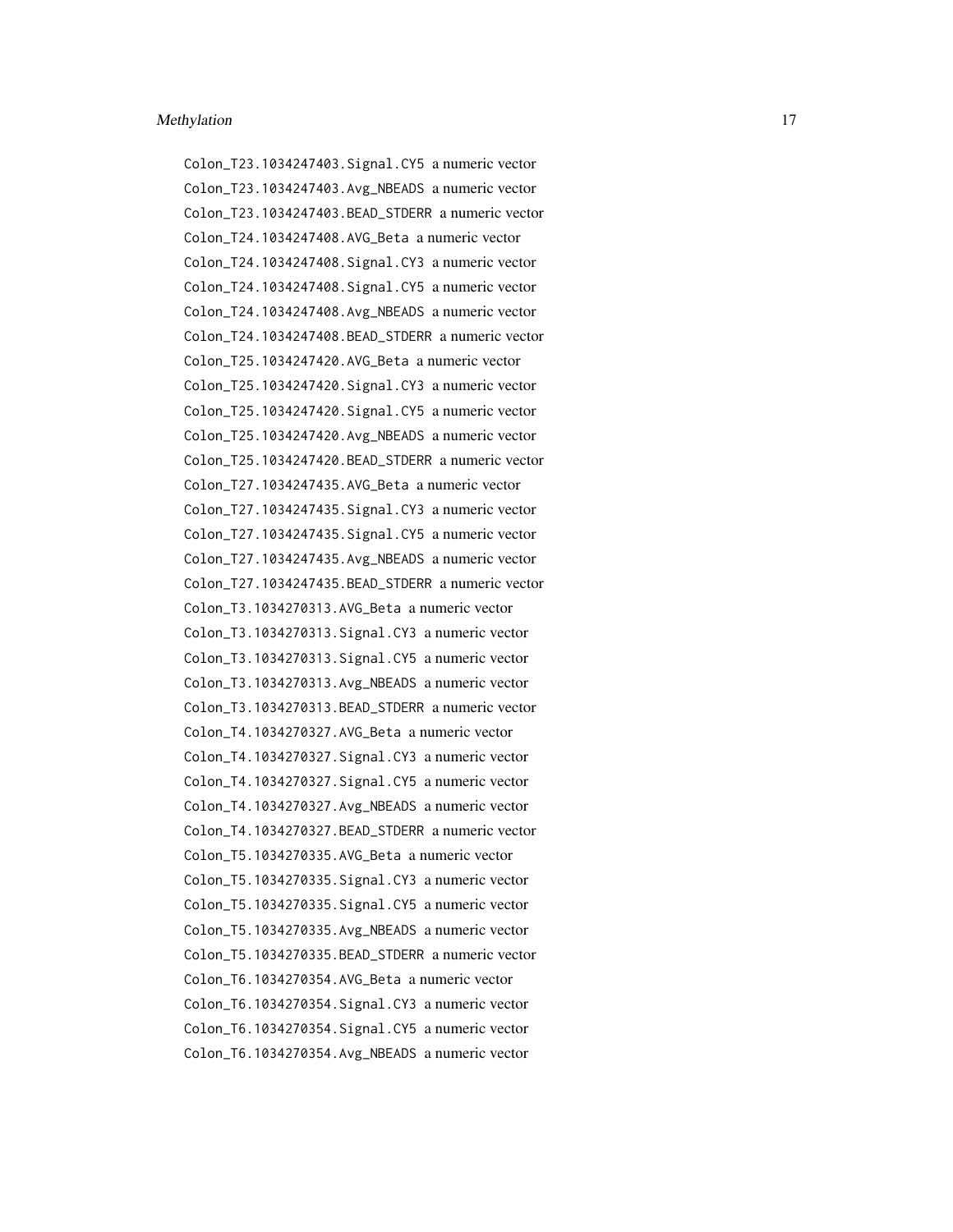18 Methylation **Methylation** 

Colon\_T6.1034270354.BEAD\_STDERR a numeric vector Colon\_T7.1034270357.AVG\_Beta a numeric vector Colon\_T7.1034270357.Signal.CY3 a numeric vector Colon\_T7.1034270357.Signal.CY5 a numeric vector Colon\_T7.1034270357.Avg\_NBEADS a numeric vector Colon\_T7.1034270357.BEAD\_STDERR a numeric vector Colon\_T8.1034270367.AVG\_Beta a numeric vector Colon\_T8.1034270367.Signal.CY3 a numeric vector Colon\_T8.1034270367.Signal.CY5 a numeric vector Colon\_T8.1034270367.Avg\_NBEADS a numeric vector Colon\_T8.1034270367.BEAD\_STDERR a numeric vector Lung\_N1.1034270288.AVG\_Beta a numeric vector Lung\_N1.1034270288.Signal.CY3 a numeric vector Lung\_N1.1034270288.Signal.CY5 a numeric vector Lung\_N1.1034270288.Avg\_NBEADS a numeric vector Lung\_N1.1034270288.BEAD\_STDERR a numeric vector Lung\_N10.1034271155.AVG\_Beta a numeric vector Lung\_N10.1034271155.Signal.CY3 a numeric vector Lung\_N10.1034271155.Signal.CY5 a numeric vector Lung\_N10.1034271155.Avg\_NBEADS a numeric vector Lung\_N10.1034271155.BEAD\_STDERR a numeric vector Lung\_N11.1034271165.AVG\_Beta a numeric vector Lung\_N11.1034271165.Signal.CY3 a numeric vector Lung\_N11.1034271165.Signal.CY5 a numeric vector Lung\_N11.1034271165.Avg\_NBEADS a numeric vector Lung\_N11.1034271165.BEAD\_STDERR a numeric vector Lung\_N12.1034271177.AVG\_Beta a numeric vector Lung\_N12.1034271177.Signal.CY3 a numeric vector Lung\_N12.1034271177.Signal.CY5 a numeric vector Lung\_N12.1034271177.Avg\_NBEADS a numeric vector Lung\_N12.1034271177.BEAD\_STDERR a numeric vector Lung\_N14.1034271200.AVG\_Beta a numeric vector Lung\_N14.1034271200.Signal.CY3 a numeric vector Lung\_N14.1034271200.Signal.CY5 a numeric vector Lung\_N14.1034271200.Avg\_NBEADS a numeric vector Lung\_N14.1034271200.BEAD\_STDERR a numeric vector Lung\_T15.1034271217.AVG\_Beta a numeric vector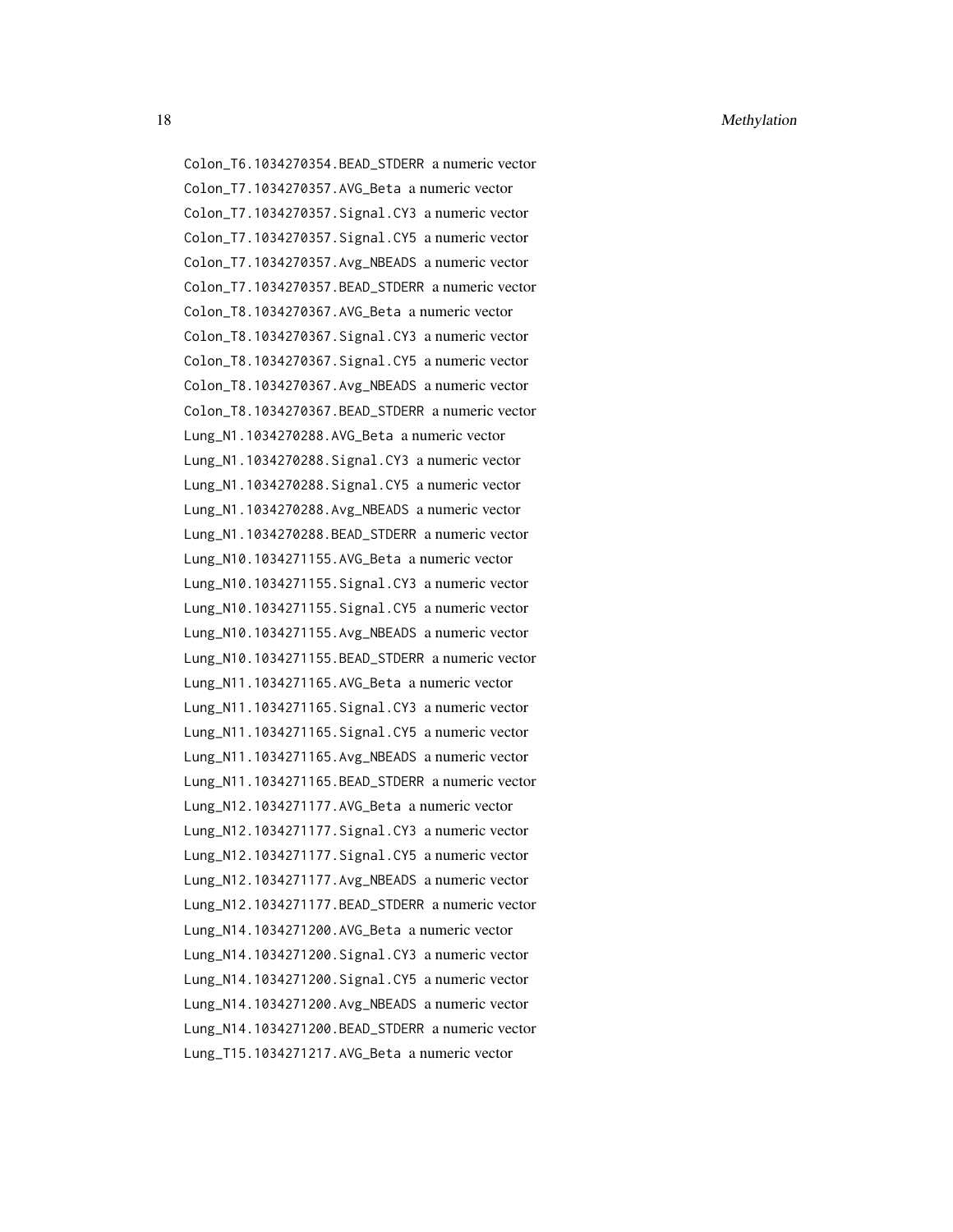Lung\_T15.1034271217.Signal.CY3 a numeric vector Lung\_T15.1034271217.Signal.CY5 a numeric vector Lung\_T15.1034271217.Avg\_NBEADS a numeric vector Lung\_T15.1034271217.BEAD\_STDERR a numeric vector Lung\_T16.1034271220.AVG\_Beta a numeric vector Lung\_T16.1034271220.Signal.CY3 a numeric vector Lung\_T16.1034271220.Signal.CY5 a numeric vector Lung\_T16.1034271220.Avg\_NBEADS a numeric vector Lung\_T16.1034271220.BEAD\_STDERR a numeric vector Lung\_T17.1034271243.AVG\_Beta a numeric vector Lung\_T17.1034271243.Signal.CY3 a numeric vector Lung\_T17.1034271243.Signal.CY5 a numeric vector Lung\_T17.1034271243.Avg\_NBEADS a numeric vector Lung\_T17.1034271243.BEAD\_STDERR a numeric vector Lung\_T18.1034247345.AVG\_Beta a numeric vector Lung\_T18.1034247345.Signal.CY3 a numeric vector Lung\_T18.1034247345.Signal.CY5 a numeric vector Lung\_T18.1034247345.Avg\_NBEADS a numeric vector Lung\_T18.1034247345.BEAD\_STDERR a numeric vector Lung\_N19.1034247355.AVG\_Beta a numeric vector Lung\_N19.1034247355.Signal.CY3 a numeric vector Lung\_N19.1034247355.Signal.CY5 a numeric vector Lung\_N19.1034247355.Avg\_NBEADS a numeric vector Lung\_N19.1034247355.BEAD\_STDERR a numeric vector Lung\_N2.1034270305.AVG\_Beta a numeric vector Lung\_N2.1034270305.Signal.CY3 a numeric vector Lung\_N2.1034270305.Signal.CY5 a numeric vector Lung\_N2.1034270305.Avg\_NBEADS a numeric vector Lung\_N2.1034270305.BEAD\_STDERR a numeric vector Lung\_N20.1034247356.AVG\_Beta a numeric vector Lung\_N20.1034247356.Signal.CY3 a numeric vector Lung\_N20.1034247356.Signal.CY5 a numeric vector Lung\_N20.1034247356.Avg\_NBEADS a numeric vector Lung\_N20.1034247356.BEAD\_STDERR a numeric vector Lung\_N21.1034247377.AVG\_Beta a numeric vector Lung\_N21.1034247377.Signal.CY3 a numeric vector Lung\_N21.1034247377.Signal.CY5 a numeric vector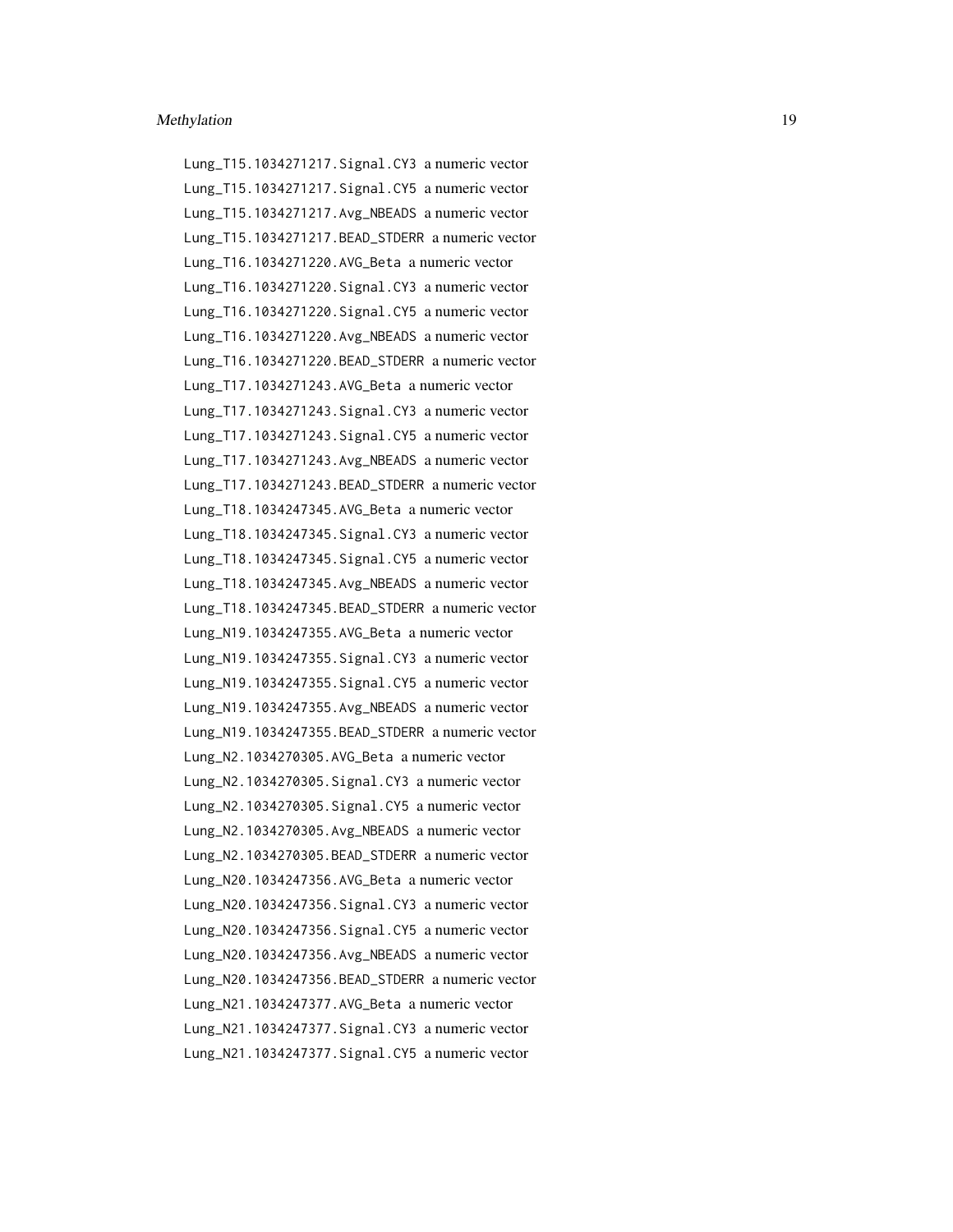20 Methylation **Methylation** 

Lung\_N21.1034247377.Avg\_NBEADS a numeric vector Lung\_N21.1034247377.BEAD\_STDERR a numeric vector Lung\_N22.1034247382.AVG\_Beta a numeric vector Lung\_N22.1034247382.Signal.CY3 a numeric vector Lung\_N22.1034247382.Signal.CY5 a numeric vector Lung\_N22.1034247382.Avg\_NBEADS a numeric vector Lung\_N22.1034247382.BEAD\_STDERR a numeric vector Lung\_N23.1034247400.AVG\_Beta a numeric vector Lung\_N23.1034247400.Signal.CY3 a numeric vector Lung\_N23.1034247400.Signal.CY5 a numeric vector Lung\_N23.1034247400.Avg\_NBEADS a numeric vector Lung\_N23.1034247400.BEAD\_STDERR a numeric vector Lung\_N24.1034247411.AVG\_Beta a numeric vector Lung\_N24.1034247411.Signal.CY3 a numeric vector Lung\_N24.1034247411.Signal.CY5 a numeric vector Lung\_N24.1034247411.Avg\_NBEADS a numeric vector Lung\_N24.1034247411.BEAD\_STDERR a numeric vector Lung\_N25.1034247416.AVG\_Beta a numeric vector Lung\_N25.1034247416.Signal.CY3 a numeric vector Lung\_N25.1034247416.Signal.CY5 a numeric vector Lung\_N25.1034247416.Avg\_NBEADS a numeric vector Lung\_N25.1034247416.BEAD\_STDERR a numeric vector Lung\_N3.1034270308.AVG\_Beta a numeric vector Lung\_N3.1034270308.Signal.CY3 a numeric vector Lung\_N3.1034270308.Signal.CY5 a numeric vector Lung\_N3.1034270308.Avg\_NBEADS a numeric vector Lung\_N3.1034270308.BEAD\_STDERR a numeric vector Lung\_N4.1034270330.AVG\_Beta a numeric vector Lung\_N4.1034270330.Signal.CY3 a numeric vector Lung\_N4.1034270330.Signal.CY5 a numeric vector Lung\_N4.1034270330.Avg\_NBEADS a numeric vector Lung\_N4.1034270330.BEAD\_STDERR a numeric vector Lung\_N5.1034270320.AVG\_Beta a numeric vector Lung\_N5.1034270320.Signal.CY3 a numeric vector Lung\_N5.1034270320.Signal.CY5 a numeric vector Lung\_N5.1034270320.Avg\_NBEADS a numeric vector Lung\_N5.1034270320.BEAD\_STDERR a numeric vector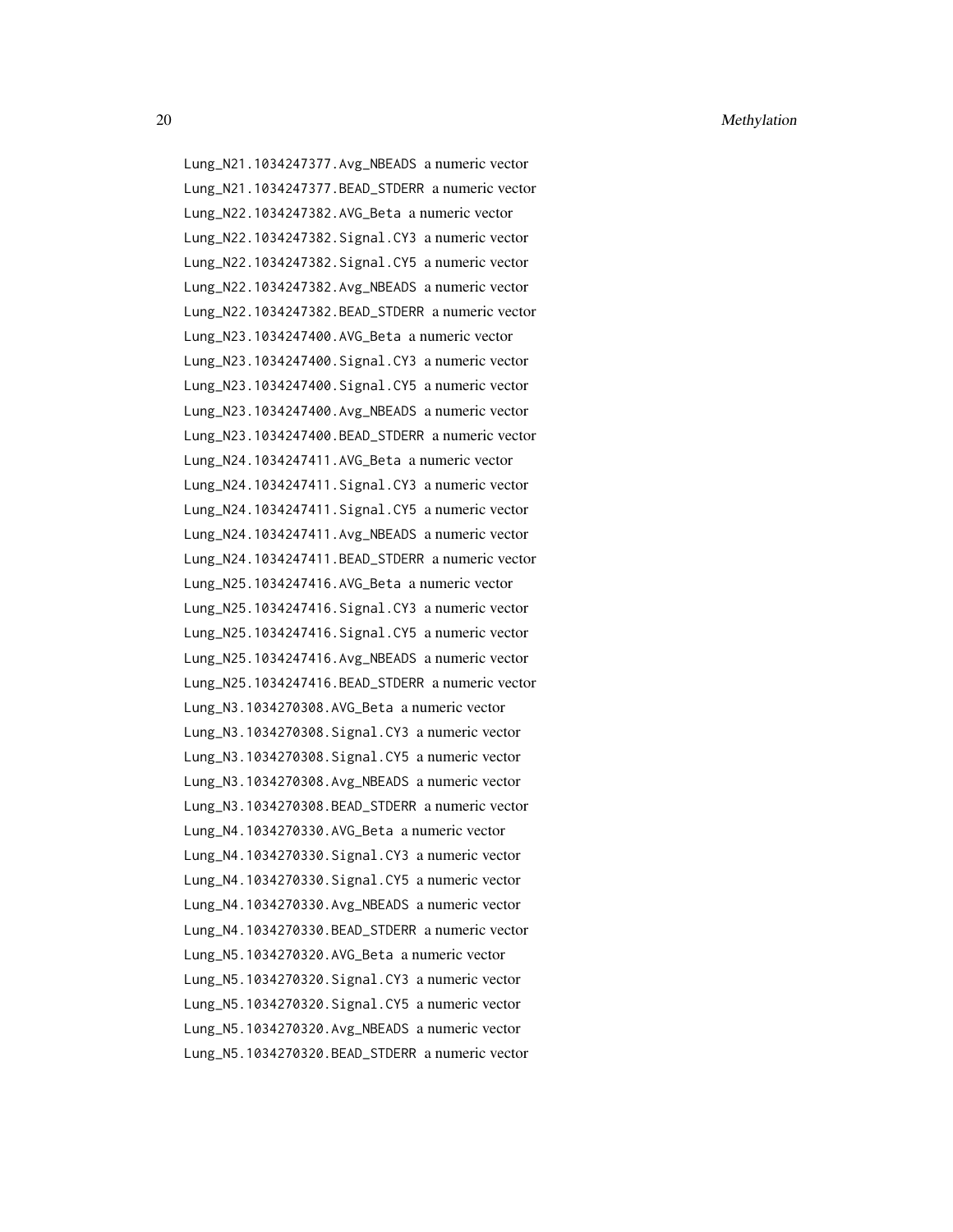Lung\_N7.1034270347.AVG\_Beta a numeric vector Lung\_N7.1034270347.Signal.CY3 a numeric vector Lung\_N7.1034270347.Signal.CY5 a numeric vector Lung\_N7.1034270347.Avg\_NBEADS a numeric vector Lung\_N7.1034270347.BEAD\_STDERR a numeric vector Lung\_N8.1034270364.AVG\_Beta a numeric vector Lung\_N8.1034270364.Signal.CY3 a numeric vector Lung\_N8.1034270364.Signal.CY5 a numeric vector Lung\_N8.1034270364.Avg\_NBEADS a numeric vector Lung\_N8.1034270364.BEAD\_STDERR a numeric vector Lung\_N9.1034270371.AVG\_Beta a numeric vector Lung\_N9.1034270371.Signal.CY3 a numeric vector Lung\_N9.1034270371.Signal.CY5 a numeric vector Lung\_N9.1034270371.Avg\_NBEADS a numeric vector Lung\_N9.1034270371.BEAD\_STDERR a numeric vector Lung\_T1.1034270287.AVG\_Beta a numeric vector Lung\_T1.1034270287.Signal.CY3 a numeric vector Lung\_T1.1034270287.Signal.CY5 a numeric vector Lung\_T1.1034270287.Avg\_NBEADS a numeric vector Lung\_T1.1034270287.BEAD\_STDERR a numeric vector Lung\_T10.1034271154.AVG\_Beta a numeric vector Lung\_T10.1034271154.Signal.CY3 a numeric vector Lung\_T10.1034271154.Signal.CY5 a numeric vector Lung\_T10.1034271154.Avg\_NBEADS a numeric vector Lung\_T10.1034271154.BEAD\_STDERR a numeric vector Lung\_T11.1034271167.AVG\_Beta a numeric vector Lung\_T11.1034271167.Signal.CY3 a numeric vector Lung\_T11.1034271167.Signal.CY5 a numeric vector Lung\_T11.1034271167.Avg\_NBEADS a numeric vector Lung\_T11.1034271167.BEAD\_STDERR a numeric vector Lung\_T12.1034271176.AVG\_Beta a numeric vector Lung\_T12.1034271176.Signal.CY3 a numeric vector Lung\_T12.1034271176.Signal.CY5 a numeric vector Lung\_T12.1034271176.Avg\_NBEADS a numeric vector Lung\_T12.1034271176.BEAD\_STDERR a numeric vector Lung\_T13.1034271192.AVG\_Beta a numeric vector Lung\_T13.1034271192.Signal.CY3 a numeric vector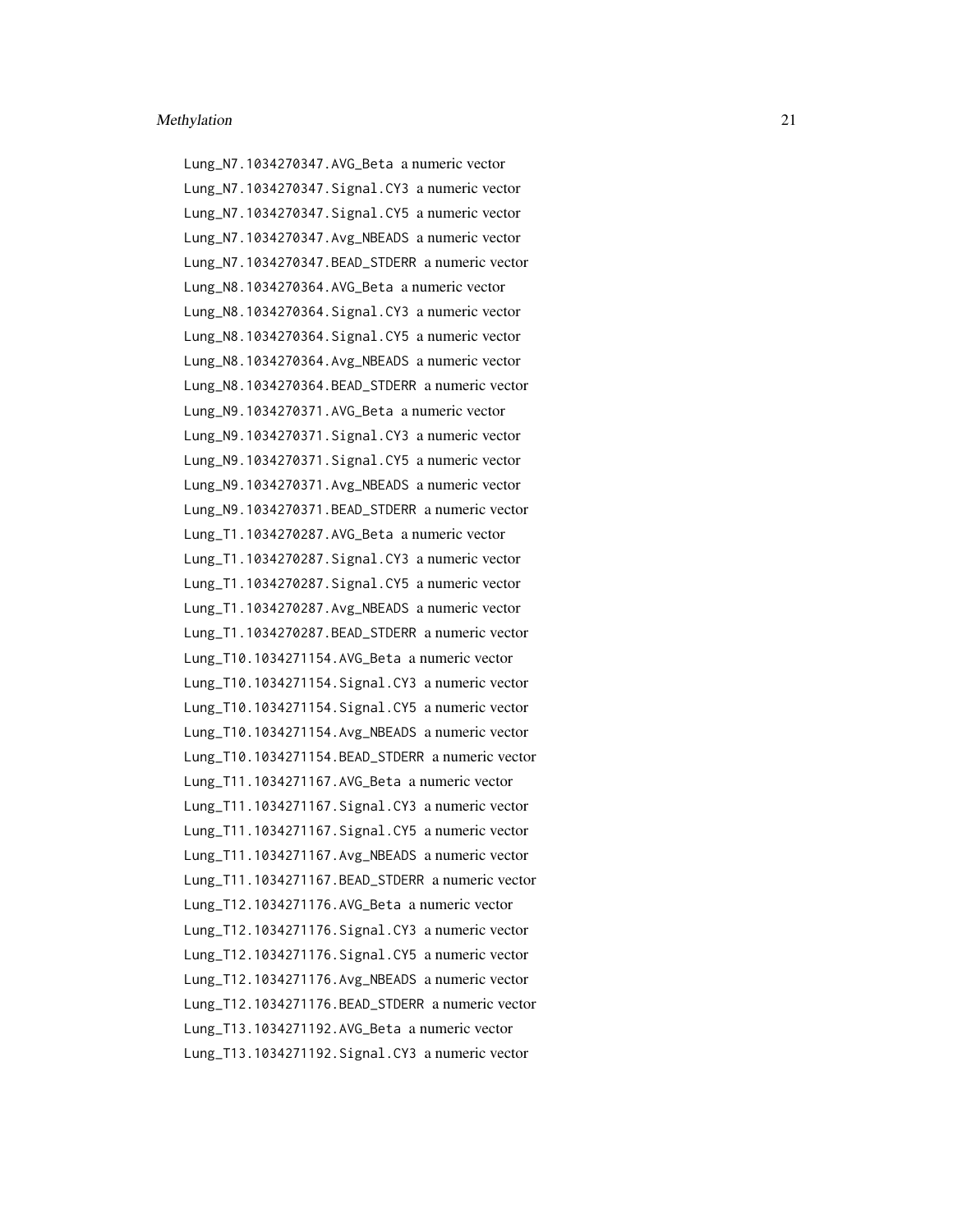22 Methylation **Methylation** 

Lung\_T13.1034271192.Signal.CY5 a numeric vector

Lung\_T13.1034271192.Avg\_NBEADS a numeric vector Lung\_T13.1034271192.BEAD\_STDERR a numeric vector Lung\_T14.1034271199.AVG\_Beta a numeric vector Lung\_T14.1034271199.Signal.CY3 a numeric vector Lung\_T14.1034271199.Signal.CY5 a numeric vector Lung\_T14.1034271199.Avg\_NBEADS a numeric vector Lung\_T14.1034271199.BEAD\_STDERR a numeric vector Lung\_N15.1034271218.AVG\_Beta a numeric vector Lung\_N15.1034271218.Signal.CY3 a numeric vector Lung\_N15.1034271218.Signal.CY5 a numeric vector Lung\_N15.1034271218.Avg\_NBEADS a numeric vector Lung\_N15.1034271218.BEAD\_STDERR a numeric vector Lung\_N16.1034271221.AVG\_Beta a numeric vector Lung\_N16.1034271221.Signal.CY3 a numeric vector Lung\_N16.1034271221.Signal.CY5 a numeric vector Lung\_N16.1034271221.Avg\_NBEADS a numeric vector Lung\_N16.1034271221.BEAD\_STDERR a numeric vector Lung\_N17.1034269672.AVG\_Beta a numeric vector Lung\_N17.1034269672.Signal.CY3 a numeric vector Lung\_N17.1034269672.Signal.CY5 a numeric vector Lung\_N17.1034269672.Avg\_NBEADS a numeric vector Lung\_N17.1034269672.BEAD\_STDERR a numeric vector Lung\_N18.1034247344.AVG\_Beta a numeric vector Lung\_N18.1034247344.Signal.CY3 a numeric vector Lung\_N18.1034247344.Signal.CY5 a numeric vector Lung\_N18.1034247344.Avg\_NBEADS a numeric vector Lung\_N18.1034247344.BEAD\_STDERR a numeric vector Lung\_T19.1034247354.AVG\_Beta a numeric vector Lung\_T19.1034247354.Signal.CY3 a numeric vector Lung\_T19.1034247354.Signal.CY5 a numeric vector Lung\_T19.1034247354.Avg\_NBEADS a numeric vector Lung\_T19.1034247354.BEAD\_STDERR a numeric vector Lung\_T2.1034270306.AVG\_Beta a numeric vector Lung\_T2.1034270306.Signal.CY3 a numeric vector Lung\_T2.1034270306.Signal.CY5 a numeric vector Lung\_T2.1034270306.Avg\_NBEADS a numeric vector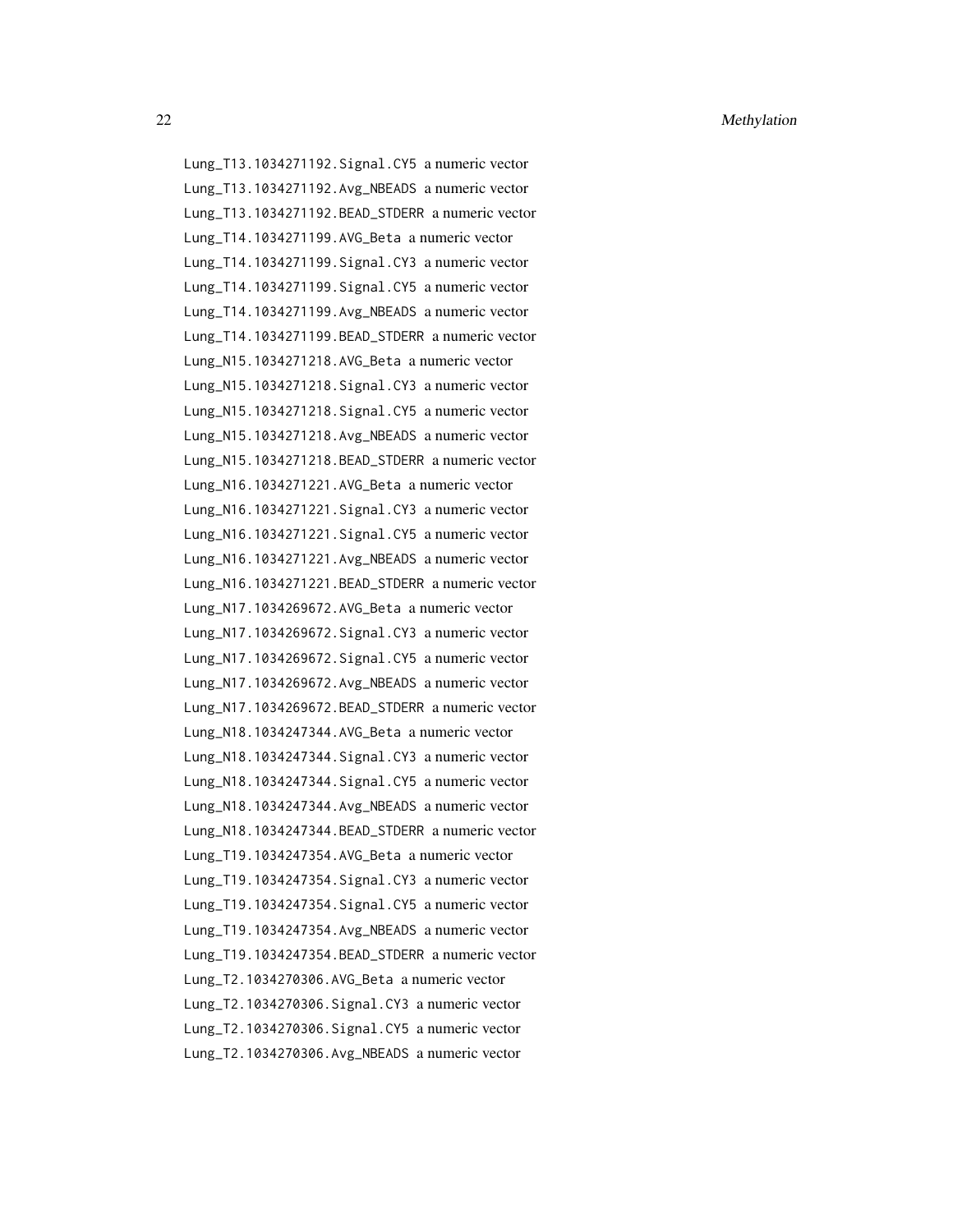Lung\_T2.1034270306.BEAD\_STDERR a numeric vector Lung\_T20.1034247358.AVG\_Beta a numeric vector Lung\_T20.1034247358.Signal.CY3 a numeric vector Lung\_T20.1034247358.Signal.CY5 a numeric vector Lung\_T20.1034247358.Avg\_NBEADS a numeric vector Lung\_T20.1034247358.BEAD\_STDERR a numeric vector Lung\_T21.1034247376.AVG\_Beta a numeric vector Lung\_T21.1034247376.Signal.CY3 a numeric vector Lung\_T21.1034247376.Signal.CY5 a numeric vector Lung\_T21.1034247376.Avg\_NBEADS a numeric vector Lung\_T21.1034247376.BEAD\_STDERR a numeric vector Lung\_T22.1034247383.AVG\_Beta a numeric vector Lung\_T22.1034247383.Signal.CY3 a numeric vector Lung\_T22.1034247383.Signal.CY5 a numeric vector Lung\_T22.1034247383.Avg\_NBEADS a numeric vector Lung\_T22.1034247383.BEAD\_STDERR a numeric vector Lung\_T23.1034247399.AVG\_Beta a numeric vector Lung\_T23.1034247399.Signal.CY3 a numeric vector Lung\_T23.1034247399.Signal.CY5 a numeric vector Lung\_T23.1034247399.Avg\_NBEADS a numeric vector Lung\_T23.1034247399.BEAD\_STDERR a numeric vector Lung\_T24.1034247412.AVG\_Beta a numeric vector Lung\_T24.1034247412.Signal.CY3 a numeric vector Lung\_T24.1034247412.Signal.CY5 a numeric vector Lung\_T24.1034247412.Avg\_NBEADS a numeric vector Lung\_T24.1034247412.BEAD\_STDERR a numeric vector Lung\_T25.1034247404.AVG\_Beta a numeric vector Lung\_T25.1034247404.Signal.CY3 a numeric vector Lung\_T25.1034247404.Signal.CY5 a numeric vector Lung\_T25.1034247404.Avg\_NBEADS a numeric vector Lung\_T25.1034247404.BEAD\_STDERR a numeric vector Lung\_T3.1034270309.AVG\_Beta a numeric vector Lung\_T3.1034270309.Signal.CY3 a numeric vector Lung\_T3.1034270309.Signal.CY5 a numeric vector Lung\_T3.1034270309.Avg\_NBEADS a numeric vector Lung\_T3.1034270309.BEAD\_STDERR a numeric vector Lung\_T4.1034270331.AVG\_Beta a numeric vector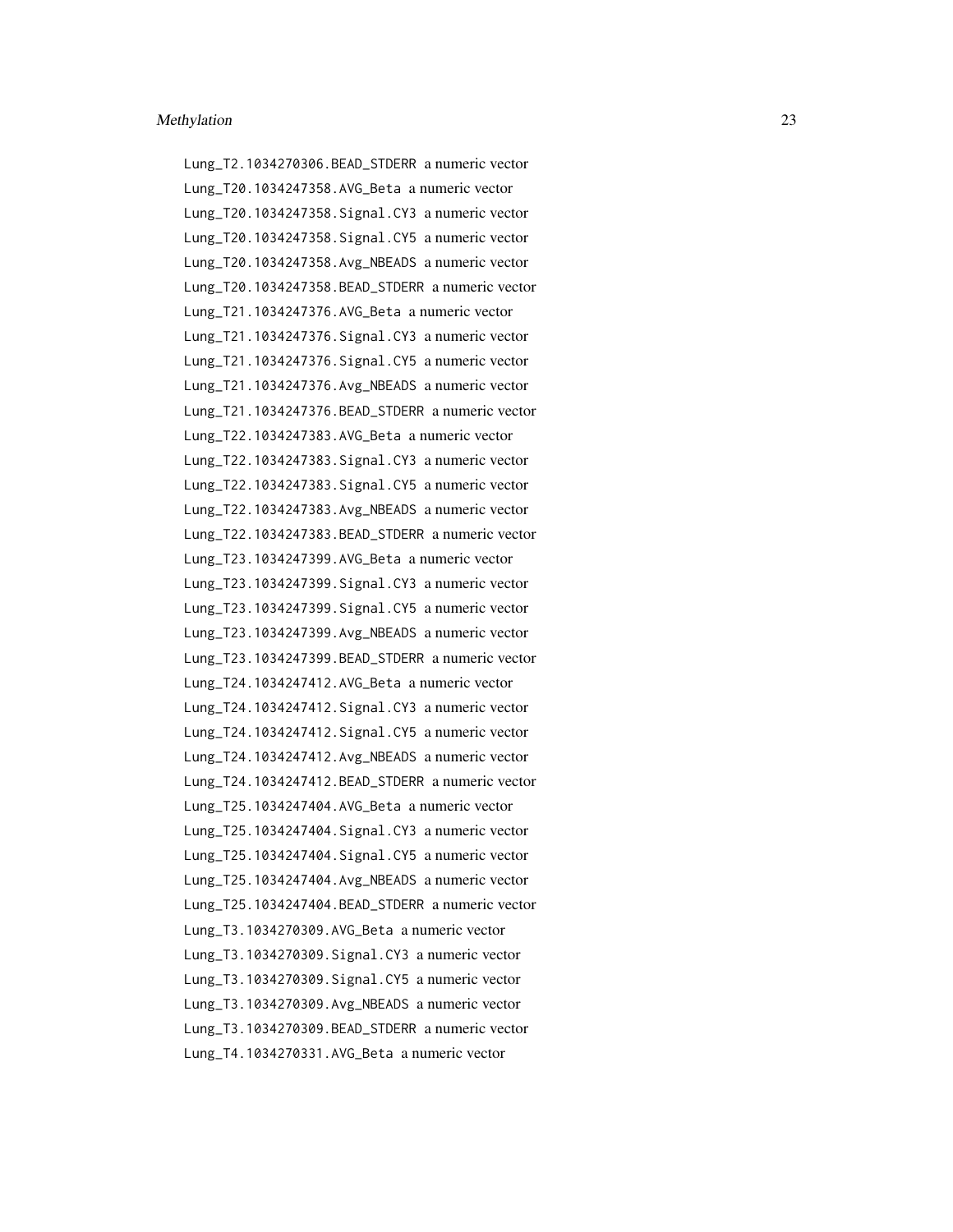Lung\_T4.1034270331.Signal.CY3 a numeric vector Lung\_T4.1034270331.Signal.CY5 a numeric vector Lung\_T4.1034270331.Avg\_NBEADS a numeric vector Lung\_T4.1034270331.BEAD\_STDERR a numeric vector Lung\_T5.1034270321.AVG\_Beta a numeric vector Lung\_T5.1034270321.Signal.CY3 a numeric vector Lung\_T5.1034270321.Signal.CY5 a numeric vector Lung\_T5.1034270321.Avg\_NBEADS a numeric vector Lung\_T5.1034270321.BEAD\_STDERR a numeric vector Lung\_T7.1034270348.AVG\_Beta a numeric vector Lung\_T7.1034270348.Signal.CY3 a numeric vector Lung\_T7.1034270348.Signal.CY5 a numeric vector Lung\_T7.1034270348.Avg\_NBEADS a numeric vector Lung\_T7.1034270348.BEAD\_STDERR a numeric vector Lung\_T8.1034270362.AVG\_Beta a numeric vector Lung\_T8.1034270362.Signal.CY3 a numeric vector Lung\_T8.1034270362.Signal.CY5 a numeric vector Lung\_T8.1034270362.Avg\_NBEADS a numeric vector Lung\_T8.1034270362.BEAD\_STDERR a numeric vector Lung\_T9.1034269644.AVG\_Beta a numeric vector Lung\_T9.1034269644.Signal.CY3 a numeric vector Lung\_T9.1034269644.Signal.CY5 a numeric vector Lung\_T9.1034269644.Avg\_NBEADS a numeric vector Lung\_T9.1034269644.BEAD\_STDERR a numeric vector Wilms\_N1.1034270294.AVG\_Beta a numeric vector Wilms\_N1.1034270294.Signal.CY3 a numeric vector Wilms\_N1.1034270294.Signal.CY5 a numeric vector Wilms\_N1.1034270294.Avg\_NBEADS a numeric vector Wilms\_N1.1034270294.BEAD\_STDERR a numeric vector Wilms\_N10.1034271170.AVG\_Beta a numeric vector Wilms\_N10.1034271170.Signal.CY3 a numeric vector Wilms\_N10.1034271170.Signal.CY5 a numeric vector Wilms\_N10.1034271170.Avg\_NBEADS a numeric vector Wilms\_N10.1034271170.BEAD\_STDERR a numeric vector Wilms\_N11.1034271172.AVG\_Beta a numeric vector Wilms\_N11.1034271172.Signal.CY3 a numeric vector Wilms\_N11.1034271172.Signal.CY5 a numeric vector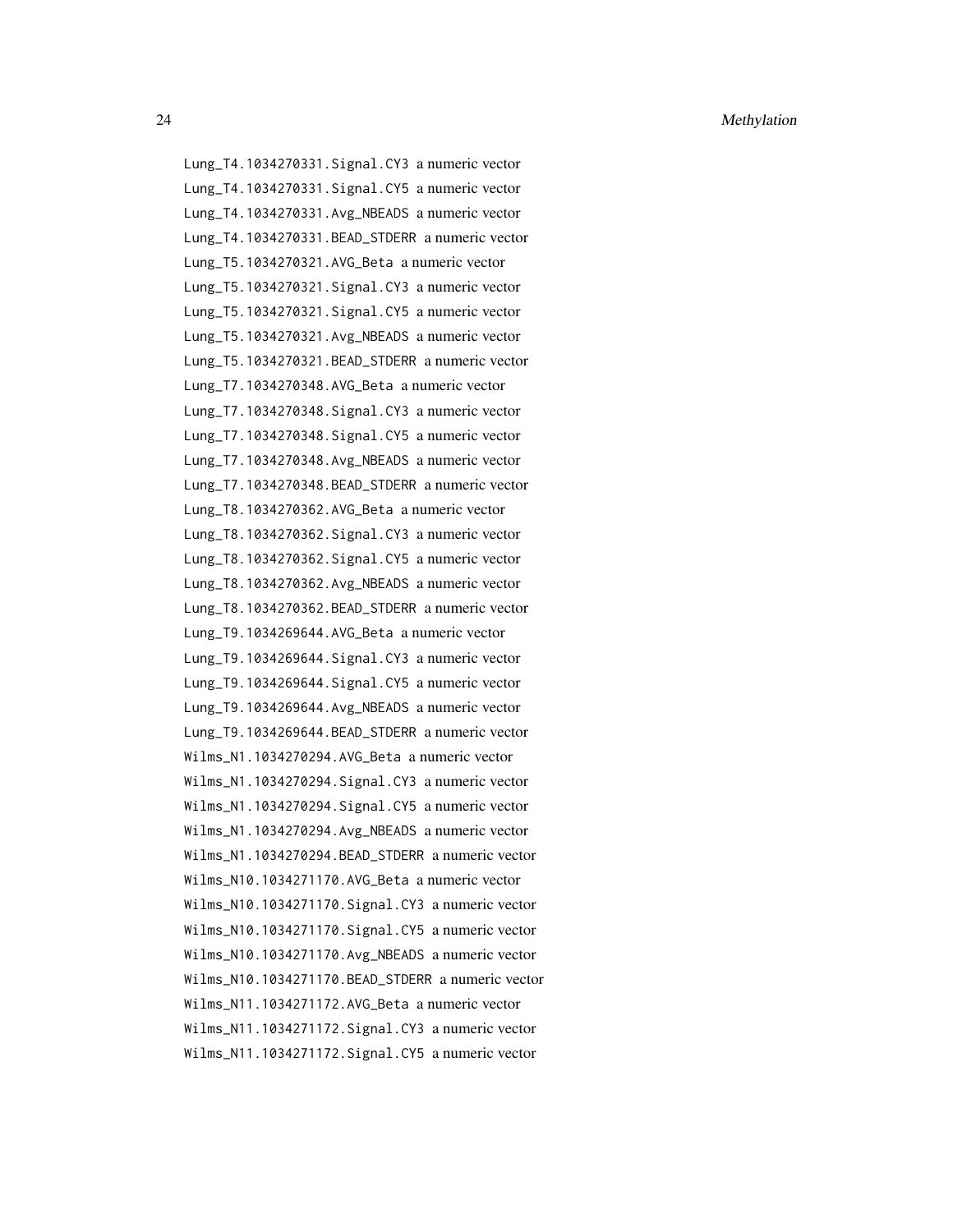Wilms\_N11.1034271172.Avg\_NBEADS a numeric vector Wilms\_N11.1034271172.BEAD\_STDERR a numeric vector Wilms\_N12.1034271195.AVG\_Beta a numeric vector Wilms\_N12.1034271195.Signal.CY3 a numeric vector Wilms\_N12.1034271195.Signal.CY5 a numeric vector Wilms\_N12.1034271195.Avg\_NBEADS a numeric vector Wilms\_N12.1034271195.BEAD\_STDERR a numeric vector Wilms\_N13.1034271196.AVG\_Beta a numeric vector Wilms\_N13.1034271196.Signal.CY3 a numeric vector Wilms\_N13.1034271196.Signal.CY5 a numeric vector Wilms\_N13.1034271196.Avg\_NBEADS a numeric vector Wilms\_N13.1034271196.BEAD\_STDERR a numeric vector Wilms\_N14.1034271206.AVG\_Beta a numeric vector Wilms\_N14.1034271206.Signal.CY3 a numeric vector Wilms\_N14.1034271206.Signal.CY5 a numeric vector Wilms\_N14.1034271206.Avg\_NBEADS a numeric vector Wilms\_N14.1034271206.BEAD\_STDERR a numeric vector Wilms\_N15.1034271210.AVG\_Beta a numeric vector Wilms\_N15.1034271210.Signal.CY3 a numeric vector Wilms\_N15.1034271210.Signal.CY5 a numeric vector Wilms\_N15.1034271210.Avg\_NBEADS a numeric vector Wilms\_N15.1034271210.BEAD\_STDERR a numeric vector Wilms\_N16.1034269691.AVG\_Beta a numeric vector Wilms\_N16.1034269691.Signal.CY3 a numeric vector Wilms\_N16.1034269691.Signal.CY5 a numeric vector Wilms\_N16.1034269691.Avg\_NBEADS a numeric vector Wilms\_N16.1034269691.BEAD\_STDERR a numeric vector Wilms\_N17.1034271237.AVG\_Beta a numeric vector Wilms\_N17.1034271237.Signal.CY3 a numeric vector Wilms\_N17.1034271237.Signal.CY5 a numeric vector Wilms\_N17.1034271237.Avg\_NBEADS a numeric vector Wilms\_N17.1034271237.BEAD\_STDERR a numeric vector Wilms\_N18.1034247351.AVG\_Beta a numeric vector Wilms\_N18.1034247351.Signal.CY3 a numeric vector Wilms\_N18.1034247351.Signal.CY5 a numeric vector Wilms\_N18.1034247351.Avg\_NBEADS a numeric vector Wilms\_N18.1034247351.BEAD\_STDERR a numeric vector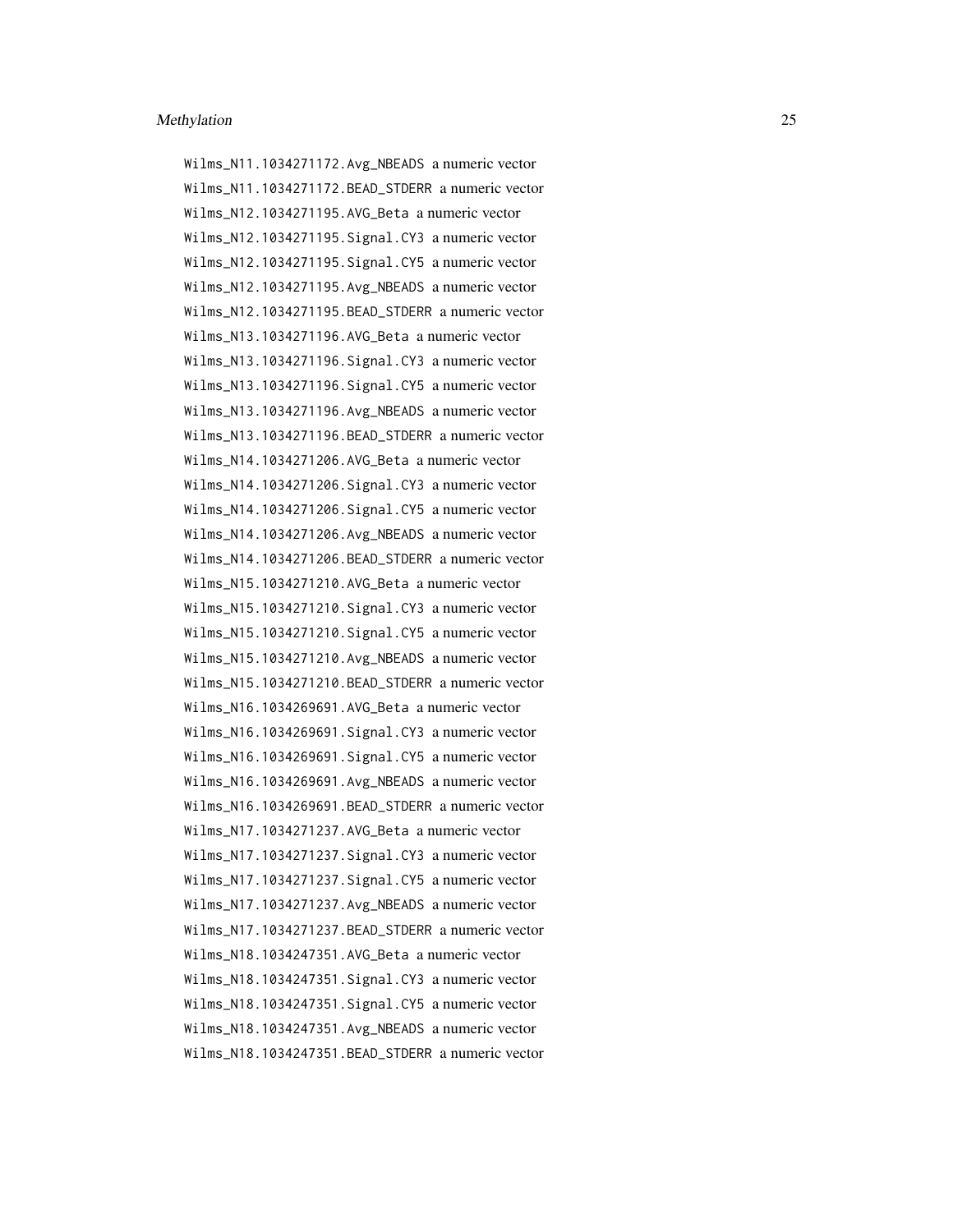26 Methylation 2008 Methylation 2008 Methylation 2008 Methylation 2008 Methylation 2008 Methylation 2008 Methylation 2008 Methylation 2008 Methylation 2008 Methylation 2008 Methylation 2008 Methylation 2008 Methylation 200

Wilms\_N19.1034247361.AVG\_Beta a numeric vector Wilms\_N19.1034247361.Signal.CY3 a numeric vector Wilms\_N19.1034247361.Signal.CY5 a numeric vector Wilms\_N19.1034247361.Avg\_NBEADS a numeric vector Wilms\_N19.1034247361.BEAD\_STDERR a numeric vector Wilms\_N2.1034270299.AVG\_Beta a numeric vector Wilms\_N2.1034270299.Signal.CY3 a numeric vector Wilms\_N2.1034270299.Signal.CY5 a numeric vector Wilms\_N2.1034270299.Avg\_NBEADS a numeric vector Wilms\_N2.1034270299.BEAD\_STDERR a numeric vector Wilms\_N20.1034247373.AVG\_Beta a numeric vector Wilms\_N20.1034247373.Signal.CY3 a numeric vector Wilms\_N20.1034247373.Signal.CY5 a numeric vector Wilms\_N20.1034247373.Avg\_NBEADS a numeric vector Wilms\_N20.1034247373.BEAD\_STDERR a numeric vector Wilms N21.1034247387.AVG Beta a numeric vector Wilms\_N21.1034247387.Signal.CY3 a numeric vector Wilms\_N21.1034247387.Signal.CY5 a numeric vector Wilms\_N21.1034247387.Avg\_NBEADS a numeric vector Wilms\_N21.1034247387.BEAD\_STDERR a numeric vector Wilms\_N22.1034247396.AVG\_Beta a numeric vector Wilms\_N22.1034247396.Signal.CY3 a numeric vector Wilms\_N22.1034247396.Signal.CY5 a numeric vector Wilms\_N22.1034247396.Avg\_NBEADS a numeric vector Wilms\_N22.1034247396.BEAD\_STDERR a numeric vector Wilms\_N23.1034247413.AVG\_Beta a numeric vector Wilms\_N23.1034247413.Signal.CY3 a numeric vector Wilms\_N23.1034247413.Signal.CY5 a numeric vector Wilms\_N23.1034247413.Avg\_NBEADS a numeric vector Wilms\_N23.1034247413.BEAD\_STDERR a numeric vector Wilms\_N24.1034247405.AVG\_Beta a numeric vector Wilms\_N24.1034247405.Signal.CY3 a numeric vector Wilms\_N24.1034247405.Signal.CY5 a numeric vector Wilms\_N24.1034247405.Avg\_NBEADS a numeric vector Wilms\_N24.1034247405.BEAD\_STDERR a numeric vector Wilms\_N25.1034247424.AVG\_Beta a numeric vector Wilms\_N25.1034247424.Signal.CY3 a numeric vector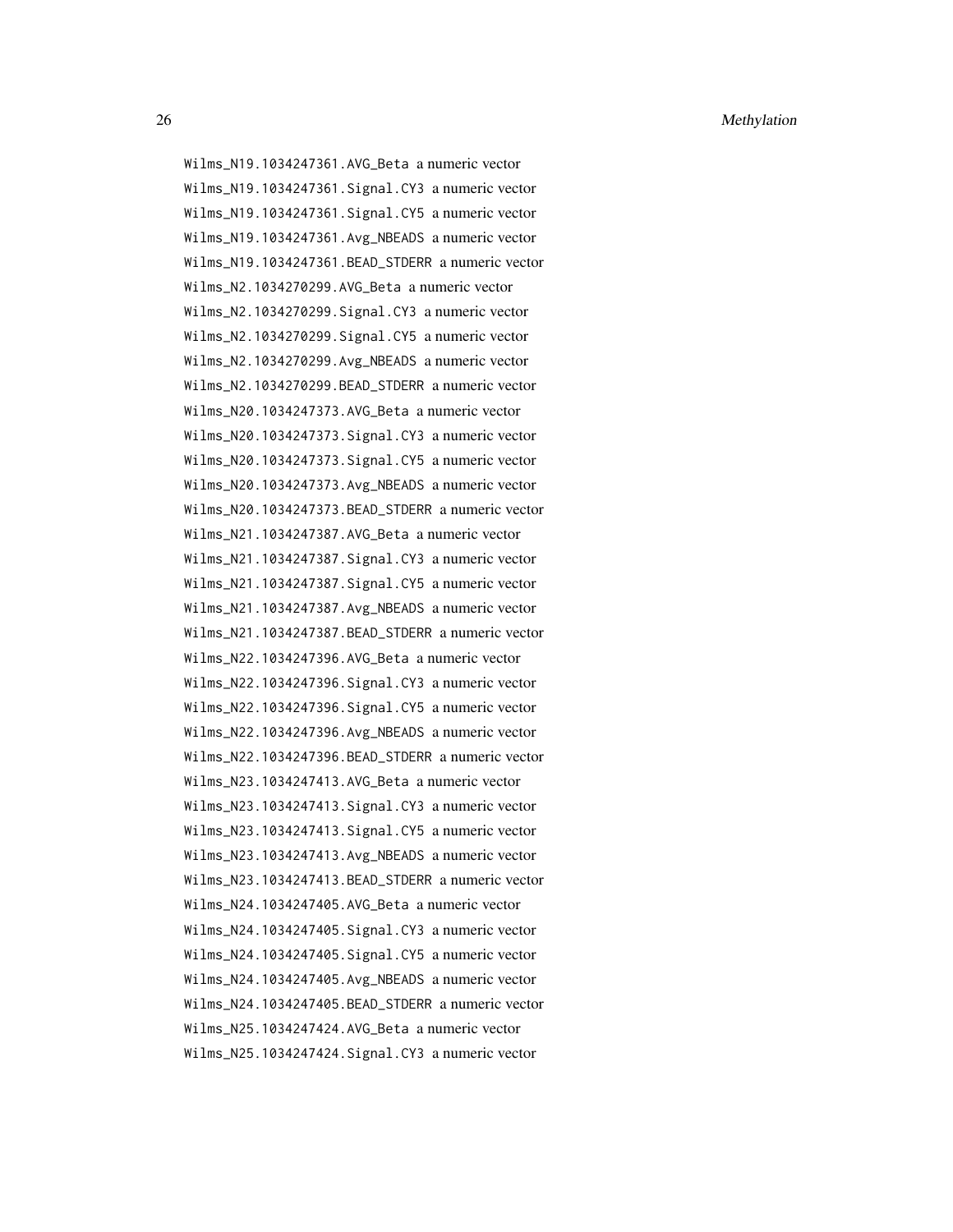Wilms\_N25.1034247424.Signal.CY5 a numeric vector Wilms\_N25.1034247424.Avg\_NBEADS a numeric vector Wilms\_N25.1034247424.BEAD\_STDERR a numeric vector Wilms\_N26.1034247436.AVG\_Beta a numeric vector Wilms\_N26.1034247436.Signal.CY3 a numeric vector Wilms\_N26.1034247436.Signal.CY5 a numeric vector Wilms\_N26.1034247436.Avg\_NBEADS a numeric vector Wilms\_N26.1034247436.BEAD\_STDERR a numeric vector Wilms\_N3.1034270316.AVG\_Beta a numeric vector Wilms\_N3.1034270316.Signal.CY3 a numeric vector Wilms\_N3.1034270316.Signal.CY5 a numeric vector Wilms\_N3.1034270316.Avg\_NBEADS a numeric vector Wilms\_N3.1034270316.BEAD\_STDERR a numeric vector Wilms N4.1034270324.AVG Beta a numeric vector Wilms\_N4.1034270324.Signal.CY3 a numeric vector Wilms\_N4.1034270324.Signal.CY5 a numeric vector Wilms\_N4.1034270324.Avg\_NBEADS a numeric vector Wilms\_N4.1034270324.BEAD\_STDERR a numeric vector Wilms\_N5.1034270338.AVG\_Beta a numeric vector Wilms\_N5.1034270338.Signal.CY3 a numeric vector Wilms\_N5.1034270338.Signal.CY5 a numeric vector Wilms\_N5.1034270338.Avg\_NBEADS a numeric vector Wilms\_N5.1034270338.BEAD\_STDERR a numeric vector Wilms\_N6.1034270351.AVG\_Beta a numeric vector Wilms\_N6.1034270351.Signal.CY3 a numeric vector Wilms\_N6.1034270351.Signal.CY5 a numeric vector Wilms\_N6.1034270351.Avg\_NBEADS a numeric vector Wilms\_N6.1034270351.BEAD\_STDERR a numeric vector Wilms\_N8.1034270376.AVG\_Beta a numeric vector Wilms\_N8.1034270376.Signal.CY3 a numeric vector Wilms\_N8.1034270376.Signal.CY5 a numeric vector Wilms\_N8.1034270376.Avg\_NBEADS a numeric vector Wilms\_N8.1034270376.BEAD\_STDERR a numeric vector Wilms\_N9.1034271151.AVG\_Beta a numeric vector Wilms\_N9.1034271151.Signal.CY3 a numeric vector Wilms\_N9.1034271151.Signal.CY5 a numeric vector Wilms\_N9.1034271151.Avg\_NBEADS a numeric vector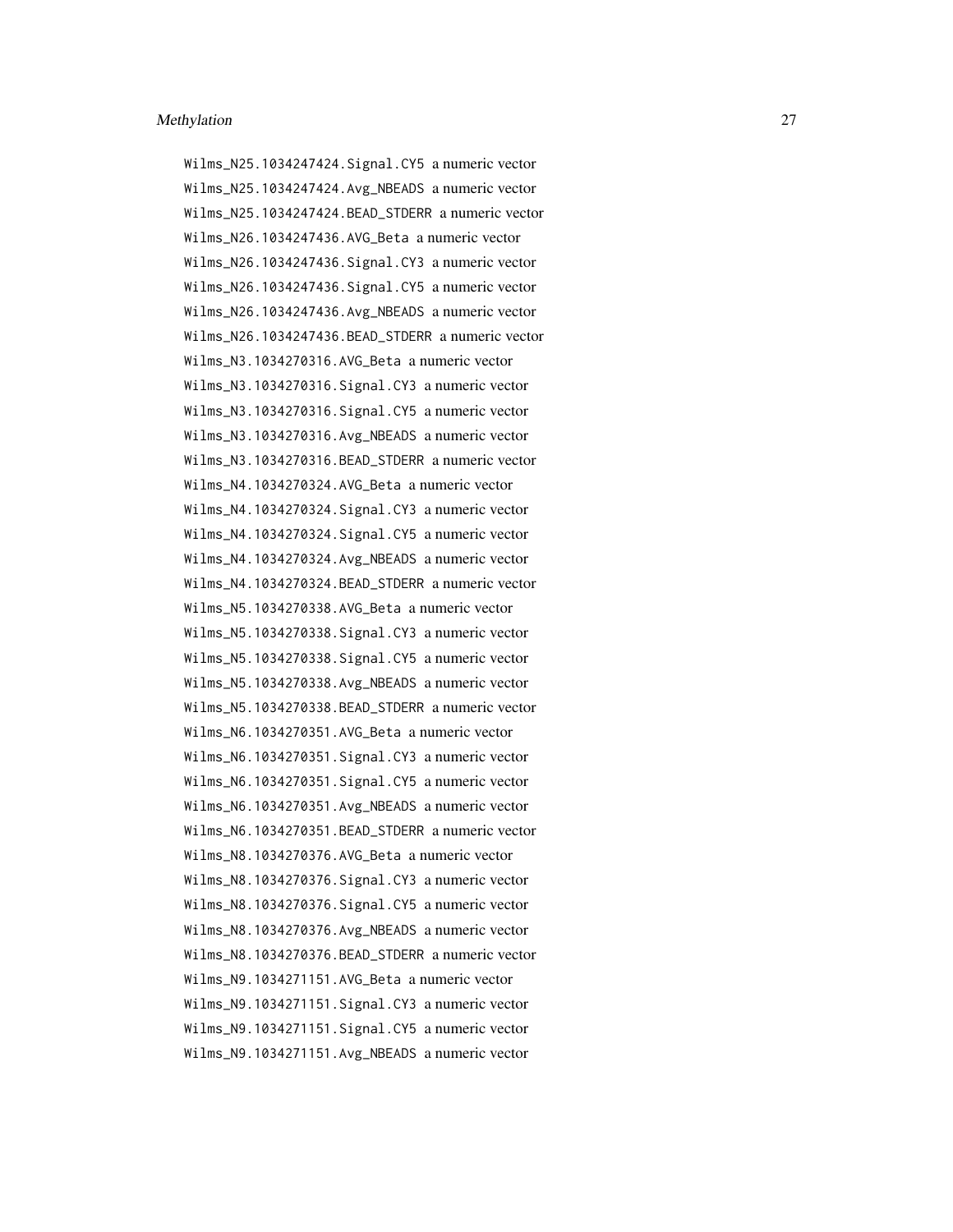Wilms\_N9.1034271151.BEAD\_STDERR a numeric vector Wilms\_T1.1034270293.AVG\_Beta a numeric vector Wilms\_T1.1034270293.Signal.CY3 a numeric vector Wilms\_T1.1034270293.Signal.CY5 a numeric vector Wilms\_T1.1034270293.Avg\_NBEADS a numeric vector Wilms\_T1.1034270293.BEAD\_STDERR a numeric vector Wilms\_T10.1034269694.AVG\_Beta a numeric vector Wilms\_T10.1034269694.Signal.CY3 a numeric vector Wilms\_T10.1034269694.Signal.CY5 a numeric vector Wilms\_T10.1034269694.Avg\_NBEADS a numeric vector Wilms\_T10.1034269694.BEAD\_STDERR a numeric vector Wilms\_T11.1034271173.AVG\_Beta a numeric vector Wilms\_T11.1034271173.Signal.CY3 a numeric vector Wilms\_T11.1034271173.Signal.CY5 a numeric vector Wilms\_T11.1034271173.Avg\_NBEADS a numeric vector Wilms\_T11.1034271173.BEAD\_STDERR a numeric vector Wilms\_T12.1034271183.AVG\_Beta a numeric vector Wilms\_T12.1034271183.Signal.CY3 a numeric vector Wilms\_T12.1034271183.Signal.CY5 a numeric vector Wilms\_T12.1034271183.Avg\_NBEADS a numeric vector Wilms\_T12.1034271183.BEAD\_STDERR a numeric vector Wilms\_T13.1034271185.AVG\_Beta a numeric vector Wilms\_T13.1034271185.Signal.CY3 a numeric vector Wilms\_T13.1034271185.Signal.CY5 a numeric vector Wilms\_T13.1034271185.Avg\_NBEADS a numeric vector Wilms T13.1034271185.BEAD STDERR a numeric vector Wilms\_T14.1034271205.AVG\_Beta a numeric vector Wilms\_T14.1034271205.Signal.CY3 a numeric vector Wilms\_T14.1034271205.Signal.CY5 a numeric vector Wilms\_T14.1034271205.Avg\_NBEADS a numeric vector Wilms\_T14.1034271205.BEAD\_STDERR a numeric vector Wilms\_T15.1034271211.AVG\_Beta a numeric vector Wilms\_T15.1034271211.Signal.CY3 a numeric vector Wilms\_T15.1034271211.Signal.CY5 a numeric vector Wilms\_T15.1034271211.Avg\_NBEADS a numeric vector Wilms\_T15.1034271211.BEAD\_STDERR a numeric vector Wilms\_T16.1034271226.AVG\_Beta a numeric vector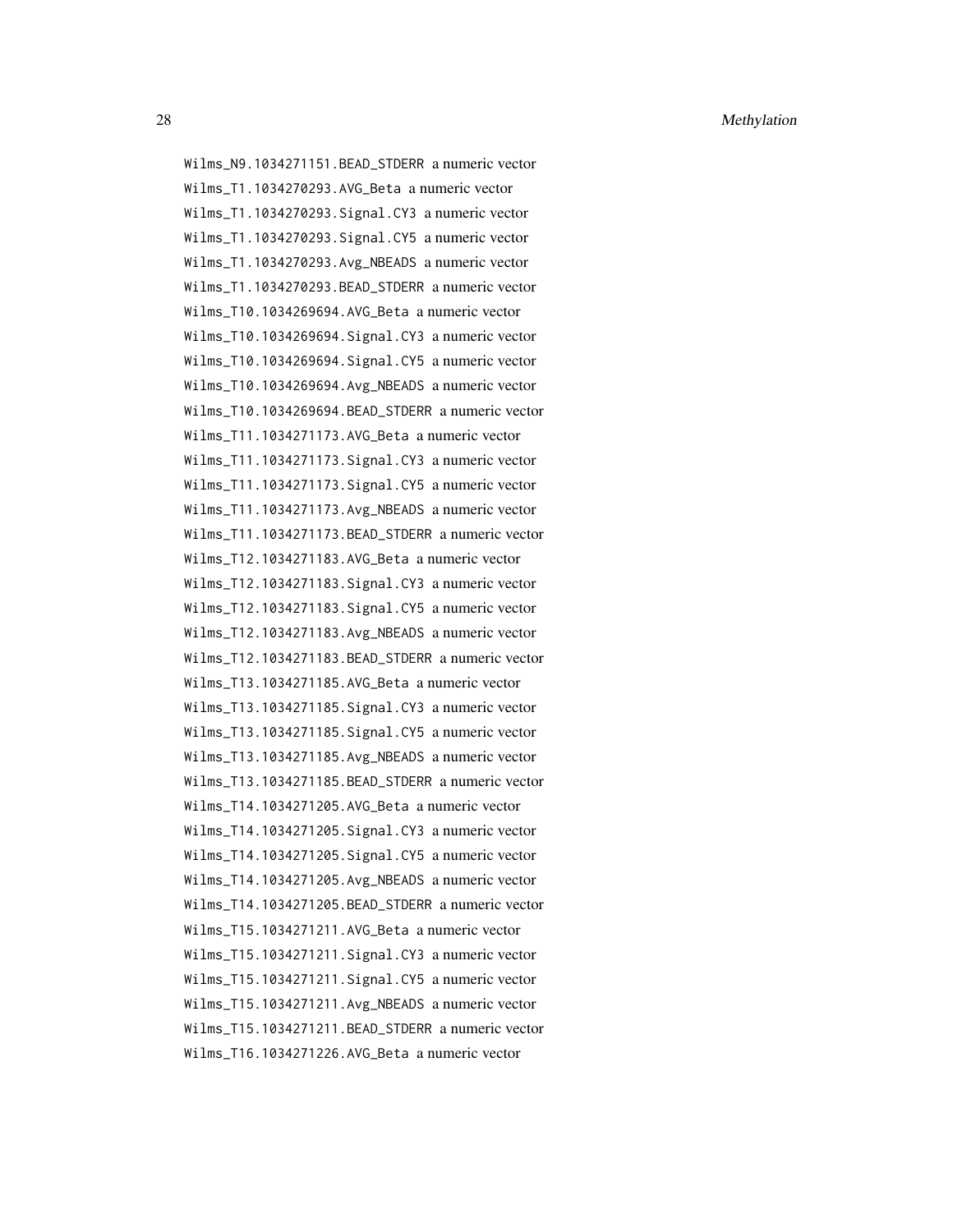Wilms\_T16.1034271226.Signal.CY3 a numeric vector Wilms\_T16.1034271226.Signal.CY5 a numeric vector Wilms\_T16.1034271226.Avg\_NBEADS a numeric vector Wilms\_T16.1034271226.BEAD\_STDERR a numeric vector Wilms\_T17.1034271238.AVG\_Beta a numeric vector Wilms\_T17.1034271238.Signal.CY3 a numeric vector Wilms\_T17.1034271238.Signal.CY5 a numeric vector Wilms\_T17.1034271238.Avg\_NBEADS a numeric vector Wilms\_T17.1034271238.BEAD\_STDERR a numeric vector Wilms\_T18.1034247350.AVG\_Beta a numeric vector Wilms\_T18.1034247350.Signal.CY3 a numeric vector Wilms\_T18.1034247350.Signal.CY5 a numeric vector Wilms\_T18.1034247350.Avg\_NBEADS a numeric vector Wilms T18.1034247350.BEAD STDERR a numeric vector Wilms\_T19.1034247362.AVG\_Beta a numeric vector Wilms\_T19.1034247362.Signal.CY3 a numeric vector Wilms\_T19.1034247362.Signal.CY5 a numeric vector Wilms\_T19.1034247362.Avg\_NBEADS a numeric vector Wilms\_T19.1034247362.BEAD\_STDERR a numeric vector Wilms\_T2.1034270300.AVG\_Beta a numeric vector Wilms\_T2.1034270300.Signal.CY3 a numeric vector Wilms\_T2.1034270300.Signal.CY5 a numeric vector Wilms\_T2.1034270300.Avg\_NBEADS a numeric vector Wilms\_T2.1034270300.BEAD\_STDERR a numeric vector Wilms\_T20.1034247372.AVG\_Beta a numeric vector Wilms\_T20.1034247372.Signal.CY3 a numeric vector Wilms\_T20.1034247372.Signal.CY5 a numeric vector Wilms\_T20.1034247372.Avg\_NBEADS a numeric vector Wilms\_T20.1034247372.BEAD\_STDERR a numeric vector Wilms\_T21.1034247388.AVG\_Beta a numeric vector Wilms\_T21.1034247388.Signal.CY3 a numeric vector Wilms\_T21.1034247388.Signal.CY5 a numeric vector Wilms\_T21.1034247388.Avg\_NBEADS a numeric vector Wilms\_T21.1034247388.BEAD\_STDERR a numeric vector Wilms\_T22.1034247395.AVG\_Beta a numeric vector Wilms\_T22.1034247395.Signal.CY3 a numeric vector Wilms\_T22.1034247395.Signal.CY5 a numeric vector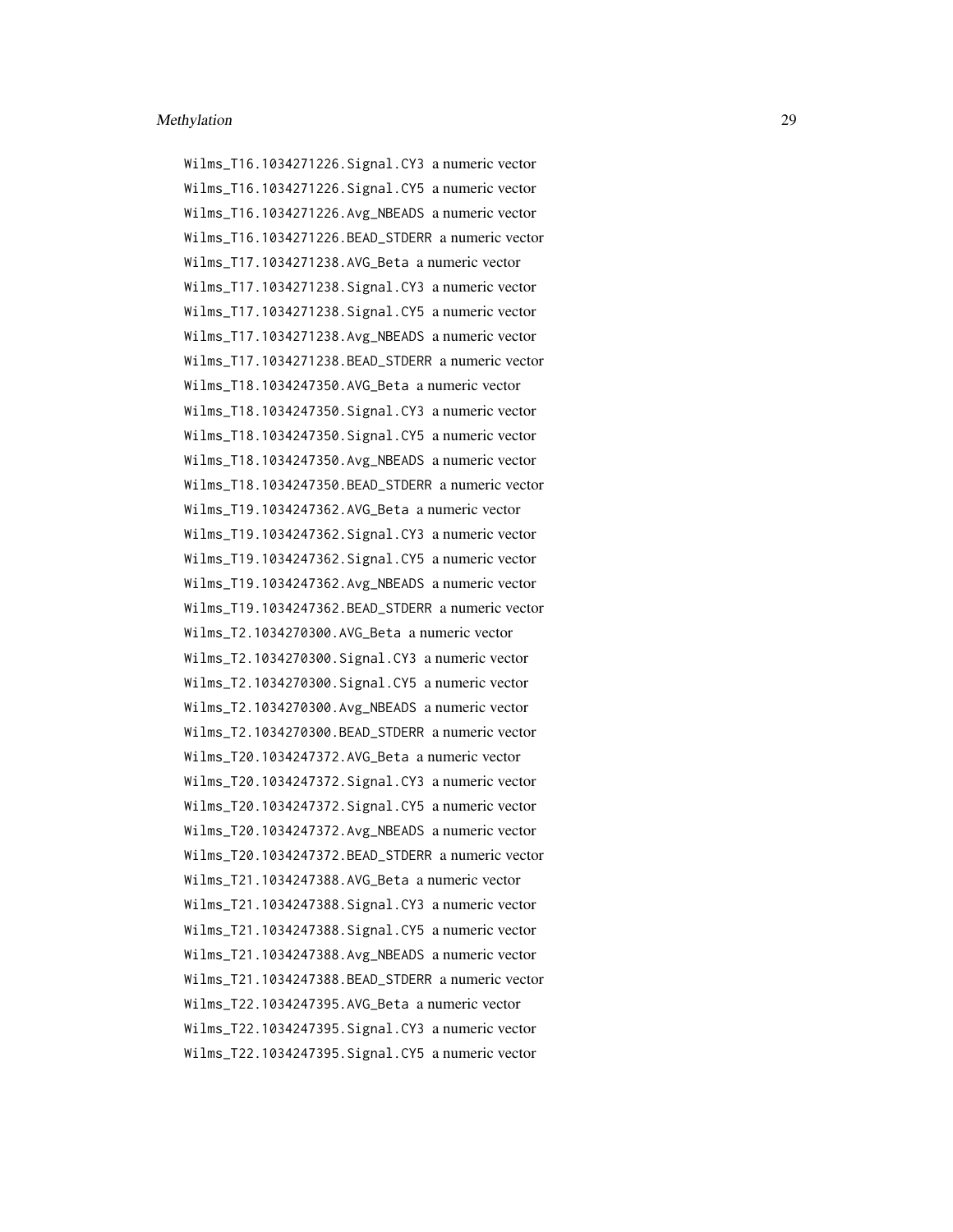Wilms\_T22.1034247395.Avg\_NBEADS a numeric vector Wilms\_T22.1034247395.BEAD\_STDERR a numeric vector Wilms\_T23.1034247414.AVG\_Beta a numeric vector Wilms\_T23.1034247414.Signal.CY3 a numeric vector Wilms\_T23.1034247414.Signal.CY5 a numeric vector Wilms\_T23.1034247414.Avg\_NBEADS a numeric vector Wilms\_T23.1034247414.BEAD\_STDERR a numeric vector Wilms\_T24.1034247406.AVG\_Beta a numeric vector Wilms\_T24.1034247406.Signal.CY3 a numeric vector Wilms\_T24.1034247406.Signal.CY5 a numeric vector Wilms\_T24.1034247406.Avg\_NBEADS a numeric vector Wilms\_T24.1034247406.BEAD\_STDERR a numeric vector Wilms\_T25.1034247422.AVG\_Beta a numeric vector Wilms\_T25.1034247422.Signal.CY3 a numeric vector Wilms\_T25.1034247422.Signal.CY5 a numeric vector Wilms\_T25.1034247422.Avg\_NBEADS a numeric vector Wilms\_T25.1034247422.BEAD\_STDERR a numeric vector Wilms\_T26.1034247437.AVG\_Beta a numeric vector Wilms\_T26.1034247437.Signal.CY3 a numeric vector Wilms\_T26.1034247437.Signal.CY5 a numeric vector Wilms\_T26.1034247437.Avg\_NBEADS a numeric vector Wilms\_T26.1034247437.BEAD\_STDERR a numeric vector Wilms\_T3.1034270315.AVG\_Beta a numeric vector Wilms\_T3.1034270315.Signal.CY3 a numeric vector Wilms\_T3.1034270315.Signal.CY5 a numeric vector Wilms\_T3.1034270315.Avg\_NBEADS a numeric vector Wilms\_T3.1034270315.BEAD\_STDERR a numeric vector Wilms\_T4.1034270325.AVG\_Beta a numeric vector Wilms\_T4.1034270325.Signal.CY3 a numeric vector Wilms\_T4.1034270325.Signal.CY5 a numeric vector Wilms\_T4.1034270325.Avg\_NBEADS a numeric vector Wilms\_T4.1034270325.BEAD\_STDERR a numeric vector Wilms\_T5.1034270337.AVG\_Beta a numeric vector Wilms\_T5.1034270337.Signal.CY3 a numeric vector Wilms\_T5.1034270337.Signal.CY5 a numeric vector Wilms\_T5.1034270337.Avg\_NBEADS a numeric vector Wilms\_T5.1034270337.BEAD\_STDERR a numeric vector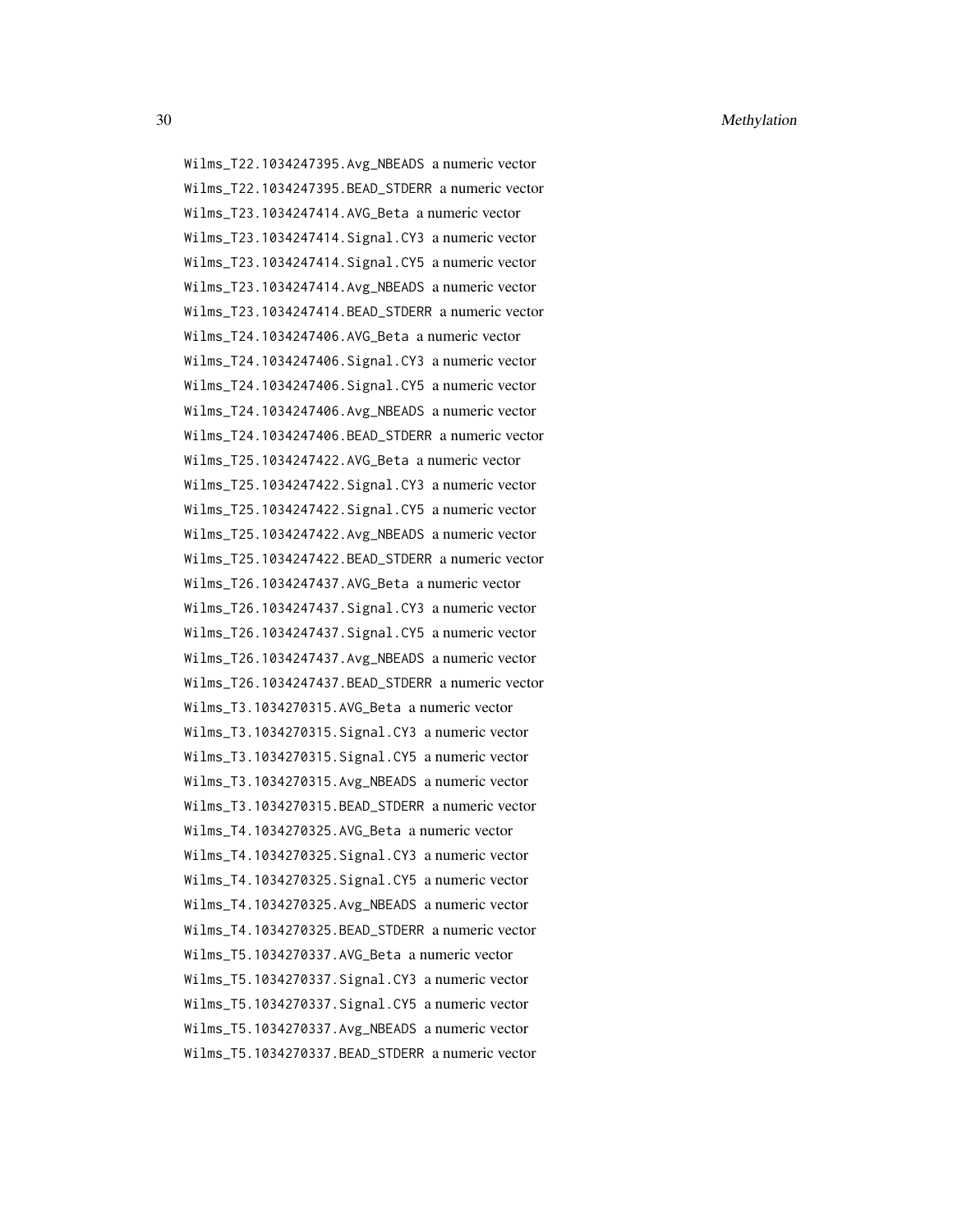Wilms\_T6.1034270352.AVG\_Beta a numeric vector Wilms\_T6.1034270352.Signal.CY3 a numeric vector Wilms\_T6.1034270352.Signal.CY5 a numeric vector Wilms\_T6.1034270352.Avg\_NBEADS a numeric vector Wilms\_T6.1034270352.BEAD\_STDERR a numeric vector Wilms\_T8.1034270377.AVG\_Beta a numeric vector Wilms\_T8.1034270377.Signal.CY3 a numeric vector Wilms\_T8.1034270377.Signal.CY5 a numeric vector Wilms\_T8.1034270377.Avg\_NBEADS a numeric vector Wilms\_T8.1034270377.BEAD\_STDERR a numeric vector Wilms\_T9.1034269698.AVG\_Beta a numeric vector Wilms\_T9.1034269698.Signal.CY3 a numeric vector Wilms\_T9.1034269698.Signal.CY5 a numeric vector Wilms\_T9.1034269698.Avg\_NBEADS a numeric vector Wilms\_T9.1034269698.BEAD\_STDERR a numeric vector ThyPTC\_T5.0098609768.AVG\_Beta a numeric vector ThyPTC\_T5.0098609768.Signal.CY3 a numeric vector ThyPTC\_T5.0098609768.Signal.CY5 a numeric vector ThyPTC\_T5.0098609768.Avg\_NBEADS a numeric vector ThyPTC\_T5.0098609768.BEAD\_STDERR a numeric vector ThyPTC\_N5.0098609752.AVG\_Beta a numeric vector ThyPTC\_N5.0098609752.Signal.CY3 a numeric vector ThyPTC\_N5.0098609752.Signal.CY5 a numeric vector ThyPTC\_N5.0098609752.Avg\_NBEADS a numeric vector ThyPTC\_N5.0098609752.BEAD\_STDERR a numeric vector ThyFA\_N6.0098612947.AVG\_Beta a numeric vector ThyFA\_N6.0098612947.Signal.CY3 a numeric vector ThyFA\_N6.0098612947.Signal.CY5 a numeric vector ThyFA\_N6.0098612947.Avg\_NBEADS a numeric vector ThyFA\_N6.0098612947.BEAD\_STDERR a numeric vector ThyFC\_T6.0098612948.AVG\_Beta a numeric vector ThyFC\_T6.0098612948.Signal.CY3 a numeric vector ThyFC\_T6.0098612948.Signal.CY5 a numeric vector ThyFC\_T6.0098612948.Avg\_NBEADS a numeric vector ThyFC\_T6.0098612948.BEAD\_STDERR a numeric vector ThyFVPTC\_T6.0098612949.AVG\_Beta a numeric vector ThyFVPTC\_T6.0098612949.Signal.CY3 a numeric vector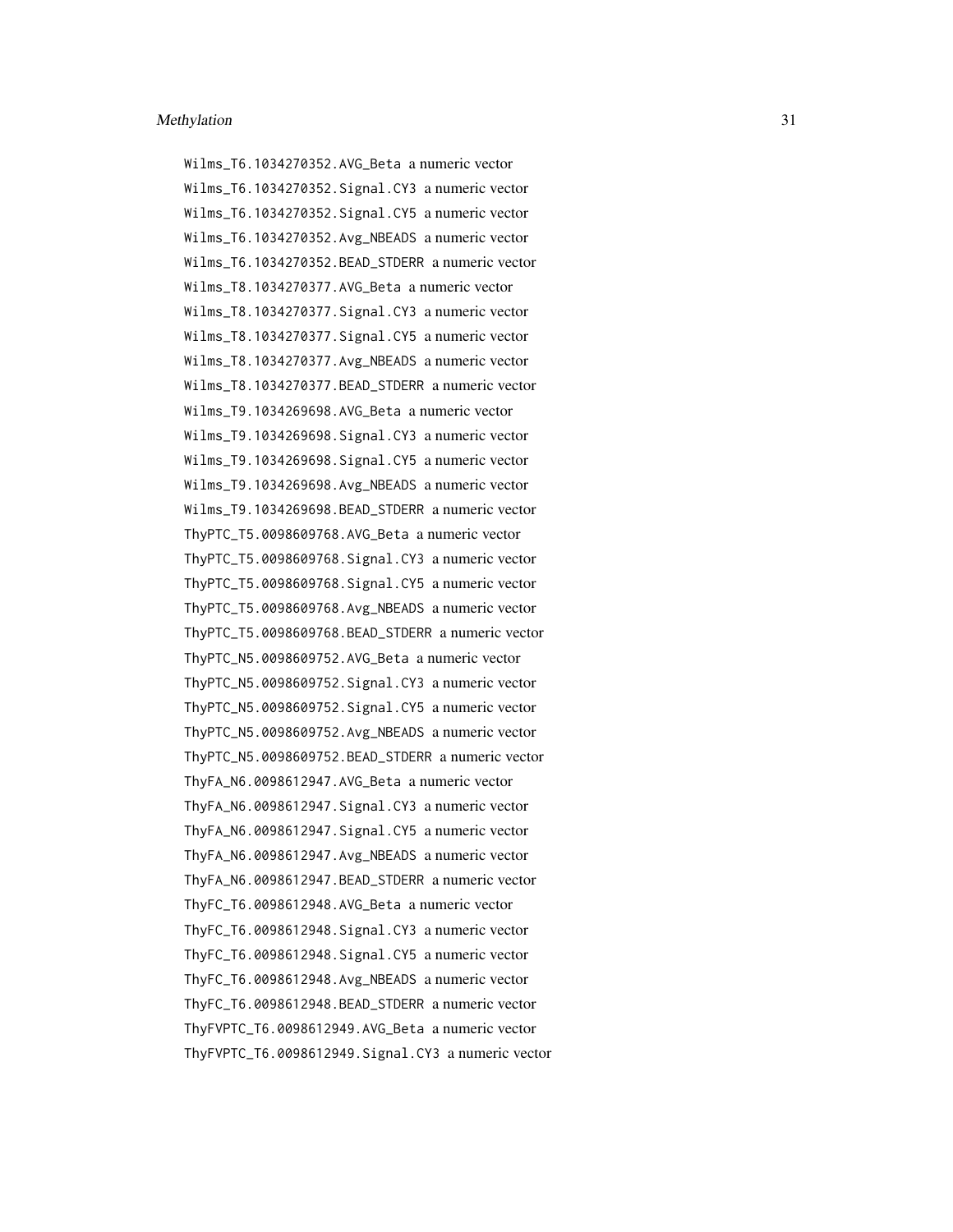ThyFVPTC\_T6.0098612949.Signal.CY5 a numeric vector ThyFVPTC\_T6.0098612949.Avg\_NBEADS a numeric vector ThyFVPTC\_T6.0098612949.BEAD\_STDERR a numeric vector ThyFVPTC\_N6.0098612950.AVG\_Beta a numeric vector ThyFVPTC\_N6.0098612950.Signal.CY3 a numeric vector ThyFVPTC\_N6.0098612950.Signal.CY5 a numeric vector ThyFVPTC\_N6.0098612950.Avg\_NBEADS a numeric vector ThyFVPTC\_N6.0098612950.BEAD\_STDERR a numeric vector Adenoma\_T7.0098612937.AVG\_Beta a numeric vector Adenoma\_T7.0098612937.Signal.CY3 a numeric vector Adenoma\_T7.0098612937.Signal.CY5 a numeric vector Adenoma\_T7.0098612937.Avg\_NBEADS a numeric vector Adenoma\_T7.0098612937.BEAD\_STDERR a numeric vector ThyPTC\_N7.0098612923.AVG\_Beta a numeric vector ThyPTC\_N7.0098612923.Signal.CY3 a numeric vector ThyPTC\_N7.0098612923.Signal.CY5 a numeric vector ThyPTC\_N7.0098612923.Avg\_NBEADS a numeric vector ThyPTC\_N7.0098612923.BEAD\_STDERR a numeric vector Adenoma\_T8.0098612925.AVG\_Beta a numeric vector Adenoma\_T8.0098612925.Signal.CY3 a numeric vector Adenoma\_T8.0098612925.Signal.CY5 a numeric vector Adenoma\_T8.0098612925.Avg\_NBEADS a numeric vector Adenoma\_T8.0098612925.BEAD\_STDERR a numeric vector Adenoma\_T9.0098612914.AVG\_Beta a numeric vector Adenoma\_T9.0098612914.Signal.CY3 a numeric vector Adenoma\_T9.0098612914.Signal.CY5 a numeric vector Adenoma\_T9.0098612914.Avg\_NBEADS a numeric vector Adenoma\_T9.0098612914.BEAD\_STDERR a numeric vector ThyFA\_N9.0098612911.AVG\_Beta a numeric vector ThyFA\_N9.0098612911.Signal.CY3 a numeric vector ThyFA\_N9.0098612911.Signal.CY5 a numeric vector ThyFA\_N9.0098612911.Avg\_NBEADS a numeric vector ThyFA\_N9.0098612911.BEAD\_STDERR a numeric vector ThyFA\_N10.0098612901.AVG\_Beta a numeric vector ThyFA\_N10.0098612901.Signal.CY3 a numeric vector ThyFA\_N10.0098612901.Signal.CY5 a numeric vector ThyFA\_N10.0098612901.Avg\_NBEADS a numeric vector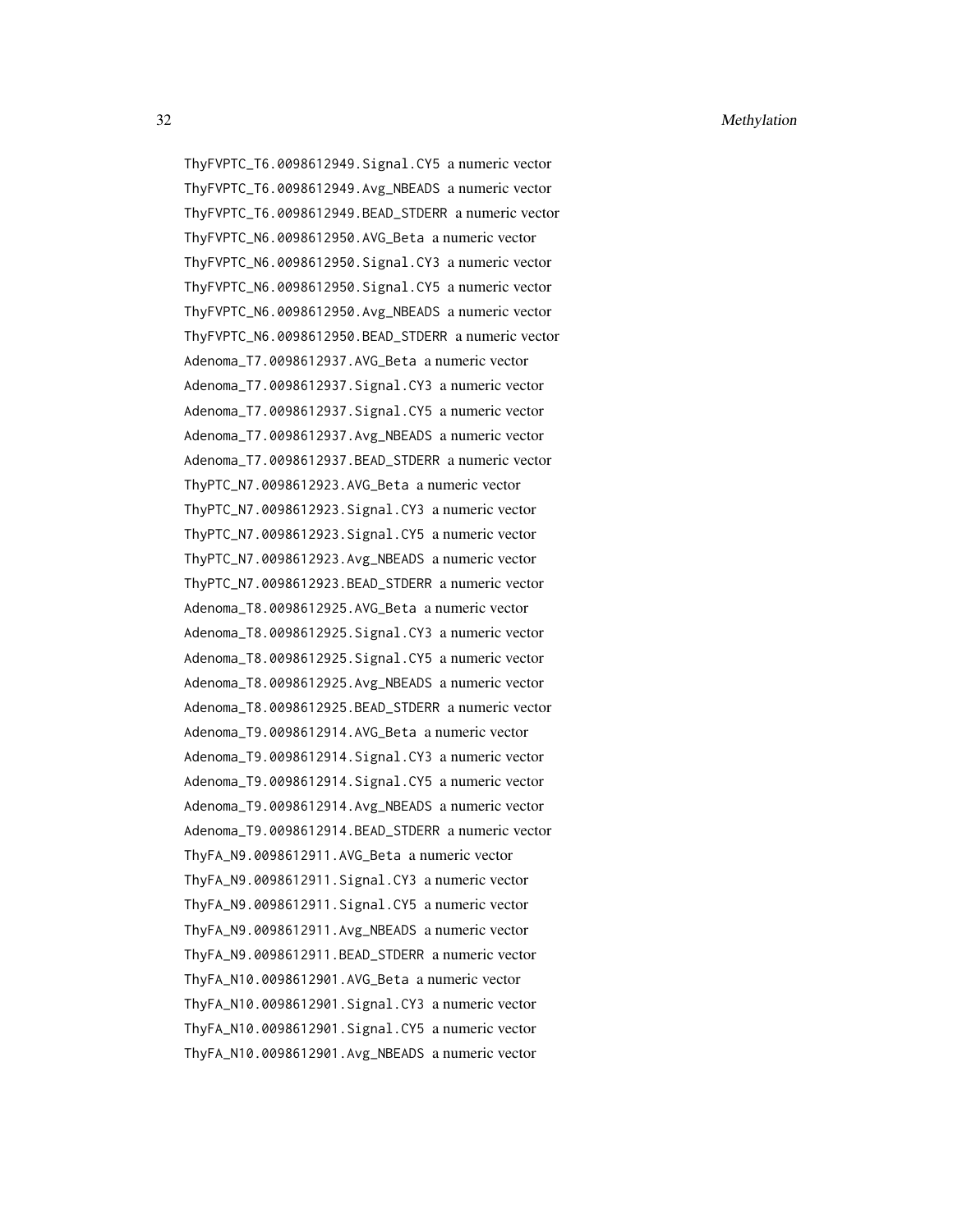ThyFA\_N10.0098612901.BEAD\_STDERR a numeric vector Adenoma\_T14.0098612890.AVG\_Beta a numeric vector Adenoma\_T14.0098612890.Signal.CY3 a numeric vector Adenoma\_T14.0098612890.Signal.CY5 a numeric vector Adenoma\_T14.0098612890.Avg\_NBEADS a numeric vector Adenoma\_T14.0098612890.BEAD\_STDERR a numeric vector Adenoma\_T15.0098612889.AVG\_Beta a numeric vector Adenoma\_T15.0098612889.Signal.CY3 a numeric vector Adenoma\_T15.0098612889.Signal.CY5 a numeric vector Adenoma\_T15.0098612889.Avg\_NBEADS a numeric vector Adenoma\_T15.0098612889.BEAD\_STDERR a numeric vector Adenoma\_T16.0098612888.AVG\_Beta a numeric vector Adenoma\_T16.0098612888.Signal.CY3 a numeric vector Adenoma\_T16.0098612888.Signal.CY5 a numeric vector Adenoma\_T16.0098612888.Avg\_NBEADS a numeric vector Adenoma\_T16.0098612888.BEAD\_STDERR a numeric vector Adenoma\_T17.0098612887.AVG\_Beta a numeric vector Adenoma\_T17.0098612887.Signal.CY3 a numeric vector Adenoma\_T17.0098612887.Signal.CY5 a numeric vector Adenoma\_T17.0098612887.Avg\_NBEADS a numeric vector Adenoma\_T17.0098612887.BEAD\_STDERR a numeric vector Breast\_N30.0098612875.AVG\_Beta a numeric vector Breast\_N30.0098612875.Signal.CY3 a numeric vector Breast\_N30.0098612875.Signal.CY5 a numeric vector Breast\_N30.0098612875.Avg\_NBEADS a numeric vector Breast\_N30.0098612875.BEAD\_STDERR a numeric vector Colon\_N31.0098612876.AVG\_Beta a numeric vector Colon\_N31.0098612876.Signal.CY3 a numeric vector Colon\_N31.0098612876.Signal.CY5 a numeric vector Colon\_N31.0098612876.Avg\_NBEADS a numeric vector Colon\_N31.0098612876.BEAD\_STDERR a numeric vector Colon\_T31.0098612877.AVG\_Beta a numeric vector Colon\_T31.0098612877.Signal.CY3 a numeric vector Colon\_T31.0098612877.Signal.CY5 a numeric vector Colon\_T31.0098612877.Avg\_NBEADS a numeric vector Colon\_T31.0098612877.BEAD\_STDERR a numeric vector Breast\_T31.0098612878.AVG\_Beta a numeric vector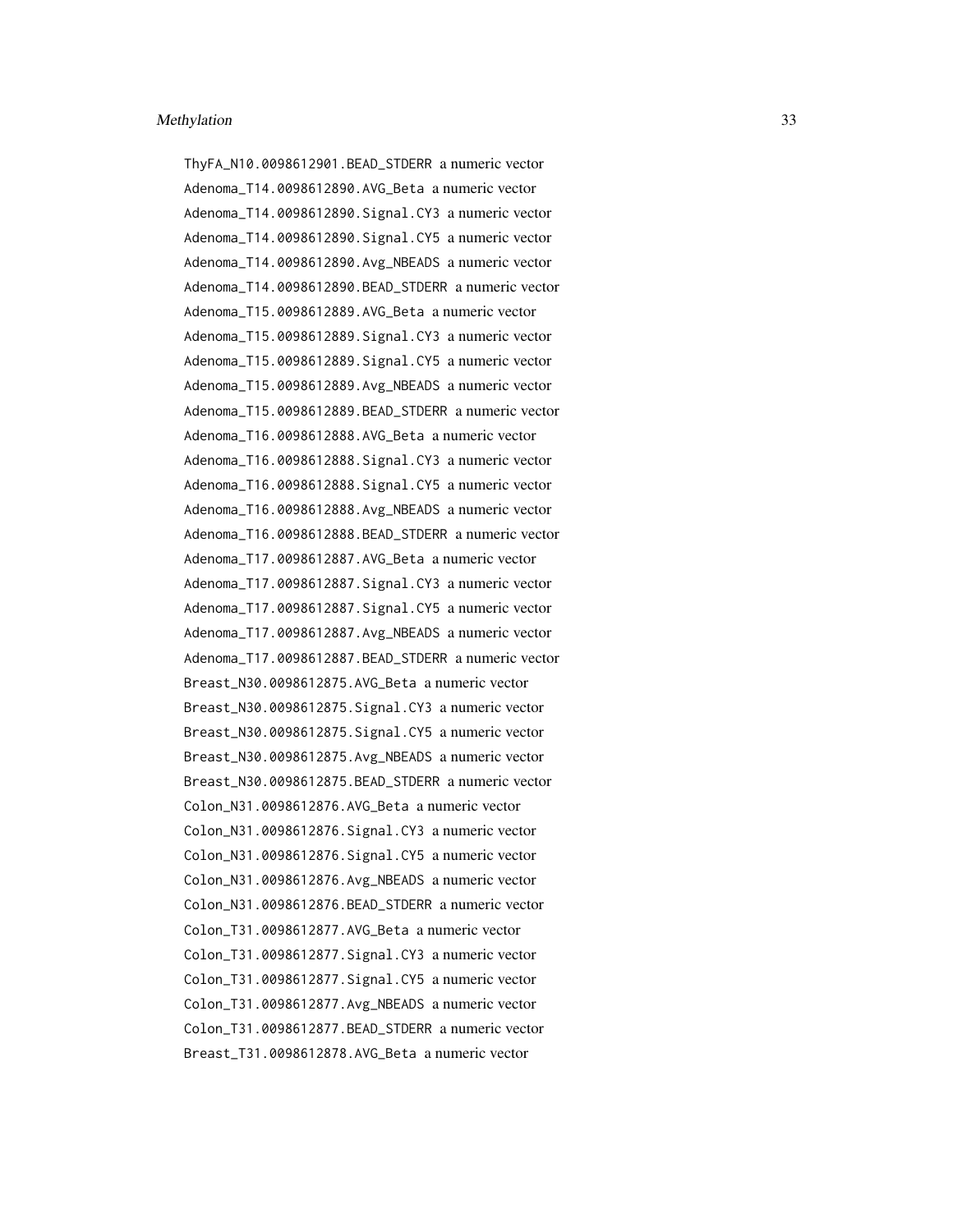Breast\_T31.0098612878.Signal.CY3 a numeric vector Breast\_T31.0098612878.Signal.CY5 a numeric vector Breast\_T31.0098612878.Avg\_NBEADS a numeric vector Breast\_T31.0098612878.BEAD\_STDERR a numeric vector ThyPTC\_T6.0098612953.AVG\_Beta a numeric vector ThyPTC\_T6.0098612953.Signal.CY3 a numeric vector ThyPTC\_T6.0098612953.Signal.CY5 a numeric vector ThyPTC\_T6.0098612953.Avg\_NBEADS a numeric vector ThyPTC\_T6.0098612953.BEAD\_STDERR a numeric vector ThyPTC\_N6.0098612954.AVG\_Beta a numeric vector ThyPTC\_N6.0098612954.Signal.CY3 a numeric vector ThyPTC\_N6.0098612954.Signal.CY5 a numeric vector ThyPTC\_N6.0098612954.Avg\_NBEADS a numeric vector ThyPTC\_N6.0098612954.BEAD\_STDERR a numeric vector ThyFA\_N7.0098612933.AVG\_Beta a numeric vector ThyFA\_N7.0098612933.Signal.CY3 a numeric vector ThyFA\_N7.0098612933.Signal.CY5 a numeric vector ThyFA\_N7.0098612933.Avg\_NBEADS a numeric vector ThyFA\_N7.0098612933.BEAD\_STDERR a numeric vector ThyFC\_T7.0098612932.AVG\_Beta a numeric vector ThyFC\_T7.0098612932.Signal.CY3 a numeric vector ThyFC\_T7.0098612932.Signal.CY5 a numeric vector ThyFC\_T7.0098612932.Avg\_NBEADS a numeric vector ThyFC\_T7.0098612932.BEAD\_STDERR a numeric vector ThyFVPTC\_T7.0098612931.AVG\_Beta a numeric vector ThyFVPTC\_T7.0098612931.Signal.CY3 a numeric vector ThyFVPTC\_T7.0098612931.Signal.CY5 a numeric vector ThyFVPTC\_T7.0098612931.Avg\_NBEADS a numeric vector ThyFVPTC\_T7.0098612931.BEAD\_STDERR a numeric vector ThyFA\_N8.0098612928.AVG\_Beta a numeric vector ThyFA\_N8.0098612928.Signal.CY3 a numeric vector ThyFA\_N8.0098612928.Signal.CY5 a numeric vector ThyFA\_N8.0098612928.Avg\_NBEADS a numeric vector ThyFA\_N8.0098612928.BEAD\_STDERR a numeric vector ThyFC\_T8.0098612929.AVG\_Beta a numeric vector ThyFC\_T8.0098612929.Signal.CY3 a numeric vector ThyFC\_T8.0098612929.Signal.CY5 a numeric vector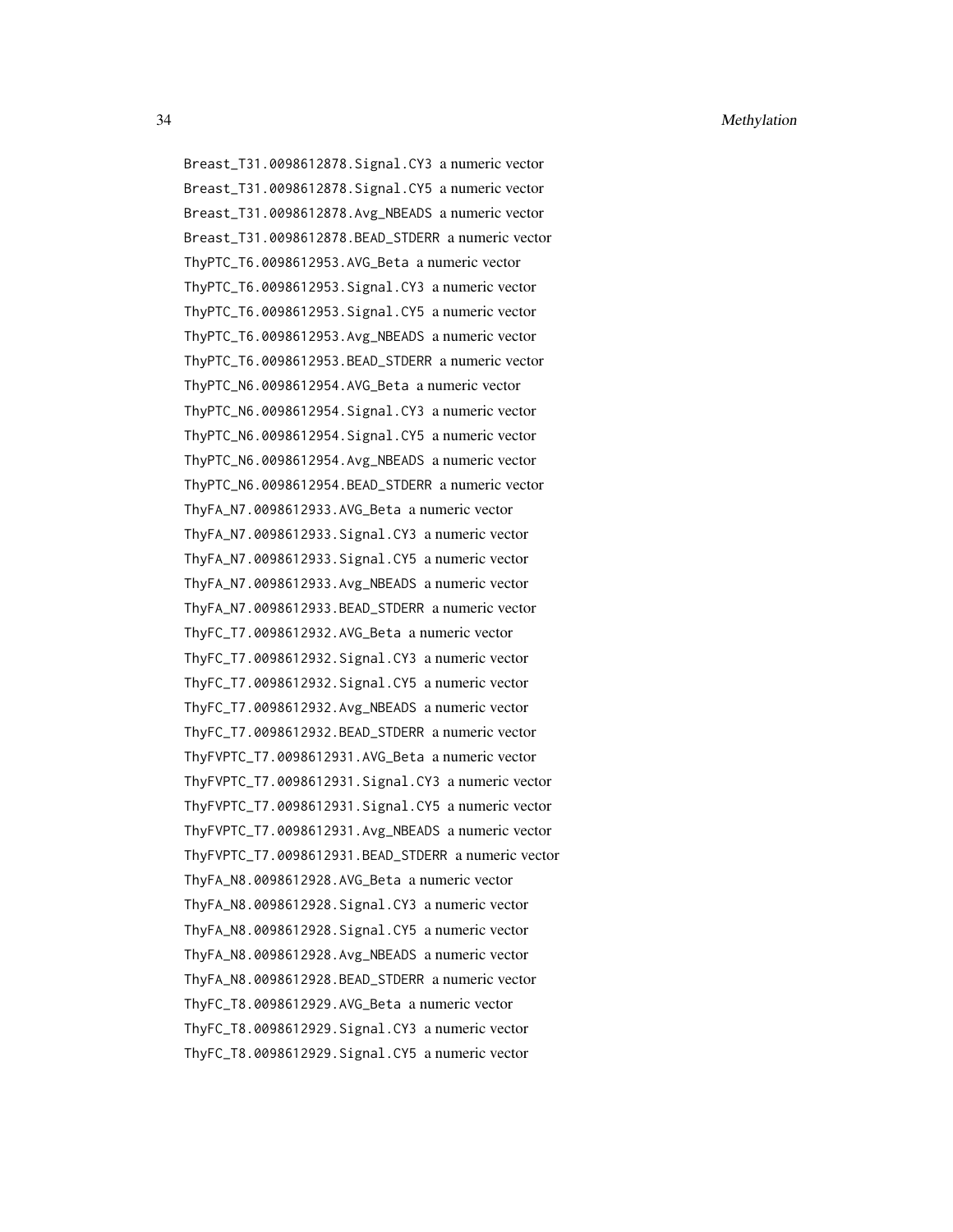ThyFC\_T8.0098612929.Avg\_NBEADS a numeric vector ThyFC\_T8.0098612929.BEAD\_STDERR a numeric vector ThyFVPTC\_T8.0098612930.AVG\_Beta a numeric vector ThyFVPTC\_T8.0098612930.Signal.CY3 a numeric vector ThyFVPTC\_T8.0098612930.Signal.CY5 a numeric vector ThyFVPTC\_T8.0098612930.Avg\_NBEADS a numeric vector ThyFVPTC\_T8.0098612930.BEAD\_STDERR a numeric vector ThyFC\_T9.0098612909.AVG\_Beta a numeric vector ThyFC\_T9.0098612909.Signal.CY3 a numeric vector ThyFC\_T9.0098612909.Signal.CY5 a numeric vector ThyFC\_T9.0098612909.Avg\_NBEADS a numeric vector ThyFC\_T9.0098612909.BEAD\_STDERR a numeric vector ThyFVPTC\_T9.0098612908.AVG\_Beta a numeric vector ThyFVPTC\_T9.0098612908.Signal.CY3 a numeric vector ThyFVPTC\_T9.0098612908.Signal.CY5 a numeric vector ThyFVPTC\_T9.0098612908.Avg\_NBEADS a numeric vector ThyFVPTC\_T9.0098612908.BEAD\_STDERR a numeric vector ThyFVPTC\_T10.0098612904.AVG\_Beta a numeric vector ThyFVPTC\_T10.0098612904.Signal.CY3 a numeric vector ThyFVPTC\_T10.0098612904.Signal.CY5 a numeric vector ThyFVPTC\_T10.0098612904.Avg\_NBEADS a numeric vector ThyFVPTC\_T10.0098612904.BEAD\_STDERR a numeric vector Adenoma\_T18.0098612886.AVG\_Beta a numeric vector Adenoma\_T18.0098612886.Signal.CY3 a numeric vector Adenoma\_T18.0098612886.Signal.CY5 a numeric vector Adenoma\_T18.0098612886.Avg\_NBEADS a numeric vector Adenoma\_T18.0098612886.BEAD\_STDERR a numeric vector Breast\_T27.0098612885.AVG\_Beta a numeric vector Breast\_T27.0098612885.Signal.CY3 a numeric vector Breast\_T27.0098612885.Signal.CY5 a numeric vector Breast\_T27.0098612885.Avg\_NBEADS a numeric vector Breast\_T27.0098612885.BEAD\_STDERR a numeric vector Breast\_N27.0098612884.AVG\_Beta a numeric vector Breast\_N27.0098612884.Signal.CY3 a numeric vector Breast\_N27.0098612884.Signal.CY5 a numeric vector Breast\_N27.0098612884.Avg\_NBEADS a numeric vector Breast\_N27.0098612884.BEAD\_STDERR a numeric vector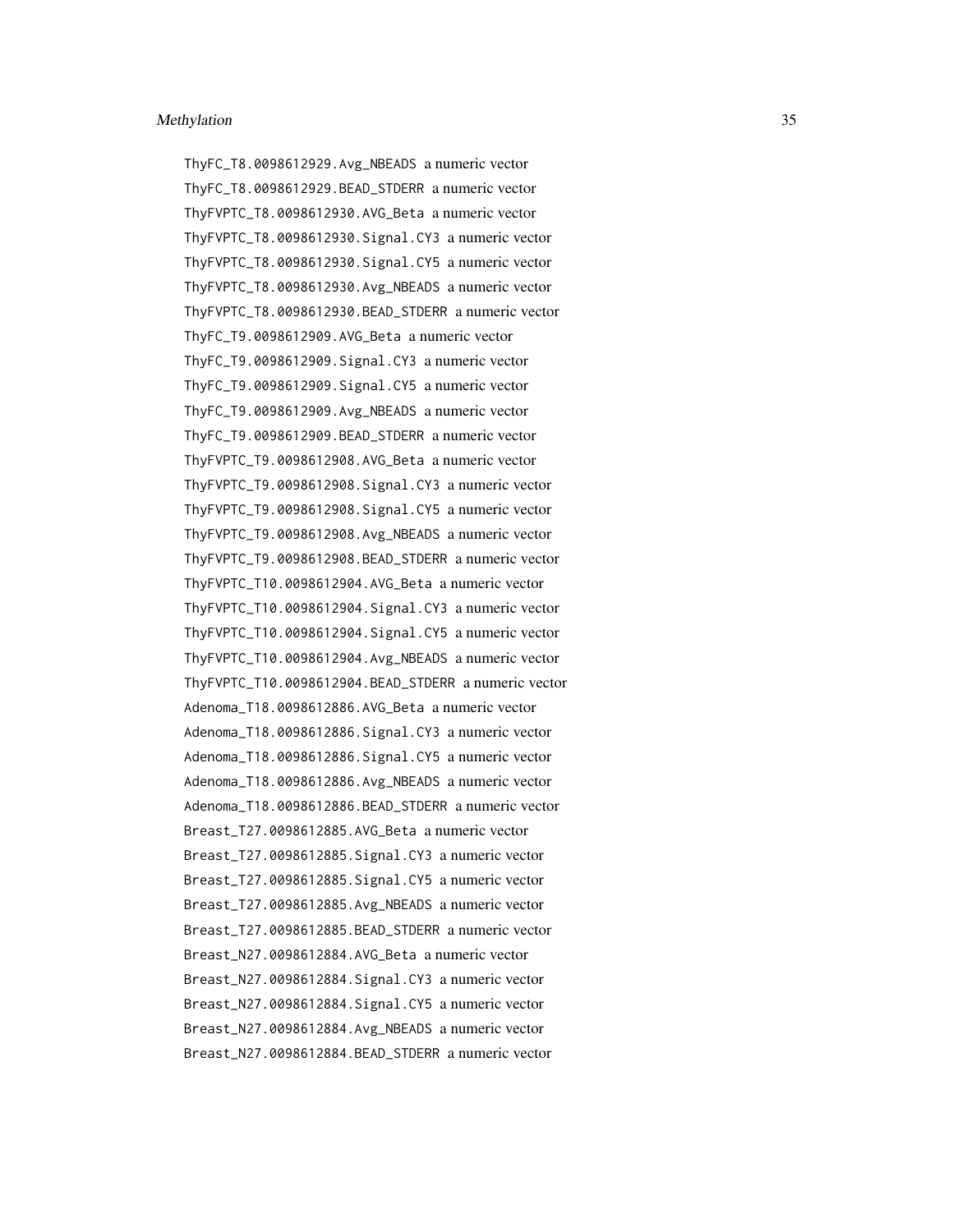Breast\_T28.0098612883.AVG\_Beta a numeric vector Breast\_T28.0098612883.Signal.CY3 a numeric vector Breast\_T28.0098612883.Signal.CY5 a numeric vector Breast\_T28.0098612883.Avg\_NBEADS a numeric vector Breast\_T28.0098612883.BEAD\_STDERR a numeric vector Breast\_N31.0098609762.AVG\_Beta a numeric vector Breast\_N31.0098609762.Signal.CY3 a numeric vector Breast\_N31.0098609762.Signal.CY5 a numeric vector Breast\_N31.0098609762.Avg\_NBEADS a numeric vector Breast\_N31.0098609762.BEAD\_STDERR a numeric vector Colon\_N32.0098612881.AVG\_Beta a numeric vector Colon\_N32.0098612881.Signal.CY3 a numeric vector Colon\_N32.0098612881.Signal.CY5 a numeric vector Colon\_N32.0098612881.Avg\_NBEADS a numeric vector Colon\_N32.0098612881.BEAD\_STDERR a numeric vector Colon\_T32.0098612882.AVG\_Beta a numeric vector Colon\_T32.0098612882.Signal.CY3 a numeric vector Colon\_T32.0098612882.Signal.CY5 a numeric vector Colon\_T32.0098612882.Avg\_NBEADS a numeric vector Colon\_T32.0098612882.BEAD\_STDERR a numeric vector Adenoma\_T1.0098609735.AVG\_Beta a numeric vector Adenoma\_T1.0098609735.Signal.CY3 a numeric vector Adenoma\_T1.0098609735.Signal.CY5 a numeric vector Adenoma\_T1.0098609735.Avg\_NBEADS a numeric vector Adenoma\_T1.0098609735.BEAD\_STDERR a numeric vector DCIS\_N1.0098611332.AVG\_Beta a numeric vector DCIS\_N1.0098611332.Signal.CY3 a numeric vector DCIS\_N1.0098611332.Signal.CY5 a numeric vector DCIS\_N1.0098611332.Avg\_NBEADS a numeric vector DCIS\_N1.0098611332.BEAD\_STDERR a numeric vector ThyPTC\_N1.0098609733.AVG\_Beta a numeric vector ThyPTC\_N1.0098609733.Signal.CY3 a numeric vector ThyPTC\_N1.0098609733.Signal.CY5 a numeric vector ThyPTC\_N1.0098609733.Avg\_NBEADS a numeric vector ThyPTC\_N1.0098609733.BEAD\_STDERR a numeric vector Adenoma\_T2.0098611310.AVG\_Beta a numeric vector Adenoma\_T2.0098611310.Signal.CY3 a numeric vector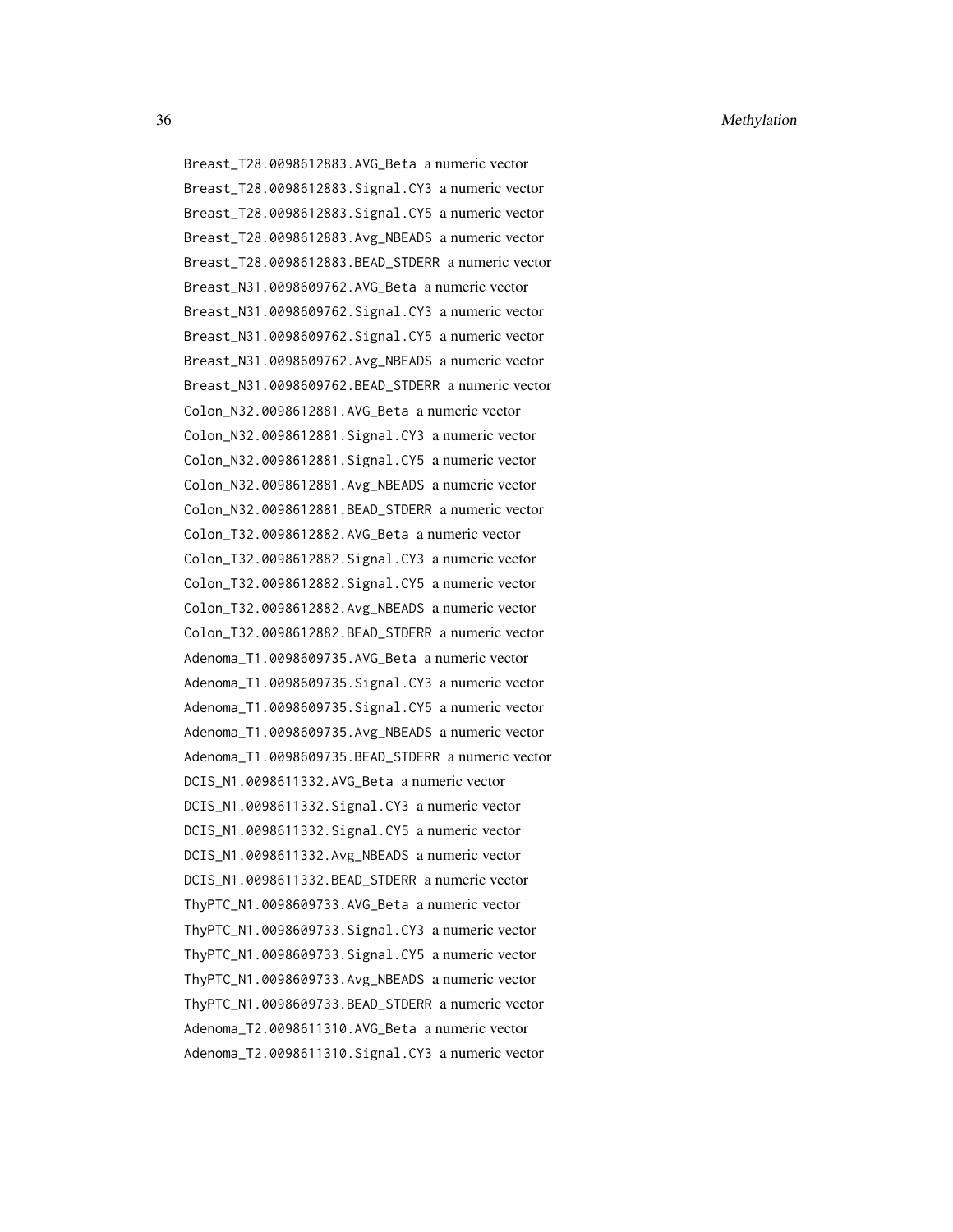Adenoma\_T2.0098611310.Signal.CY5 a numeric vector Adenoma\_T2.0098611310.Avg\_NBEADS a numeric vector Adenoma\_T2.0098611310.BEAD\_STDERR a numeric vector DCIS\_N2.0098609741.AVG\_Beta a numeric vector DCIS\_N2.0098609741.Signal.CY3 a numeric vector DCIS\_N2.0098609741.Signal.CY5 a numeric vector DCIS\_N2.0098609741.Avg\_NBEADS a numeric vector DCIS\_N2.0098609741.BEAD\_STDERR a numeric vector ThyPTC\_T2.0098609731.AVG\_Beta a numeric vector ThyPTC\_T2.0098609731.Signal.CY3 a numeric vector ThyPTC\_T2.0098609731.Signal.CY5 a numeric vector ThyPTC\_T2.0098609731.Avg\_NBEADS a numeric vector ThyPTC\_T2.0098609731.BEAD\_STDERR a numeric vector ThyPTC\_N2.0098611288.AVG\_Beta a numeric vector ThyPTC\_N2.0098611288.Signal.CY3 a numeric vector ThyPTC\_N2.0098611288.Signal.CY5 a numeric vector ThyPTC\_N2.0098611288.Avg\_NBEADS a numeric vector ThyPTC\_N2.0098611288.BEAD\_STDERR a numeric vector DCIS\_N3.0098611285.AVG\_Beta a numeric vector DCIS\_N3.0098611285.Signal.CY3 a numeric vector DCIS\_N3.0098611285.Signal.CY5 a numeric vector DCIS\_N3.0098611285.Avg\_NBEADS a numeric vector DCIS\_N3.0098611285.BEAD\_STDERR a numeric vector ThyPTC\_N3.0098611263.AVG\_Beta a numeric vector ThyPTC\_N3.0098611263.Signal.CY3 a numeric vector ThyPTC\_N3.0098611263.Signal.CY5 a numeric vector ThyPTC\_N3.0098611263.Avg\_NBEADS a numeric vector ThyPTC\_N3.0098611263.BEAD\_STDERR a numeric vector ThyFA\_N4.0098611260.AVG\_Beta a numeric vector ThyFA\_N4.0098611260.Signal.CY3 a numeric vector ThyFA\_N4.0098611260.Signal.CY5 a numeric vector ThyFA\_N4.0098611260.Avg\_NBEADS a numeric vector ThyFA\_N4.0098611260.BEAD\_STDERR a numeric vector ThyFC\_T4.0098611259.AVG\_Beta a numeric vector ThyFC\_T4.0098611259.Signal.CY3 a numeric vector ThyFC\_T4.0098611259.Signal.CY5 a numeric vector ThyFC\_T4.0098611259.Avg\_NBEADS a numeric vector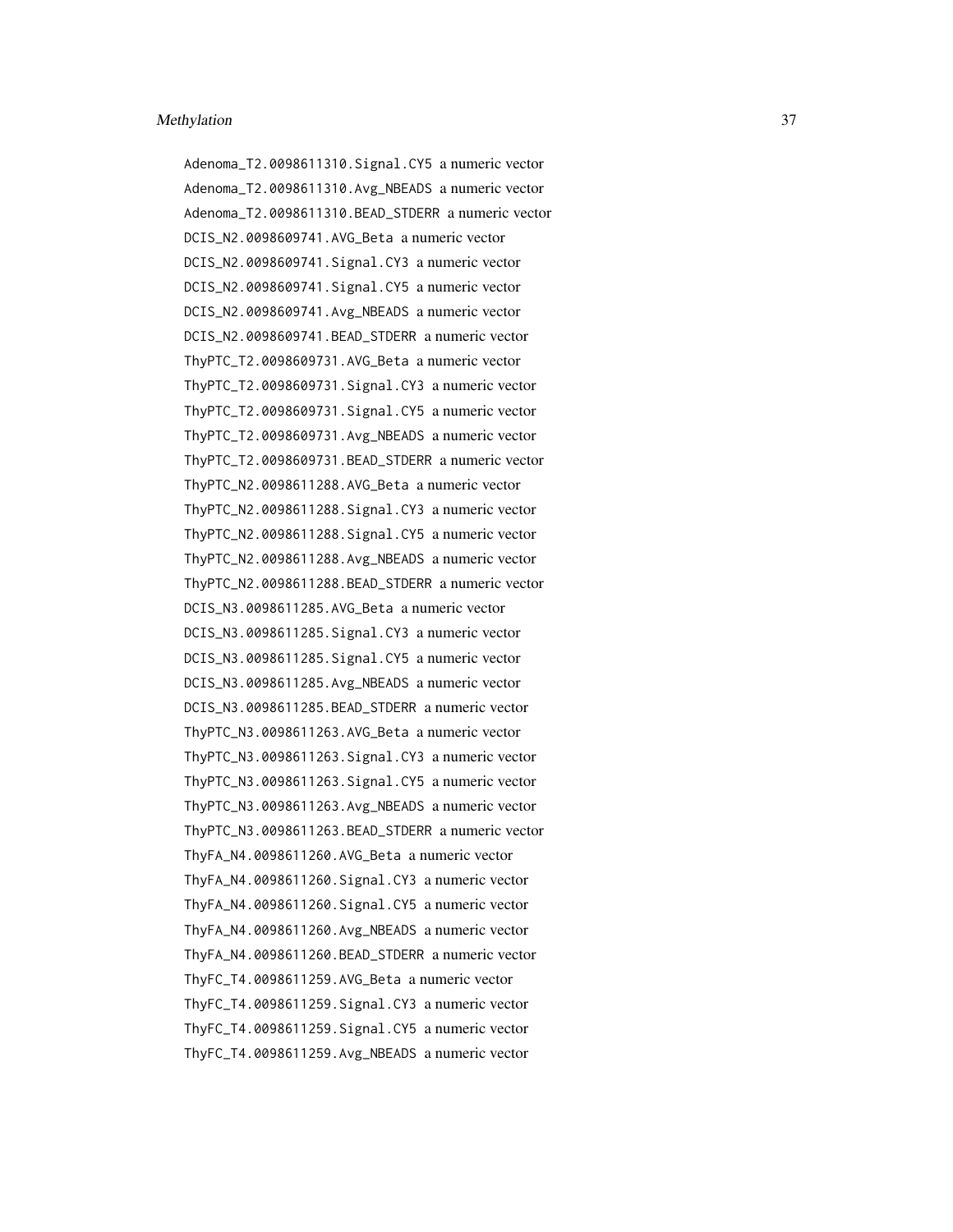ThyFC\_T4.0098611259.BEAD\_STDERR a numeric vector ThyFA\_N1.0098611330.AVG\_Beta a numeric vector ThyFA\_N1.0098611330.Signal.CY3 a numeric vector ThyFA\_N1.0098611330.Signal.CY5 a numeric vector ThyFA\_N1.0098611330.Avg\_NBEADS a numeric vector ThyFA\_N1.0098611330.BEAD\_STDERR a numeric vector ThyFC\_T1.0098611328.AVG\_Beta a numeric vector ThyFC\_T1.0098611328.Signal.CY3 a numeric vector ThyFC\_T1.0098611328.Signal.CY5 a numeric vector ThyFC\_T1.0098611328.Avg\_NBEADS a numeric vector ThyFC\_T1.0098611328.BEAD\_STDERR a numeric vector ThyFVPTC\_T1.0098611327.AVG\_Beta a numeric vector ThyFVPTC\_T1.0098611327.Signal.CY3 a numeric vector ThyFVPTC\_T1.0098611327.Signal.CY5 a numeric vector ThyFVPTC\_T1.0098611327.Avg\_NBEADS a numeric vector ThyFVPTC\_T1.0098611327.BEAD\_STDERR a numeric vector ThyFA\_N2.0098611305.AVG\_Beta a numeric vector ThyFA\_N2.0098611305.Signal.CY3 a numeric vector ThyFA\_N2.0098611305.Signal.CY5 a numeric vector ThyFA\_N2.0098611305.Avg\_NBEADS a numeric vector ThyFA\_N2.0098611305.BEAD\_STDERR a numeric vector ThyFC\_T2.0098611304.AVG\_Beta a numeric vector ThyFC\_T2.0098611304.Signal.CY3 a numeric vector ThyFC\_T2.0098611304.Signal.CY5 a numeric vector ThyFC\_T2.0098611304.Avg\_NBEADS a numeric vector ThyFC\_T2.0098611304.BEAD\_STDERR a numeric vector ThyFVPTC\_T2.0098611303.AVG\_Beta a numeric vector ThyFVPTC\_T2.0098611303.Signal.CY3 a numeric vector ThyFVPTC\_T2.0098611303.Signal.CY5 a numeric vector ThyFVPTC\_T2.0098611303.Avg\_NBEADS a numeric vector ThyFVPTC\_T2.0098611303.BEAD\_STDERR a numeric vector ThyFC\_T3.0098611281.AVG\_Beta a numeric vector ThyFC\_T3.0098611281.Signal.CY3 a numeric vector ThyFC\_T3.0098611281.Signal.CY5 a numeric vector ThyFC\_T3.0098611281.Avg\_NBEADS a numeric vector ThyFC\_T3.0098611281.BEAD\_STDERR a numeric vector ThyFVPTC\_T3.0098611279.AVG\_Beta a numeric vector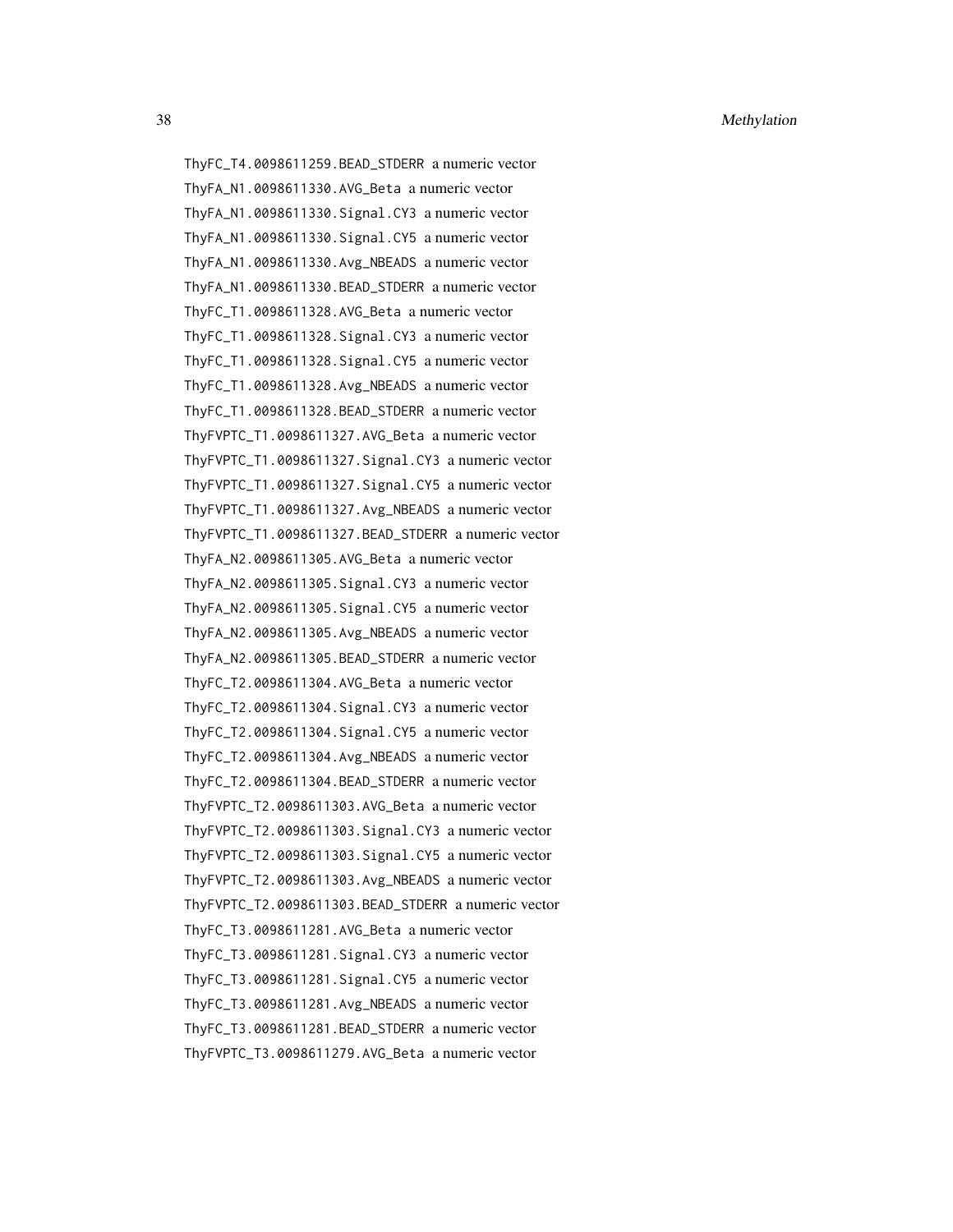ThyFVPTC\_T3.0098611279.Signal.CY3 a numeric vector ThyFVPTC\_T3.0098611279.Signal.CY5 a numeric vector ThyFVPTC\_T3.0098611279.Avg\_NBEADS a numeric vector ThyFVPTC\_T3.0098611279.BEAD\_STDERR a numeric vector ThyFC\_T10.0098611270.AVG\_Beta a numeric vector ThyFC\_T10.0098611270.Signal.CY3 a numeric vector ThyFC\_T10.0098611270.Signal.CY5 a numeric vector ThyFC\_T10.0098611270.Avg\_NBEADS a numeric vector ThyFC\_T10.0098611270.BEAD\_STDERR a numeric vector ThyFVPTC\_T4.0098611258.AVG\_Beta a numeric vector ThyFVPTC\_T4.0098611258.Signal.CY3 a numeric vector ThyFVPTC\_T4.0098611258.Signal.CY5 a numeric vector ThyFVPTC\_T4.0098611258.Avg\_NBEADS a numeric vector ThyFVPTC\_T4.0098611258.BEAD\_STDERR a numeric vector ThyFVPTC\_N4.0098609745.AVG\_Beta a numeric vector ThyFVPTC\_N4.0098609745.Signal.CY3 a numeric vector ThyFVPTC\_N4.0098609745.Signal.CY5 a numeric vector ThyFVPTC\_N4.0098609745.Avg\_NBEADS a numeric vector ThyFVPTC\_N4.0098609745.BEAD\_STDERR a numeric vector Adenoma\_T5.0098611244.AVG\_Beta a numeric vector Adenoma\_T5.0098611244.Signal.CY3 a numeric vector Adenoma\_T5.0098611244.Signal.CY5 a numeric vector Adenoma\_T5.0098611244.Avg\_NBEADS a numeric vector Adenoma\_T5.0098611244.BEAD\_STDERR a numeric vector ThyFC\_T5.0098612966.AVG\_Beta a numeric vector ThyFC\_T5.0098612966.Signal.CY3 a numeric vector ThyFC\_T5.0098612966.Signal.CY5 a numeric vector ThyFC\_T5.0098612966.Avg\_NBEADS a numeric vector ThyFC\_T5.0098612966.BEAD\_STDERR a numeric vector ThyFVPTC\_T5.0098612964.AVG\_Beta a numeric vector ThyFVPTC\_T5.0098612964.Signal.CY3 a numeric vector ThyFVPTC\_T5.0098612964.Signal.CY5 a numeric vector ThyFVPTC\_T5.0098612964.Avg\_NBEADS a numeric vector ThyFVPTC\_T5.0098612964.BEAD\_STDERR a numeric vector ThyFVPTC\_N5.0098612963.AVG\_Beta a numeric vector ThyFVPTC\_N5.0098612963.Signal.CY3 a numeric vector ThyFVPTC\_N5.0098612963.Signal.CY5 a numeric vector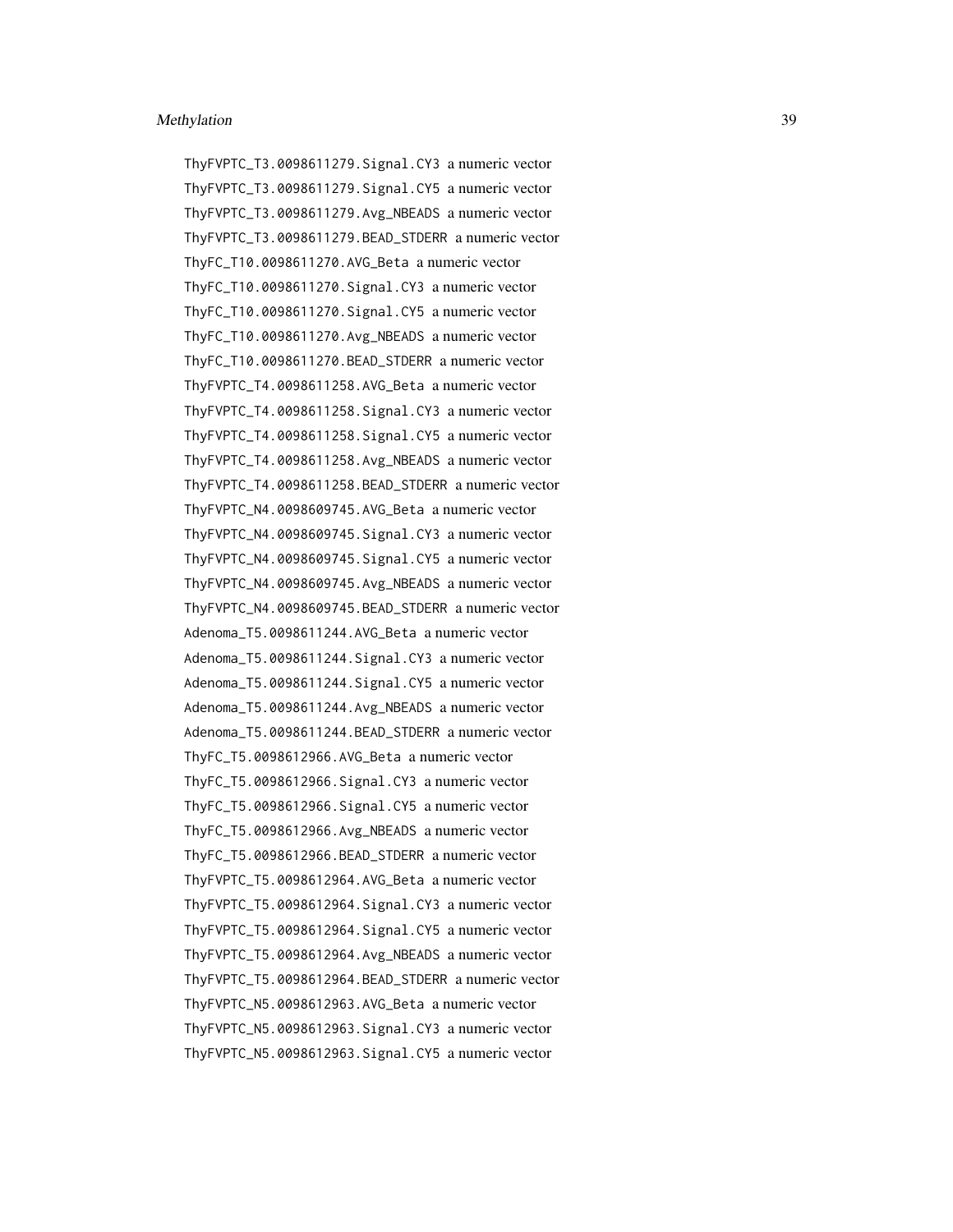ThyFVPTC\_N5.0098612963.Avg\_NBEADS a numeric vector ThyFVPTC\_N5.0098612963.BEAD\_STDERR a numeric vector Adenoma\_T6.0098612943.AVG\_Beta a numeric vector Adenoma\_T6.0098612943.Signal.CY3 a numeric vector Adenoma\_T6.0098612943.Signal.CY5 a numeric vector Adenoma\_T6.0098612943.Avg\_NBEADS a numeric vector Adenoma\_T6.0098612943.BEAD\_STDERR a numeric vector ThyFVPTC\_N7.0098612919.AVG\_Beta a numeric vector ThyFVPTC\_N7.0098612919.Signal.CY3 a numeric vector ThyFVPTC\_N7.0098612919.Signal.CY5 a numeric vector ThyFVPTC\_N7.0098612919.Avg\_NBEADS a numeric vector ThyFVPTC\_N7.0098612919.BEAD\_STDERR a numeric vector ThyHC\_T7.0098612921.AVG\_Beta a numeric vector ThyHC\_T7.0098612921.Signal.CY3 a numeric vector ThyHC\_T7.0098612921.Signal.CY5 a numeric vector ThyHC\_T7.0098612921.Avg\_NBEADS a numeric vector ThyHC\_T7.0098612921.BEAD\_STDERR a numeric vector ThyPTC\_T7.0098612922.AVG\_Beta a numeric vector ThyPTC\_T7.0098612922.Signal.CY3 a numeric vector ThyPTC\_T7.0098612922.Signal.CY5 a numeric vector ThyPTC\_T7.0098612922.Avg\_NBEADS a numeric vector ThyPTC\_T7.0098612922.BEAD\_STDERR a numeric vector ThyHC\_T8.0098612917.AVG\_Beta a numeric vector ThyHC\_T8.0098612917.Signal.CY3 a numeric vector ThyHC\_T8.0098612917.Signal.CY5 a numeric vector ThyHC\_T8.0098612917.Avg\_NBEADS a numeric vector ThyHC\_T8.0098612917.BEAD\_STDERR a numeric vector ThyPTC\_T8.0098612916.AVG\_Beta a numeric vector ThyPTC\_T8.0098612916.Signal.CY3 a numeric vector ThyPTC\_T8.0098612916.Signal.CY5 a numeric vector ThyPTC\_T8.0098612916.Avg\_NBEADS a numeric vector ThyPTC\_T8.0098612916.BEAD\_STDERR a numeric vector ThyPTC\_N8.0098612915.AVG\_Beta a numeric vector ThyPTC\_N8.0098612915.Signal.CY3 a numeric vector ThyPTC\_N8.0098612915.Signal.CY5 a numeric vector ThyPTC\_N8.0098612915.Avg\_NBEADS a numeric vector ThyPTC\_N8.0098612915.BEAD\_STDERR a numeric vector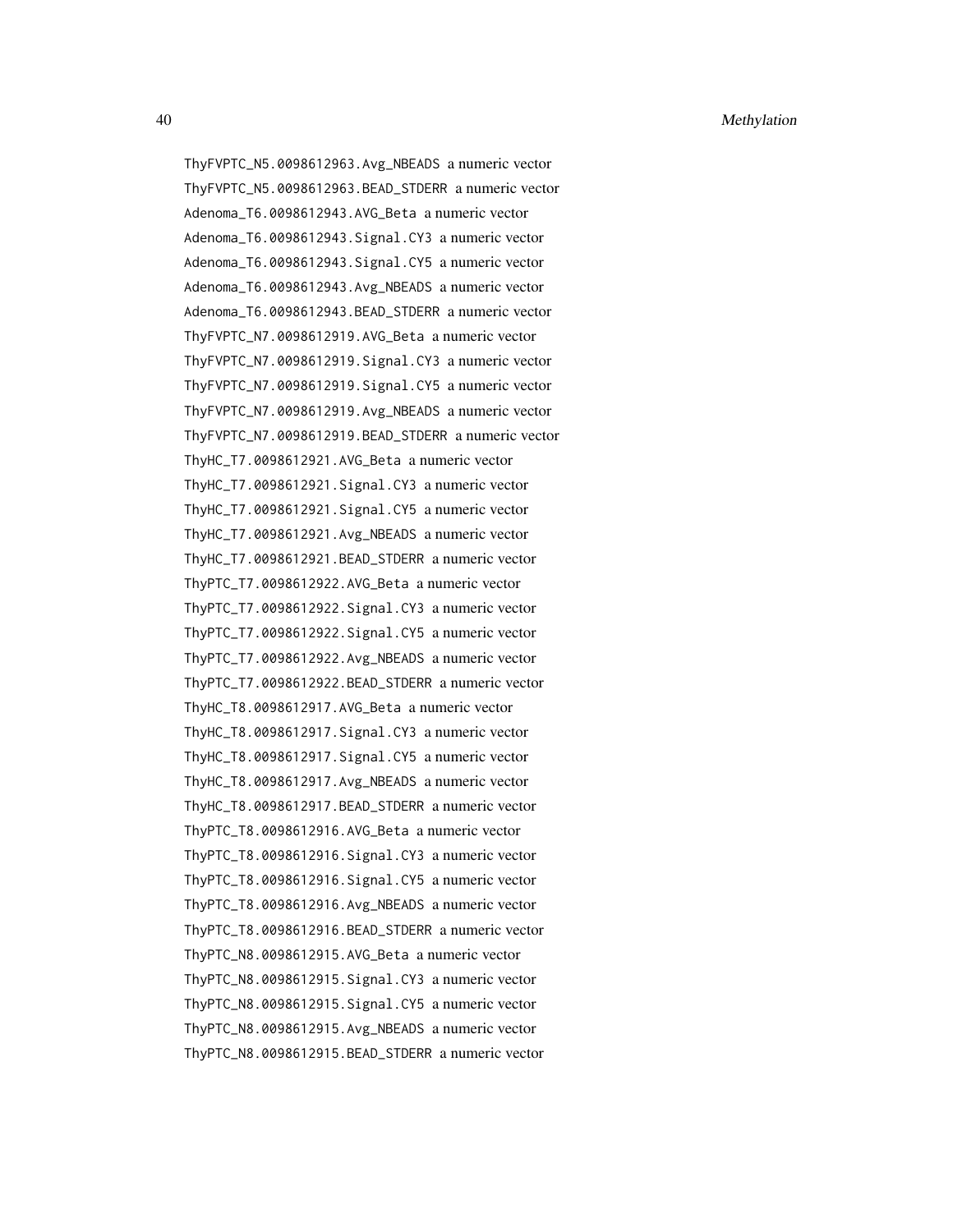ThyPTC\_T9.0098612896.AVG\_Beta a numeric vector ThyPTC\_T9.0098612896.Signal.CY3 a numeric vector ThyPTC\_T9.0098612896.Signal.CY5 a numeric vector ThyPTC\_T9.0098612896.Avg\_NBEADS a numeric vector ThyPTC\_T9.0098612896.BEAD\_STDERR a numeric vector ThyPTC\_N9.0098612897.AVG\_Beta a numeric vector ThyPTC\_N9.0098612897.Signal.CY3 a numeric vector ThyPTC\_N9.0098612897.Signal.CY5 a numeric vector ThyPTC\_N9.0098612897.Avg\_NBEADS a numeric vector ThyPTC\_N9.0098612897.BEAD\_STDERR a numeric vector Adenoma\_T10.0098612898.AVG\_Beta a numeric vector Adenoma\_T10.0098612898.Signal.CY3 a numeric vector Adenoma\_T10.0098612898.Signal.CY5 a numeric vector Adenoma\_T10.0098612898.Avg\_NBEADS a numeric vector Adenoma\_T10.0098612898.BEAD\_STDERR a numeric vector ThyPTC\_N10.0098612894.AVG\_Beta a numeric vector ThyPTC\_N10.0098612894.Signal.CY3 a numeric vector ThyPTC\_N10.0098612894.Signal.CY5 a numeric vector ThyPTC\_N10.0098612894.Avg\_NBEADS a numeric vector ThyPTC\_N10.0098612894.BEAD\_STDERR a numeric vector Adenoma\_T11.0098612893.AVG\_Beta a numeric vector Adenoma\_T11.0098612893.Signal.CY3 a numeric vector Adenoma\_T11.0098612893.Signal.CY5 a numeric vector Adenoma\_T11.0098612893.Avg\_NBEADS a numeric vector Adenoma\_T11.0098612893.BEAD\_STDERR a numeric vector Adenoma\_T12.0098612892.AVG\_Beta a numeric vector Adenoma\_T12.0098612892.Signal.CY3 a numeric vector Adenoma\_T12.0098612892.Signal.CY5 a numeric vector Adenoma\_T12.0098612892.Avg\_NBEADS a numeric vector Adenoma\_T12.0098612892.BEAD\_STDERR a numeric vector Adenoma\_T13.0098612891.AVG\_Beta a numeric vector Adenoma\_T13.0098612891.Signal.CY3 a numeric vector Adenoma\_T13.0098612891.Signal.CY5 a numeric vector Adenoma\_T13.0098612891.Avg\_NBEADS a numeric vector Adenoma\_T13.0098612891.BEAD\_STDERR a numeric vector Breast\_N28.0098612871.AVG\_Beta a numeric vector Breast\_N28.0098612871.Signal.CY3 a numeric vector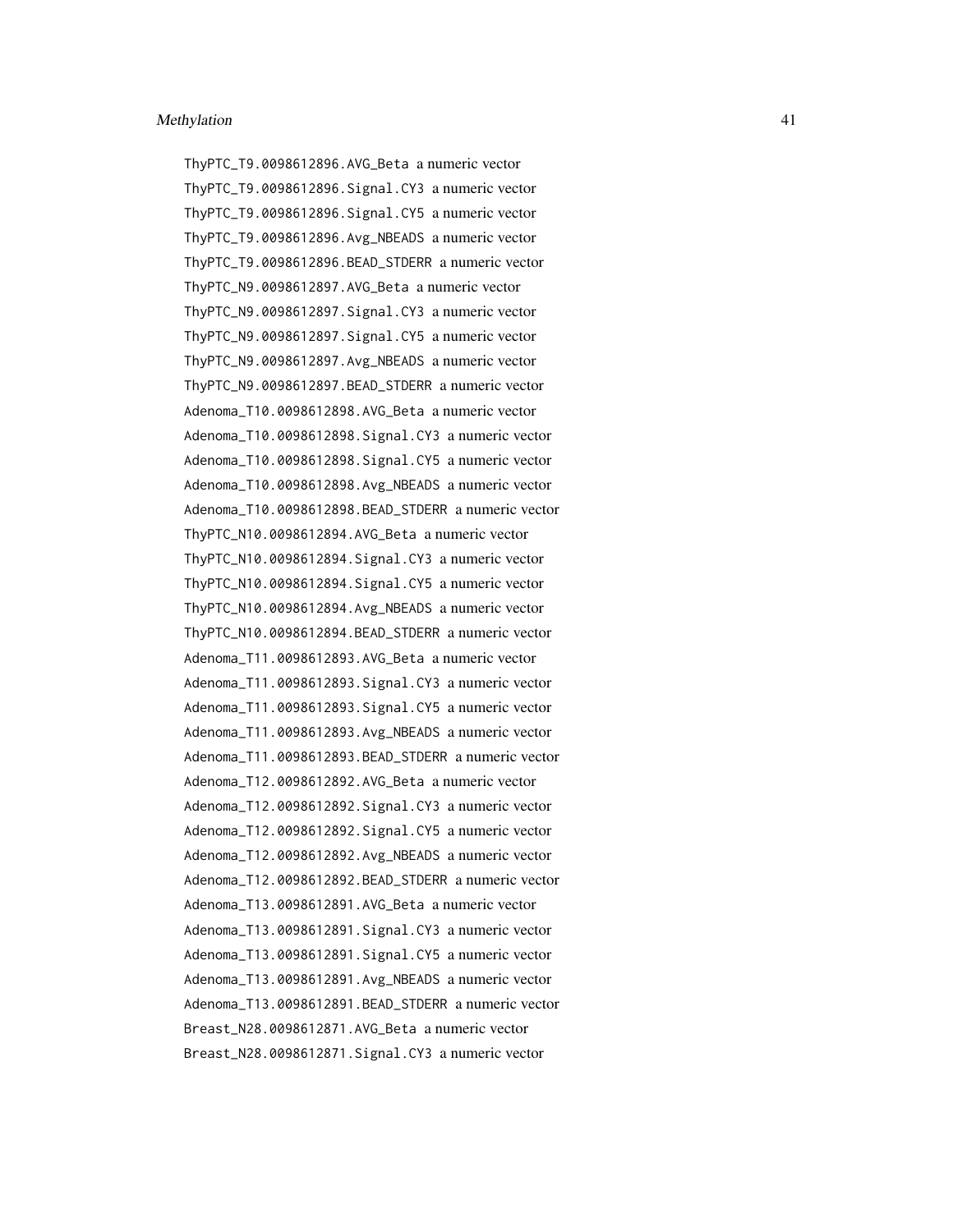Breast\_N28.0098612871.Signal.CY5 a numeric vector Breast\_N28.0098612871.Avg\_NBEADS a numeric vector Breast\_N28.0098612871.BEAD\_STDERR a numeric vector Breast\_N29.0098612873.AVG\_Beta a numeric vector Breast\_N29.0098612873.Signal.CY3 a numeric vector Breast\_N29.0098612873.Signal.CY5 a numeric vector Breast\_N29.0098612873.Avg\_NBEADS a numeric vector Breast\_N29.0098612873.BEAD\_STDERR a numeric vector Breast\_T30.0098612874.AVG\_Beta a numeric vector Breast\_T30.0098612874.Signal.CY3 a numeric vector Breast\_T30.0098612874.Signal.CY5 a numeric vector Breast\_T30.0098612874.Avg\_NBEADS a numeric vector Breast\_T30.0098612874.BEAD\_STDERR a numeric vector ThyFVPTC\_N1.0098611326.AVG\_Beta a numeric vector ThyFVPTC\_N1.0098611326.Signal.CY3 a numeric vector ThyFVPTC\_N1.0098611326.Signal.CY5 a numeric vector ThyFVPTC\_N1.0098611326.Avg\_NBEADS a numeric vector ThyFVPTC\_N1.0098611326.BEAD\_STDERR a numeric vector ThyHC\_T1.0098611324.AVG\_Beta a numeric vector ThyHC\_T1.0098611324.Signal.CY3 a numeric vector ThyHC\_T1.0098611324.Signal.CY5 a numeric vector ThyHC\_T1.0098611324.Avg\_NBEADS a numeric vector ThyHC\_T1.0098611324.BEAD\_STDERR a numeric vector ThyPTC\_T1.0098611323.AVG\_Beta a numeric vector ThyPTC\_T1.0098611323.Signal.CY3 a numeric vector ThyPTC\_T1.0098611323.Signal.CY5 a numeric vector ThyPTC\_T1.0098611323.Avg\_NBEADS a numeric vector ThyPTC\_T1.0098611323.BEAD\_STDERR a numeric vector ThyHC\_T6.0098611320.AVG\_Beta a numeric vector ThyHC\_T6.0098611320.Signal.CY3 a numeric vector ThyHC\_T6.0098611320.Signal.CY5 a numeric vector ThyHC\_T6.0098611320.Avg\_NBEADS a numeric vector ThyHC\_T6.0098611320.BEAD\_STDERR a numeric vector ThyFVPTC\_N2.0098611302.AVG\_Beta a numeric vector ThyFVPTC\_N2.0098611302.Signal.CY3 a numeric vector ThyFVPTC\_N2.0098611302.Signal.CY5 a numeric vector ThyFVPTC\_N2.0098611302.Avg\_NBEADS a numeric vector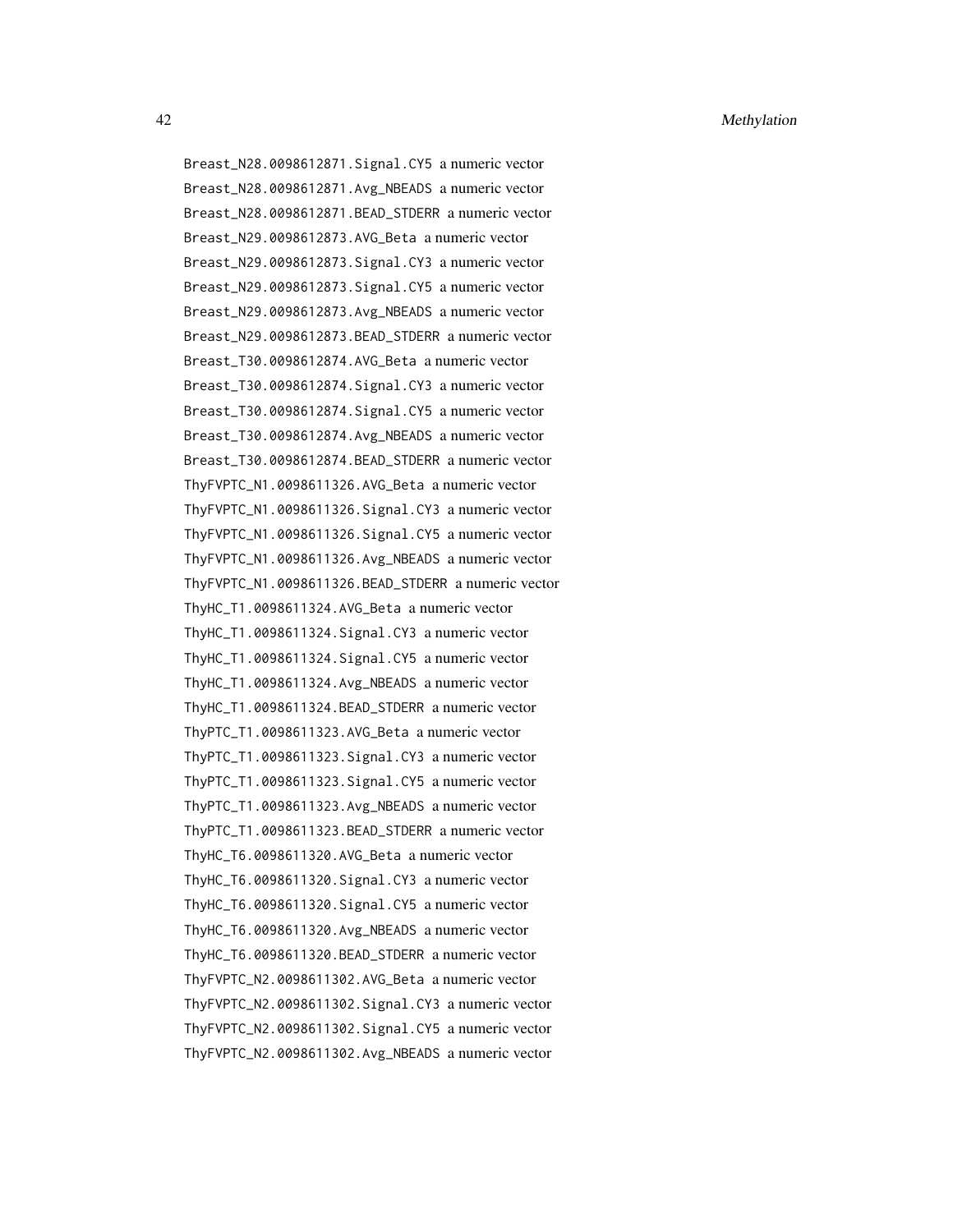ThyFVPTC\_N2.0098611302.BEAD\_STDERR a numeric vector ThyHC\_T2.0098611299.AVG\_Beta a numeric vector ThyHC\_T2.0098611299.Signal.CY3 a numeric vector ThyHC\_T2.0098611299.Signal.CY5 a numeric vector ThyHC\_T2.0098611299.Avg\_NBEADS a numeric vector ThyHC\_T2.0098611299.BEAD\_STDERR a numeric vector Adenoma\_T3.0098611298.AVG\_Beta a numeric vector Adenoma\_T3.0098611298.Signal.CY3 a numeric vector Adenoma\_T3.0098611298.Signal.CY5 a numeric vector Adenoma\_T3.0098611298.Avg\_NBEADS a numeric vector Adenoma\_T3.0098611298.BEAD\_STDERR a numeric vector ThyFVPTC\_N3.0098609742.AVG\_Beta a numeric vector ThyFVPTC\_N3.0098609742.Signal.CY3 a numeric vector ThyFVPTC\_N3.0098609742.Signal.CY5 a numeric vector ThyFVPTC\_N3.0098609742.Avg\_NBEADS a numeric vector ThyFVPTC\_N3.0098609742.BEAD\_STDERR a numeric vector ThyHC\_T3.0098611276.AVG\_Beta a numeric vector ThyHC\_T3.0098611276.Signal.CY3 a numeric vector ThyHC\_T3.0098611276.Signal.CY5 a numeric vector ThyHC\_T3.0098611276.Avg\_NBEADS a numeric vector ThyHC\_T3.0098611276.BEAD\_STDERR a numeric vector ThyPTC\_T3.0098611275.AVG\_Beta a numeric vector ThyPTC\_T3.0098611275.Signal.CY3 a numeric vector ThyPTC\_T3.0098611275.Signal.CY5 a numeric vector ThyPTC\_T3.0098611275.Avg\_NBEADS a numeric vector ThyPTC\_T3.0098611275.BEAD\_STDERR a numeric vector Adenoma\_T4.0098611272.AVG\_Beta a numeric vector Adenoma\_T4.0098611272.Signal.CY3 a numeric vector Adenoma\_T4.0098611272.Signal.CY5 a numeric vector Adenoma\_T4.0098611272.Avg\_NBEADS a numeric vector Adenoma\_T4.0098611272.BEAD\_STDERR a numeric vector DCIS\_N4.0098611274.AVG\_Beta a numeric vector DCIS\_N4.0098611274.Signal.CY3 a numeric vector DCIS\_N4.0098611274.Signal.CY5 a numeric vector DCIS\_N4.0098611274.Avg\_NBEADS a numeric vector DCIS\_N4.0098611274.BEAD\_STDERR a numeric vector ThyHC\_T4.0098611254.AVG\_Beta a numeric vector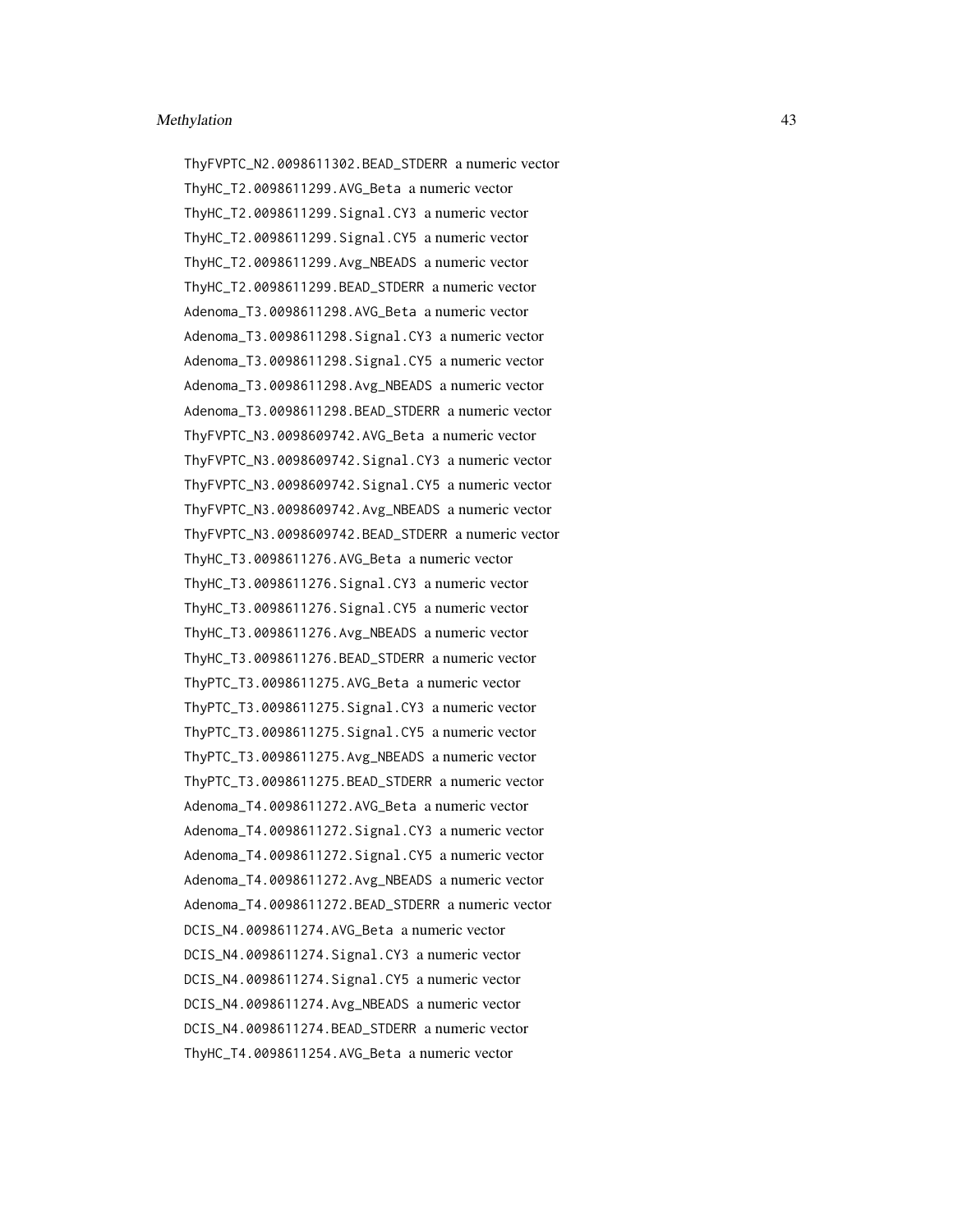ThyHC\_T4.0098611254.Signal.CY3 a numeric vector ThyHC\_T4.0098611254.Signal.CY5 a numeric vector ThyHC\_T4.0098611254.Avg\_NBEADS a numeric vector ThyHC\_T4.0098611254.BEAD\_STDERR a numeric vector ThyPTC\_T4.0098611253.AVG\_Beta a numeric vector ThyPTC\_T4.0098611253.Signal.CY3 a numeric vector ThyPTC\_T4.0098611253.Signal.CY5 a numeric vector ThyPTC\_T4.0098611253.Avg\_NBEADS a numeric vector ThyPTC\_T4.0098611253.BEAD\_STDERR a numeric vector ThyPTC\_N4.0098611252.AVG\_Beta a numeric vector ThyPTC\_N4.0098611252.Signal.CY3 a numeric vector ThyPTC\_N4.0098611252.Signal.CY5 a numeric vector ThyPTC\_N4.0098611252.Avg\_NBEADS a numeric vector ThyPTC\_N4.0098611252.BEAD\_STDERR a numeric vector DCIS\_N5.0098611247.AVG\_Beta a numeric vector DCIS\_N5.0098611247.Signal.CY3 a numeric vector DCIS\_N5.0098611247.Signal.CY5 a numeric vector DCIS\_N5.0098611247.Avg\_NBEADS a numeric vector DCIS\_N5.0098611247.BEAD\_STDERR a numeric vector ThyFA\_N5.0098609744.AVG\_Beta a numeric vector ThyFA\_N5.0098609744.Signal.CY3 a numeric vector ThyFA\_N5.0098609744.Signal.CY5 a numeric vector ThyFA\_N5.0098609744.Avg\_NBEADS a numeric vector ThyFA\_N5.0098609744.BEAD\_STDERR a numeric vector

#### References

Hansen KD, et al. (2011) Increased methylation variation in epigenetic domains across cancer types. Nat Genet 43(8):768-775

#### Examples

data(Methylation)